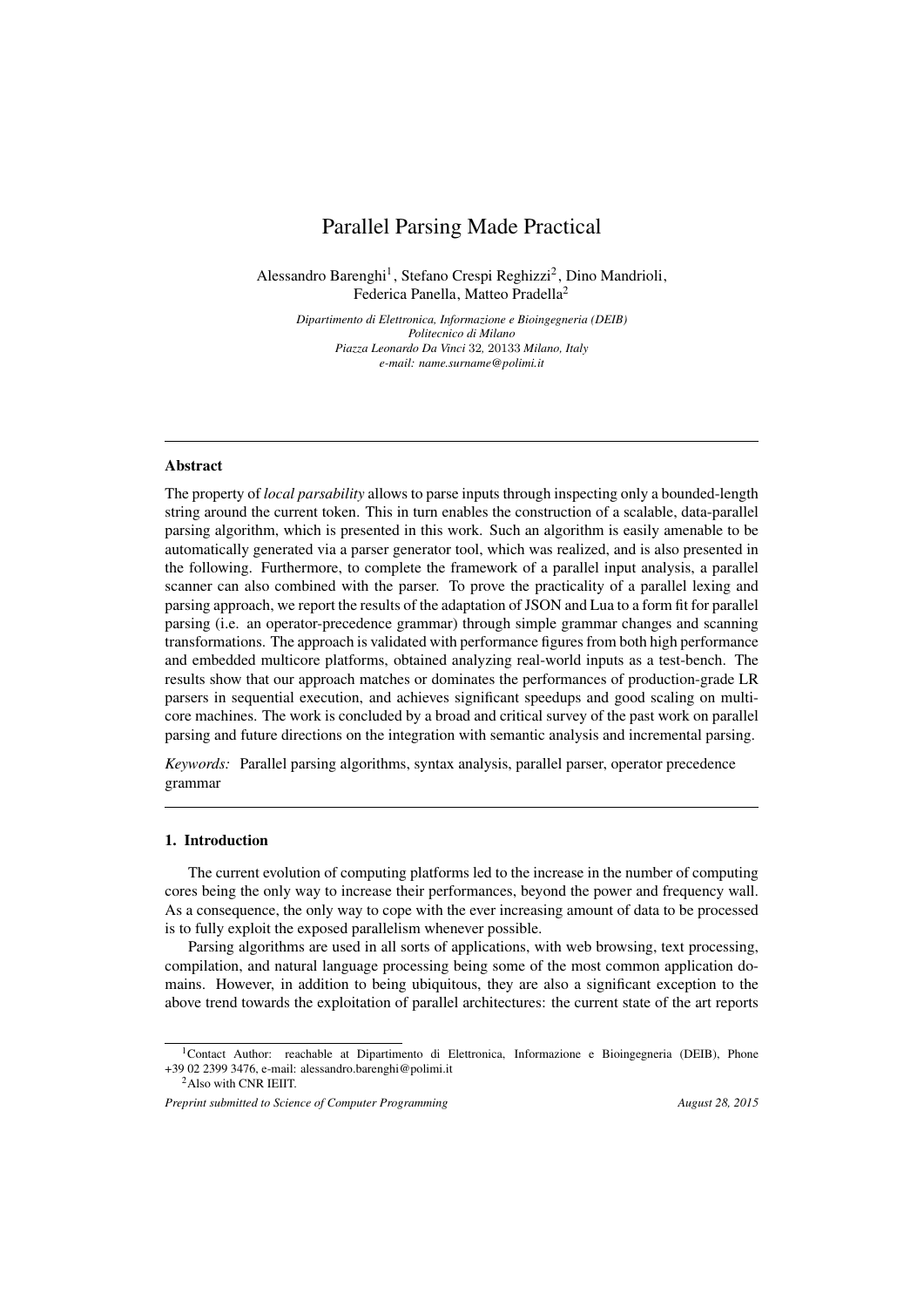no practically fruitful effort in this direction, save for an ad-hoc work tackling the parsing of HTML5 [52]. Open literature offers several historical proposals of parallel parsing algorithms, which however had no follow-up, let alone application, despite the growing amount of data which need to be processed, which has grown to such a pressing need that hardware accelerators have been developed to tackle it [39]. We refer the reader to Section 7 for a fairly comprehensive and critical analysis of the literature on this topic.

The most likely reason for this lack of practical parallel parsers is the intrinsically sequential nature of the classical deterministic (LR and LL) algorithms. For instance, assume to parse the language  $L = L_1^*$ , where  $L_1$  is  $\{1a^n b^n \mid n \geq 1\} \cup \{0a^n b^{2n} \mid n \geq 1\}$  through a deterministic shift-reduce parallel algorithm. Intuitively, it would be natural to map the parsing of each substring candidate to belonging to  $L_1$  into a separate computation, henceforth called *worker*, and then to collect the partial results to decide whether the global sentence belongs to L or not. However, since the substrings belonging to  $L_1$  can be arbitrarily long, any random or fixed policy to split the input into substrings is likely to be far from optimal; it may even be impossible to determine whether ab or abb groups are to be reduced in case a substring contains no 0s or 1s.

To cope with these issues, two straightforward approaches were pursued in the literature: speculative computations [42] or pre-scanning [40]. The former approach non-deterministically (speculatively) performs the parsing computation for all the possible cases: in our example, it carries on two parsing processes depending on whether the current substring is of type  $1a^n b^n$  or  $0a^n b^{2n}$ , and discards the results of the incorrect computation as soon as possible. This approach, despite being effective, is not quite efficient: the computational effort of the parsing can be doubled or more, depending on the degree of nondeterminism. The latter approach involves a first lightweight scanning of the input to determine the viable splitting points: in the aforementioned example it would look for occurrences of 0 and 1 and split the input right before them. However, this approach introduces an overhead for the preliminary scanning which could require a pre-scanning over the whole input string. Summing up, the first approach may require an computational overhead to cope with the nondeterminism which is potentially more significant than the benefits provided by the parallelism, while the latter implies an  $\mathcal{O}(n)$  worst-case preprocessing which, in case of simple languages, may take as much as a sequential parsing process.

The key point to overcome these impasses was our renewed interest in the "old-fashioned" operator precedence grammars (OPGs) invented by R. Floyd in his pioneering work [22] which laid the foundations of deterministic bottom-up parsing. After their first application in compiler construction, such grammars have been abandoned due to the advent of more powerful grammars, in terms of generative power, namely LR grammars. LR grammars [35, 36] enable efficient, sequential parsing and generate all deterministic languages whereas OPGs do not. Nevertheless, we maintain the generative power of OPGs is quite adequate to formalize most languages of practical interest (Sections 4 and 6 discuss this issue) and we note that, thanks to their simplicity – and the simplicity and efficiency of their parsing algorithms – they are still used in compiler construction [29], the most notable example being the GNU Compiler Collection  $qcc$ , which actually employs an OP parser to handle expression parsing in C.

In this paper, we exploit the *local parsing* properties of OPGs to construct a *non-speculative* parallel parser. Intuitively, a language is locally parsable if, by inspecting a substring of bounded length, an (e.g., bottom-up) algorithm can deterministically decide whether the substring contains the right-hand-side of a production and can unequivocally replace it with the corresponding lefthand side. Local parsability is the key property that enables data-parallel parsing of isolated parts of the input so that their partial results can be recombined in a global syntax tree without backtracking: in other words, all the isolated partial syntax trees of a valid text are *final*.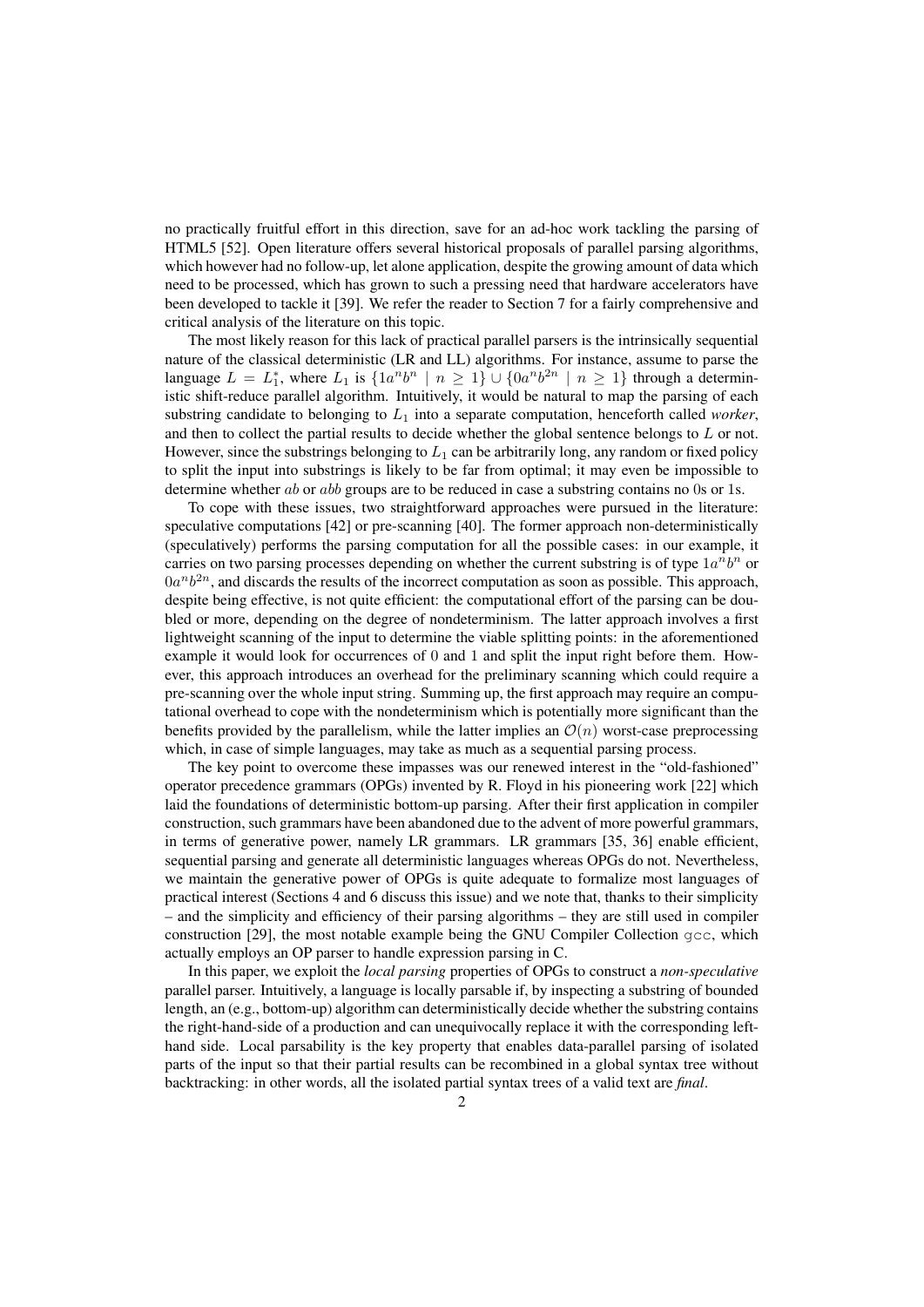In the following, we will present a systematic approach to exploit the local parsability of OPGs, providing a publicly available parser generator tool, and the results of an experimental campaign highlighting the speed-ups achievable w.r.t. popular sequential parsers, such as those generated by GNU Bison [2]. We chose as practical test-benches for our approach the JavaScript Object Notation (JSON) data description language, which offers a real-world validation for large input files, and the Lua programming language, to gauge how a language far richer than a data description language performs with the parallel lexing and parsing. We show that the minor theoretical limitations in terms of generative power of OPGs do not significantly affect the applicability of the approach: the changes needed to adapt the original BNF of the source language to OPG constraints are obtained in an original way by augmenting, and parallelizing as well, the initial phase of lexical analysis (or scanning).

The paper is organized as follows: Section 2 provides the theoretical foundations of OPGs, and their local parsability property, together with a parallel parsing algorithm. Section 3 provides our methodology for parallel lexical analysis, while Section 4 describes how we adapted the JSON and Lua languages to OP-based parsing. Section 5 describes the architecture of our parser generator, and Section 6 presents the results of the benchmark campaign. Section 7 compares our approach to previous research on parallel parsers, while Section 8 presents our conclusions and possible further research directions<sup>3</sup>.

#### 2. Parallel Parsing Theory for OP Grammars

In this section we develop a theory supporting the parallel parsing of OPLs. After summarizing their basic definitions and properties, we prove that OP grammars and languages enjoy the local parsability property, which is the key to make parsing parallel. Subsequently, we revise the sequential parsing algorithm for OPGs so that it applies both to terminal substrings and to partially processed ones (sentential forms). In this way, we devise a parallel procedure consisting of two (or more) passes: at first the source string is split into chunks and each one is assigned to a separate worker, then the outputs are recombined and either a sequential or more parallel parsing passes are applied to them, computing the final parse tree.

## *2.1. Basic definitions and preliminary properties*

Given a string x, its length is denoted as |x| and the i-th character in x, for  $1 \le i \le |x|$ , is denoted as  $x[i]$ . The symbol  $\varepsilon$  denotes the empty string. A *context-free* (CF) *grammar* G is denoted by a 4-tuple  $(V_T, V_N, P, S)$ , where  $V_T$  is the terminal alphabet,  $V_N$  is the nonterminal alphabet,  $P$  is the production set (also known as rule set), and  $S$  is the axiom. A production in P is denoted by  $A \to \alpha$ , where  $A \in V_N$ ,  $\alpha \in V^*$ , where  $V = V_T \cup V_N$  is the set of *grammar symbols*; A is called the left-hand side (l.h.s.) of the production and  $\alpha$  the right-hand side (r.h.s.). The symbol  $\Rightarrow$  denotes the immediate derivation relation between two strings in  $V^*$  and  $\stackrel{*}{\Rightarrow}$  (resp.  $\stackrel{+}{\Rightarrow}$ ) its reflexive and transitive (resp. transitive) closure.  $L(G)$  denotes the language generated by G. For all omitted usual definitions of formal language concepts, we refer the reader to any textbook on formal languages and automata theory, e.g., [13]. We assume every grammar to be *reduced*, i.e, every nonterminal is reachable from the axiom and generates some string.

<sup>3</sup>An early description of the theory of parallel parsing for OPGs has appeared in [8] but, to make the paper selfcontained, it is resumed and refined here in Section 2. On the practical side, PAPAGENO is described in the tool paper [7].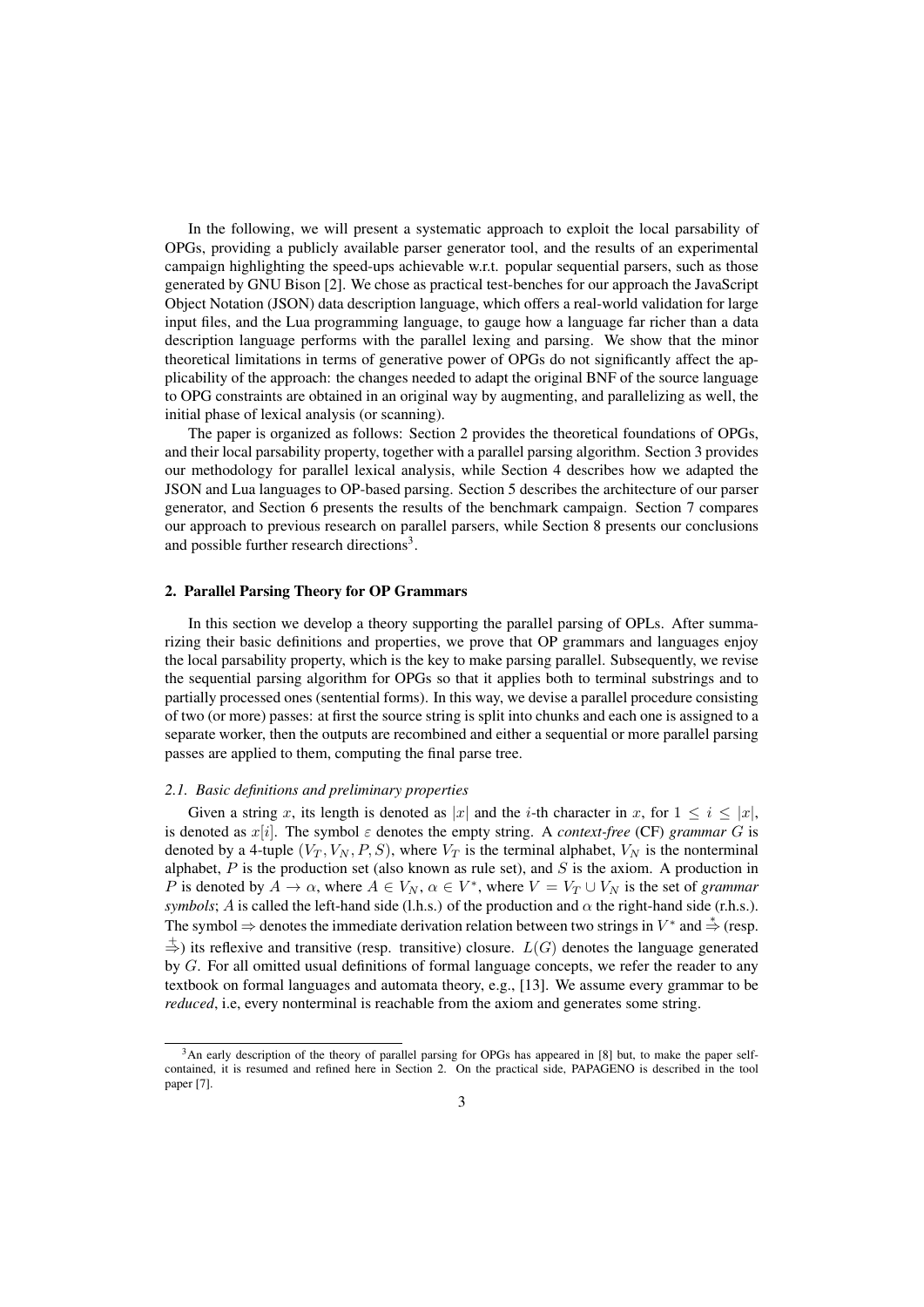

Figure 1: A grammar generating arithmetic expressions with parentheses.

The following naming convention will be adopted, unless otherwise specified: lowercase Latin letters at the beginning of the alphabet  $(a, b, \dots)$  denote terminals, uppercase ones  $(A, B, \dots)$ denote nonterminals; uppercase Latin letters at the end of the alphabet denote grammar symbols; letters r, s, t, u, v, ... denote terminal strings; and Greek letters  $(\alpha, \beta, \dots, \omega)$  denote strings over V . All the strings may be empty, unless stated otherwise. In this paper it is important to distinguish between the terminal strings x derived by a grammar, i.e., such that  $S \stackrel{*}{\Rightarrow} x$ , and *sentential forms*, i.e., those  $\alpha \in V^*$  such that  $S \stackrel{*}{\Rightarrow} \alpha$ .

In this initial part we will use arithmetic expressions, which are a small fraction of practically all programming languages, as a running example to introduce and explain the basic definitions, properties and constructions referring to OPLs.

Example 2.1. *Consider the usual arithmetic expressions with parentheses, containing only additions and multiplications. Figure 1 presents a grammar and the derivation tree for the expression*  $n + n \times (n + n)$ *. Notice that the structure of the syntax tree (uniquely) corresponding to the input expression reflects the precedence order which drives computing the value attributed to the expression.*

*Figure 2 proposes a different grammar which generates the same expressions as the grammar of Figure 1 but would associate to the same sentence the syntax tree displayed in the right part of the figure, corresponding to the fully parenthesized string*  $(n + (n \times (n + n)))$ *. Yet another (ambiguous) grammar could generate both.*

A string  $\beta$  is in *Operator Form* (OF) if it has no adjacent nonterminals. In an OF string  $\alpha$ two terminals are *consecutive* if they are at positions  $\alpha[j], \alpha[j+1]$ ; or at positions  $\alpha[j], \alpha[j+2]$ and  $\alpha[j + 1] \in V_N$ . A rule is in *operator form* if its r.h.s. is in OF; an *operator grammar* (OG) contains only such rules. Both the grammars shown in Example 2.1 are OGs.

It is well known that, for every CF grammar, an equivalent OG can be obtained (see for instance [13]). For an OG, every string  $\beta$  that derives from a nonterminal is in OF.

Given an OG G and a nonterminal A, the *left and right terminal sets* are defined as

$$
\mathcal{L}_G(A) = \{ a \in V_T \mid A \stackrel{*}{\Rightarrow} Ba\alpha \} \qquad \mathcal{R}_G(A) = \{ a \in V_T \mid A \stackrel{*}{\Rightarrow} \alpha aB \}
$$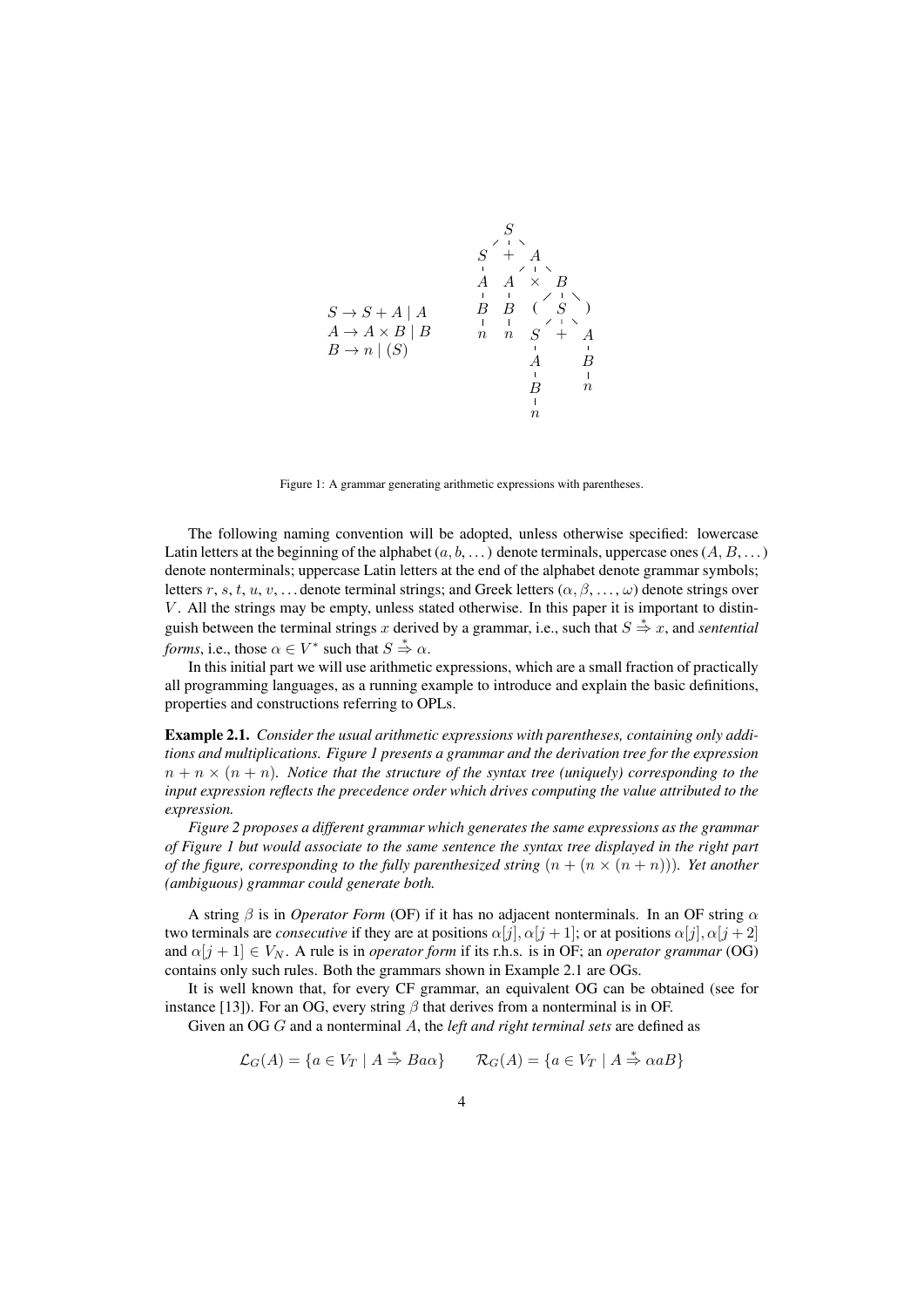

Figure 2: A grammar generating the same arithmetic expression as that of Figure 1 and the corresponding tree where, instead, + takes precedence over ×.

where  $B \in V_N \cup \{\varepsilon\}$ . The grammar name G will be omitted unless necessary to prevent confusion. For the grammar of Figure 1 the left and right terminal sets of nonterminals S, A and B are, respectively:

$$
\mathcal{L}(S) = \{+, \times, n, \left\} \qquad \mathcal{R}(S) = \{+, \times, n, \right\}
$$
\n
$$
\mathcal{L}(A) = \{ \times, n, \left\} \qquad \mathcal{R}(A) = \{ \times, n, \right\}
$$
\n
$$
\mathcal{L}(B) = \{n, \left\} \qquad \mathcal{R}(B) = \{n, \right\}
$$

The following binary *operator precedence* (OP) *relations* are defined between consecutive terminals:

|  | equal in precedence: $a \doteq b \iff \exists A \rightarrow \alpha a B b \beta, B \in V_N \cup \{\varepsilon\}$ |
|--|-----------------------------------------------------------------------------------------------------------------|
|  | takes precedence: $a > b \iff \exists A \to \alpha Db\beta, D \in V_N$ and $a \in \mathcal{R}_G(D)$             |
|  | yields precedence: $a \le b \iff \exists A \to \alpha a D \beta, D \in V_N$ and $b \in \mathcal{L}_G(D)$        |

Notice that, unlike the usual arithmetic relations denoted by similar symbols, the above precedence relations do not enjoy anyone of transitive, symmetric, reflexive properties.

The *operator precedence matrix* (OPM)  $M = OPM(G)$  is a  $|V_T| \times |V_T|$  matrix that maps any ordered pair  $(a, b)$  into the set  $M_{ab}$  of OP relations holding between a and b.

Figure 3 displays the OPM associated with the grammar of Figure 1 where, for an ordered pair  $(a, b)$ , a is one of the symbols shown in the first column of the matrix and b one of those occurring in its first line.

**Definition 2.2.** An OG G is an operator precedence grammar *(OPG) if, and only if,*  $M =$  $OPM(G)$  *is a conflict-free matrix, i.e.,*  $\forall a, b, |M_{ab}| \leq 1$ *.* 

Definition 2.3. *An OPG is in Fischer normal form (FNF) [21] if and only if the axiom* S *does not occur in any r.h.s.; no two rules have the same r.h.s.; no rule, possibly except one with the axiom as the l.h.s., has* ε *as the r.h.s.; renaming rules, i.e., those with a single nonterminal character as r.h.s., are those and only those with* S *as the l.h.s.*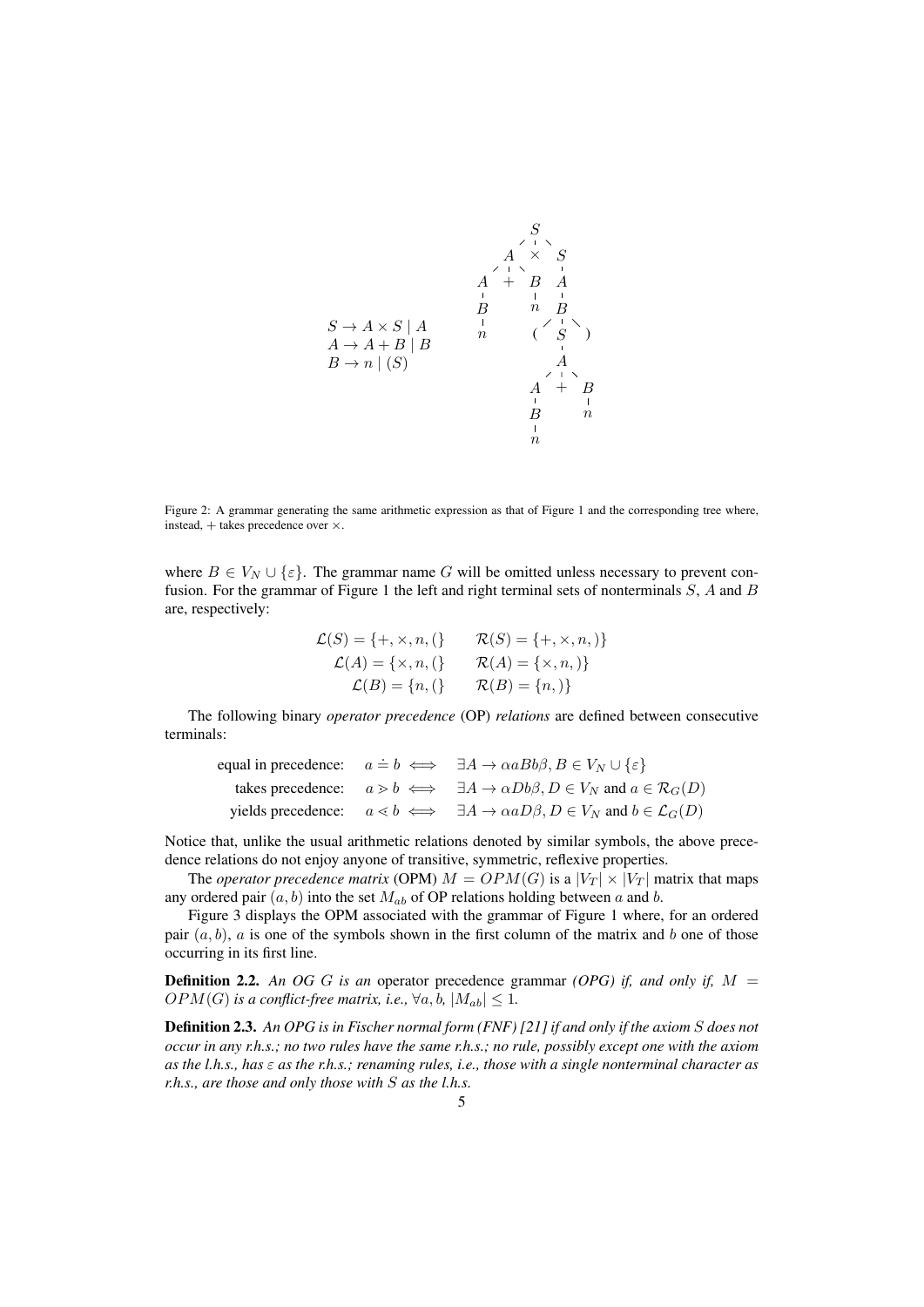|  | $+ \times$ ( ) n |  |  |
|--|------------------|--|--|
|  |                  |  |  |
|  |                  |  |  |
|  |                  |  |  |
|  |                  |  |  |
|  |                  |  |  |

Figure 3: The OPM of the grammar in Figure 1.



Figure 4: (a) OP grammar in FNF generating arithmetic expressions without parentheses, (b) its precedence matrix, (c) a sample syntax tree.

Working with OPGs in FNF removes ambiguity without affecting generality and allows us to simplify the parsing algorithm, without impairing the effectiveness and improving the efficiency of the tools that implement it.

Intuitively, an OPG parser is driven by precedence relations as outlined in the following.

- The source string s is enclosed between a pair  $(\#,\#)$ , where the special symbol  $\# \notin V_T$ is used for *end-marks*; by convention,  $\#$  yields precedence to every terminal character and to about form that matrices, by conventions,  $\pi$  yields precedence to every terminal character and every terminal character takes precedence over  $\#$ . Moreover it holds that  $\# \doteq \#$ ; thus all r.h.s.s in a sentential form will be enclosed within a pair  $\leq, \geq$ .
- Consider a rule  $A \rightarrow \beta$ , whose r.h.s.  $\beta$  occurs in a sentential form and is going to be reduced to A. Then  $\beta$  is "enclosed" between the pair  $\leq, \geq$ , and relation  $\doteq$  holds between every two consecutive terminal symbols of  $\beta$ . More formally, if there exists a derivation  $S \stackrel{*}{\Rightarrow} \alpha A \gamma \Rightarrow \alpha \beta \gamma$  then it must hold that  $\alpha = \alpha' a, \gamma = b \gamma', \beta = N_1 c_1 N_2 c_2 \dots c_{n-1} N_n$ , with  $N_i \in V_N \cup \{\varepsilon\}$ ,  $c_i = c_{i+1}, 1 \leq i < n$ ,  $a < c_1, c_{n-1} > b$ . Note also that a and/or b may be  $\#$ . Observe that nonterminals are "transparent" in OP parsing, i.e., they are not considered when evaluating the precedence relations between *consecutive* terminals.

Continuing our running example to illustrate the properties of OPGs and of the parsing algorithms operating on them, Figure 4 reports: a simplified version of the grammar of Figure 1 of arithmetic expressions without parentheses (a); its OPM (b) with the relations with  $\#$  taken as implicit; and the derivation tree of string  $n + n \times n$  (c). Note that in the syntax tree the second occurrence of terminal n is enclosed by the relations  $+ \le n$  and  $n \ge \times$  and can be reduced unequivocally to nonterminal  $B$ , thanks to the fact that  $G$  has no repeated r.h.s. Similarly the r.h.s.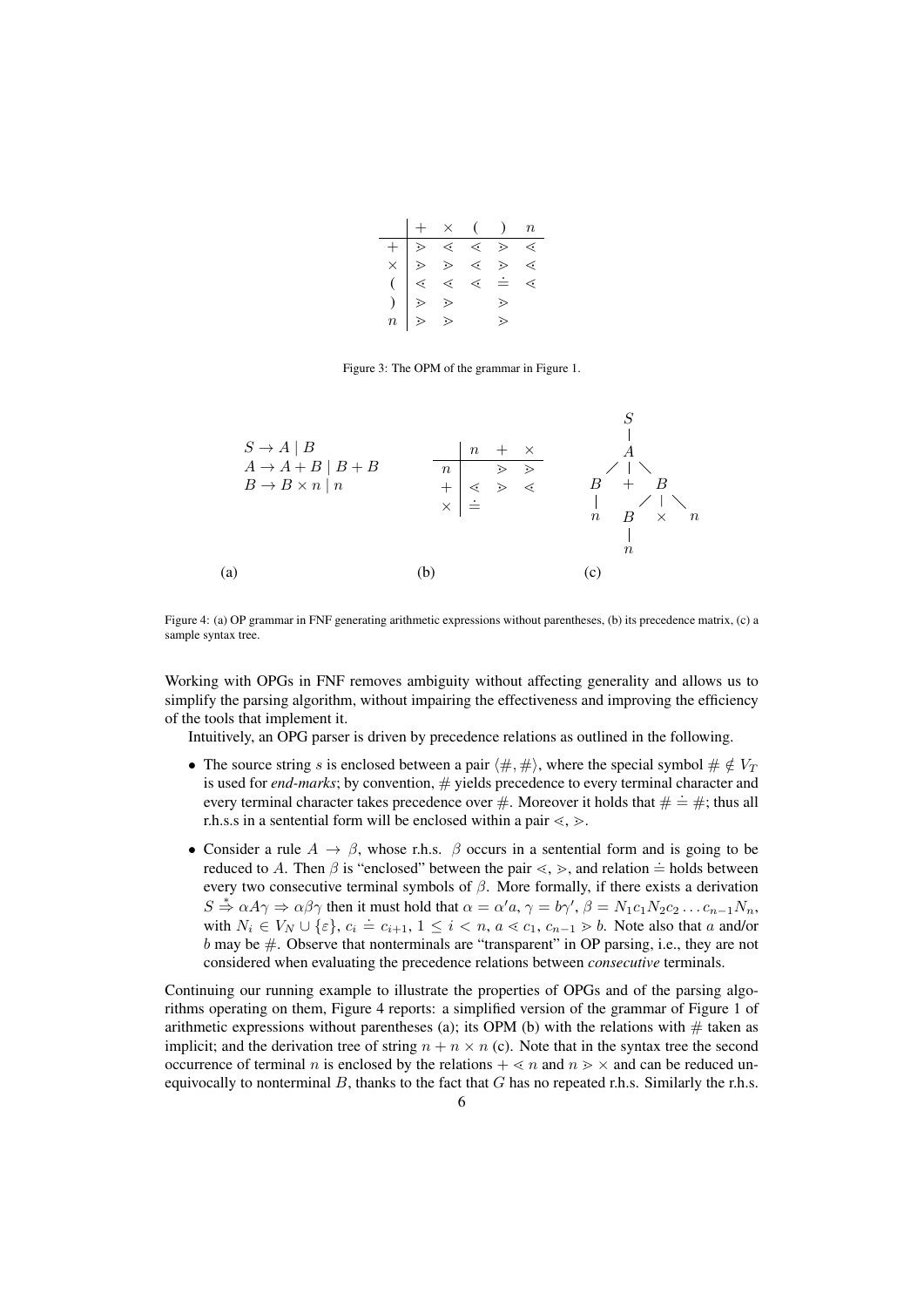$B \times n$ , in the context  $\langle +, \# \rangle$  with  $+ \langle \times \rangle$  and  $n \rangle \neq i$ , is deterministically reduced to nonterminal B. For a detailed description of sequential OP parsing see, e.g., [29].

As previously stated, OPGs do not have the power to generate all the deterministic languages: this is practically embodied in the presence of a precedence conflict in the grammar OPM. For instance, there is no way to generate the language  $L = \{a^nba^n \mid n \ge 1\}$  without introducing in the OPM the conflict  $|M_{aa}| > 1$ . Indeed, matching *n* requires (at least) the conflicting precedences:  $a \le a$  and  $a \ge a$ , because a here has intuitively both the roles of open and closed parenthesis. Despite this theoretical limitation, early experience, including our own, has shown that many real programming languages can be generated by OPGs.

## *2.2. Local parsability property and its exploitation for parallel parsing*

Intuitively, a language  $L$  generated by a CF grammar  $G$  is locally parsable if, for every sentential form, the r.h.s. of a production to be reduced can be uniquely determined through inspecting only a bounded context of the r.h.s. For instance, the language  $L = \{a^n 0 b^n\} \cup$  ${a<sup>n</sup>1 b<sup>2n</sup>}$  generated by the grammar  $S \to A \mid B$ ;  $A \to aAb \mid a0b$ ;  $B \to aBbb \mid a1bb$ , is locally parsable because the "separators" {0, 1} allow to decide the r.h.s. to be reduced. By contrast,  $L = \{0, a^n b^n\} \cup \{1, a^n b^{2n}\}\$ , though being deterministic and generated by the LR grammar  $S \to$  $0A \mid 1B$ ;  $A \rightarrow aAb \mid ab$ ;  $B \rightarrow aBbb \mid abb$ , is not locally parsable since there is no way to decide whether to reduce a substring ab to  $A$  or abb to  $B$  without inspecting the first character of the string, which may be arbitrarily far away. The concept of local parsability has been formalized in the literature in similar ways; we adopt the definition of bounded-context CF grammar [23].

**Definition 2.4.** *Let* G *be a CF grammar and*  $h \geq 1$ *. G is a* locally parsable (*or* bounded context) *grammar* with bound *h, iff for every rule*  $A \rightarrow \alpha$  *of G, whenever* 

$$
\#^h S \#^h \stackrel{*}{\Rightarrow} \zeta = \beta \gamma A \delta \eta \Rightarrow \beta \gamma \alpha \delta \eta \stackrel{*}{\Rightarrow} x \tag{1}
$$

*with*  $|\gamma| = |\delta| = h$ , any other derivation  $\#^h S \#^h \stackrel{*}{\Rightarrow} \vartheta \gamma \alpha \delta \phi$  where  $h, \gamma, \alpha, \delta$  are the same as *before, can be obtained exclusively by using the same rule*  $A \rightarrow \alpha$  *to obtain*  $\alpha$ *.* 

Thus, h specifies the length of the left and right neighborhood, i.e., the surrounding *context*, needed to make sure that string  $\alpha$  must be reduced to nonterminal A. Floyd proved that, besides being decidable for any given value of  $h$ , the local parsability property implies that  $G$  is deterministically parsable (therefore also unambiguous).

## Theorem 2.5. *Every OPG in FNF is locally parsable with bound 1.*

*Proof.* Consider the step  $\beta \gamma A \delta \eta \Rightarrow \beta \gamma \alpha \delta \eta$  of derivation (1), with  $|\gamma| = |\delta| = 1$ . Then, necessarily  $\gamma, \delta \in V_T \cup \{\#\}, \gamma \leq \delta$  the first terminal of  $\alpha$ , and the last terminal of  $\alpha \geq \delta$ ; only  $\dot{=}$  occur within  $\alpha$ . Then, whenever a string  $\gamma \alpha \delta$  occurs in a sentential form of G, the same precedence relations hold between its terminals since G's OPM is conflict-free; thus  $\alpha$  is the r.h.s. of some rule and, since G is in FNF, no other rule can produce  $\alpha$  in a sentential form within the context  $(\gamma, \delta).$  $\Box$ 

Although there exist contrived examples of locally parsable languages with bound 1 that cannot be generated by an OPG, such as the above language  $\{a^nba^n \mid n \ge 1\}$ , they are of no practical relevance when taking into account real world programming language. The following corollary establishes the basis for parallelizing the standard OP parsing algorithm.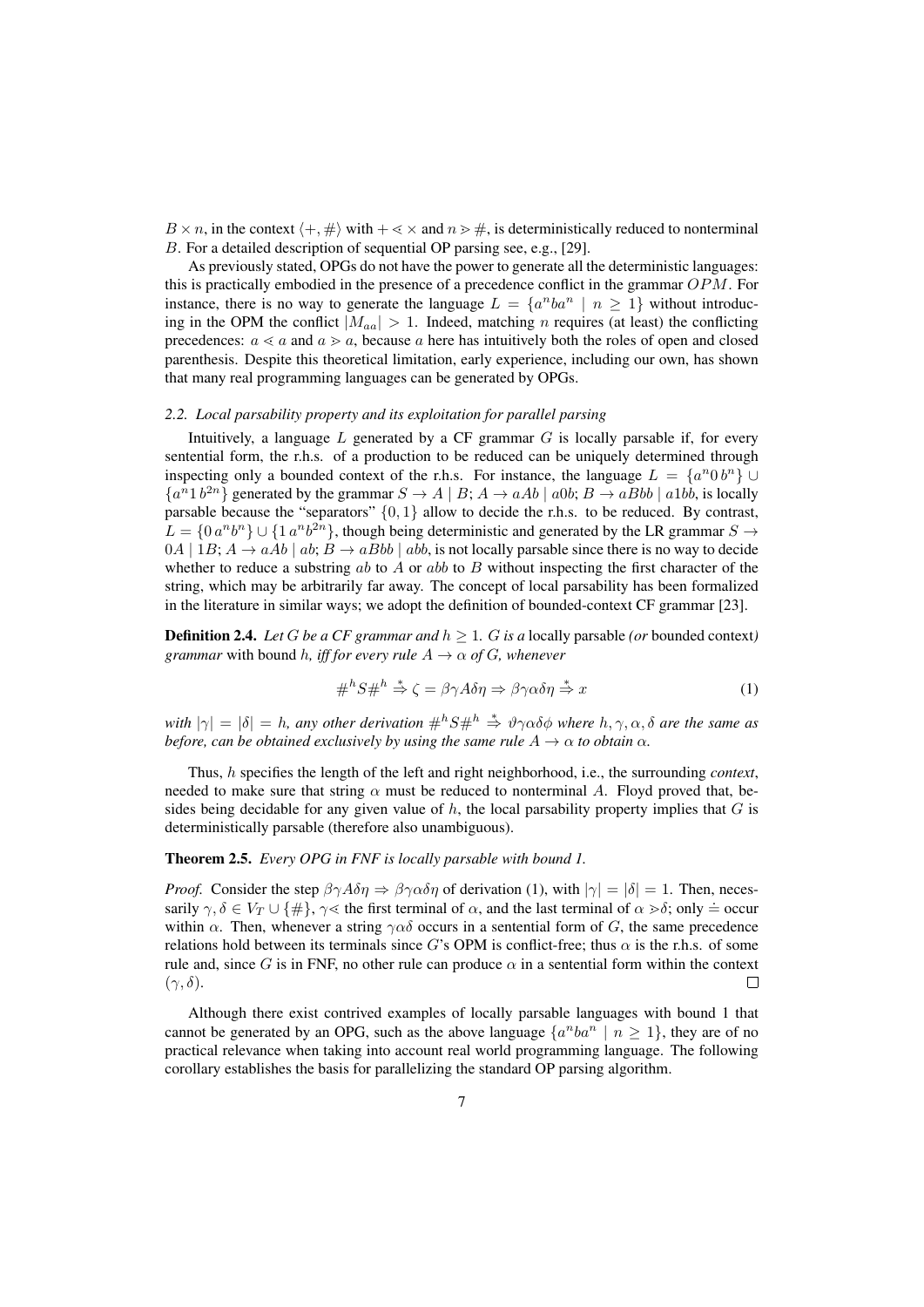#### **Algorithm 1** : Generalized-OP-parsing( $\alpha$ , head, end, S)

- 1. Let  $X = \alpha$ [head] and consider the precedence relation between the top-most terminal Y found in  $S$  and  $X$ .
- 2. If  $Y \ll X$ , push  $(X, \ll)$ ; head := head + 1.
- 3. If  $Y = X$ , push  $(X, \doteq)$ ; head := head + 1.
- 4. If  $X \in V_N$ , push  $(X, \perp)$ ; head := head + 1.
- 5. If  $Y \geq X$ , consider S:
	- (a) If S does not contain any  $\leq$  then push  $(X, \geq)$ ; head := head + 1.
	- (b) Else, let S be  $(X_0, p_0)(X_1, p_1) \dots (X_{i-1}, p_{i-1})(X_i, \leq) \dots (X_n, p_n)$  where  $\forall j, i < j \leq n, p_i \neq \leq$ .
		- i. if  $X_{i-1} \in V_N$  (hence  $p_{i-1} = \bot$ ), and there exist a rule  $A \to X_{i-1}X_i \dots X_n$ replace  $(X_{i-1}, p_{i-1})(X_i, \leq) \dots (X_n, p_n)$  in S with  $(A, \perp);$
		- ii. if  $X_{i-1} \in V_T \cup \{\#\}$ , and  $\exists A: A \to X_i \dots X_n \in R$ ,
		- replace  $(X_i, \leq) \ldots (X_n, p_n)$  in S with  $(A, \perp)$ ;
		- iii. otherwise start an error recovery procedure.
- 6. If (head  $\lt$  end) or (head = end and  $S \neq (a, \perp)(B, \perp)$ ), for any  $B \in V_N$ , repeat from step (1); else return S.

**Corollary 2.6.** *For every substring*  $a \delta b$  *of a sentential form*  $\gamma a \delta b \eta$ *, there exists a unique string*  $\alpha$ , called the irreducible string, deriving  $\delta$  such that  $S \stackrel{*}{\Rightarrow} \gamma a \alpha b \eta \stackrel{*}{\Rightarrow} \gamma a \delta b \eta$ , and *the precedence relations between the consecutive terminals of* aαb *do not contain the pattern*  $\langle \langle \pm \rangle^* \rangle$ . Therefore there exists a factorization  $a\alpha b = \zeta \theta$  into two possibly empty factors such  $\langle \pm \rangle^*$ . *that the left factor does not contain*  $\leq$  *and the right factor does not contain*  $\geq$ *.* 

*Proof.* Consider the substring  $a\delta b$ : any r.h.s. contained therein is preceded by  $\lt$  and followed by  $\gg$ , and we reduce it to its l.h.s. Then we iterate the procedure until no pair  $\ll$ ...  $\gg$  (with possibly  $\dot{=}$  in between) exist. At this point, necessarily, the condition of the corollary has been reached.  $\Box$ 

*The parsing algorithm.* To allow its use in parallel parsing, we generalize the traditional OPG parsing algorithm in order to analyze strings that may include nonterminals: such strings must begin and end with terminals or with #, and are in OF. This generalization is needed in the parallel setting in order to parse internal text segments, and is reported in Algorithm 1. Algorithm 1 uses a stack S containing symbols that are pairs of type  $(X, p)$ , where  $X \in V_T \cup V_N$  and p is one of the precedence symbols that are pairs or type  $(x, p)$ , where  $x \in V_1 \cup V_N$  and p is one<br>of the precedence symbols  $\{\langle \cdot, \cdot \rangle\}$  or is undefined, denoted by ⊥. The second component encodes the precedence relation found between two consecutive terminals – thus, it is always  $p = \perp$  if X is nonterminal. To drop the precedence symbols when not needed, we introduce the projection on the first component, defined and denoted by  $(X, p)|_1 = X$ . As a convention, we assume that the stack grows rightwards. We define a *handle* as a candidate r.h.s., i.e. a portion of a string in OF included within a pair  $\langle , \rangle$  and with  $\dot{=}$  between consecutive terminals.

The algorithm takes as input the string  $\alpha = \alpha[1]\alpha[2] \dots \alpha[m], m \geq 3$  to be parsed:  $\alpha$  is in OF and has the form  $\alpha \in (V_T \cup \{\#\})V^*(V_T \cup \{\#\})$ . It also receives as input parameters two pointers, head and end, to elements of  $\alpha$  pointing to the second and last element of  $\alpha$ , respectively. The last parameter taken is the parsing stack S, initialized with  $\alpha[1]$  on top of it.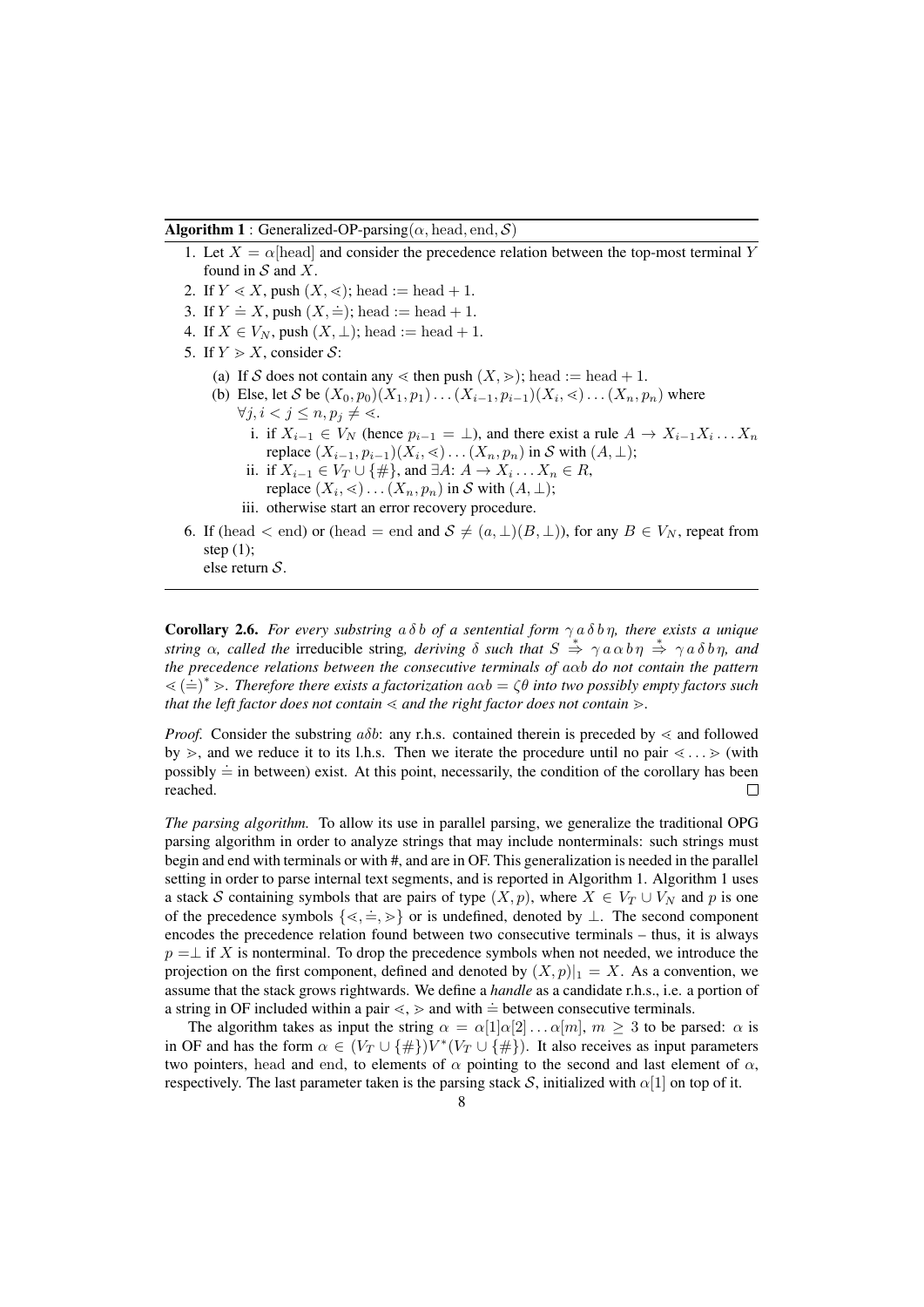## *Remarks*

- We will see that initially the algorithm is applied to a terminal input string that is a substring of the input text. Therefore it will be  $\alpha = asb$ , with  $a, b \in (V_T \cup \{\#\}), s \in V_T^*$  and the stack  $S = (a, \perp)$ , consequentially in this case the condition in step (4) will not be met.
- We note that Algorithm 1 behaves as a traditional sequential OP parser when  $\alpha = \#s\#$ and  $S = (\#,\perp)$ . In this case the input is accepted if, and only if, the algorithm halts having read the whole input and  $S = (\#,\perp)(S,\perp)$ .
- If the initial stack disregarding precedence symbols  $S|_1$  is irreducible (more precisely it has the form  $a\alpha b$  of Corollary 2.6), then the same property will hold for S upon algorithm termination (unless an error occurs); in other words the property of Corollary 2.6 is an invariant w.r.t. the algorithm execution. As a particular case, this is true when the initial stack is the singleton  $(a, \perp)$ . In fact, the creation of a reduction handle at runtime can only happen if a  $\geq$  is going to be pushed on the stack when a  $\lt$  is already in it. However, Algorithm 1 is designed to perform a reduction in such cases thus eliminating the possibility of an non-reduced handle sitting on the stack.
- An error is detected either whenever an handle does not match any of the valid r.h.s., or if no precedence relation holds between two consecutive terminals. In these cases then an appropriate error recovery strategy can be started.

We will now describe the parallel parsing strategy mapping the computation on multiple workers and recombining their results to obtain the full parse of the input. We chose to use the term *worker* to denote the independent unit of processing in an abstract way from the chosen architecture. In principle it could even be a virtual process mapped into a mono-processor architecture, though in this case obviously there would be no benefit in terms of speed-up.

Let k be the number of available workers: the input source string is split into  $k$  substrings in an arbitrary fashion. We note that, despite there is no functional constraint concerning the splitting of the input token stream, this freedom is not incompatible with profitable heuristics for choosing the substrings, e.g., based on suitable pre-processing during lexical analysis.

Algorithm 1 is applied to each substring, obtaining a partial parse, which (thanks to the local parsability property) is a correct portion of the complete parse tree. Since OP parsing needs a look-ahead/look-back of one character to evaluate the precedence relations between consecutive terminals, when the source string is split, we leave a 1-character overlap between consecutive substrings.

For the sake of clarity, we will detail this procedure by means of an example. Consider the grammar of Figure 4, assume that  $k = 3$ , and segment the source text:  $\# n + n + n \times n \times n$  $n + n \times n + n \neq$  into:

$$
\# \overbrace{n+n}^{1} + \overbrace{n \times n}^{2} \times \overbrace{n+n}^{3} + \overbrace{n \times n}^{3} + \overbrace{n+n}^{4}
$$

where the unmarked symbols  $+$  and n are shared by the adjacent segments, and are used for look-ahead and look-back. After each parser has processed its segment, the partial trees and the stacks are shown in Fig. 5.

Thanks to Corollary 2.6, after a sequential step the stack contents  $S$  of each worker can be split into two parts  $S^L$  and  $S^R$ , such that  $S^L$  does not contain  $\leq$  relations, and  $S^R$  does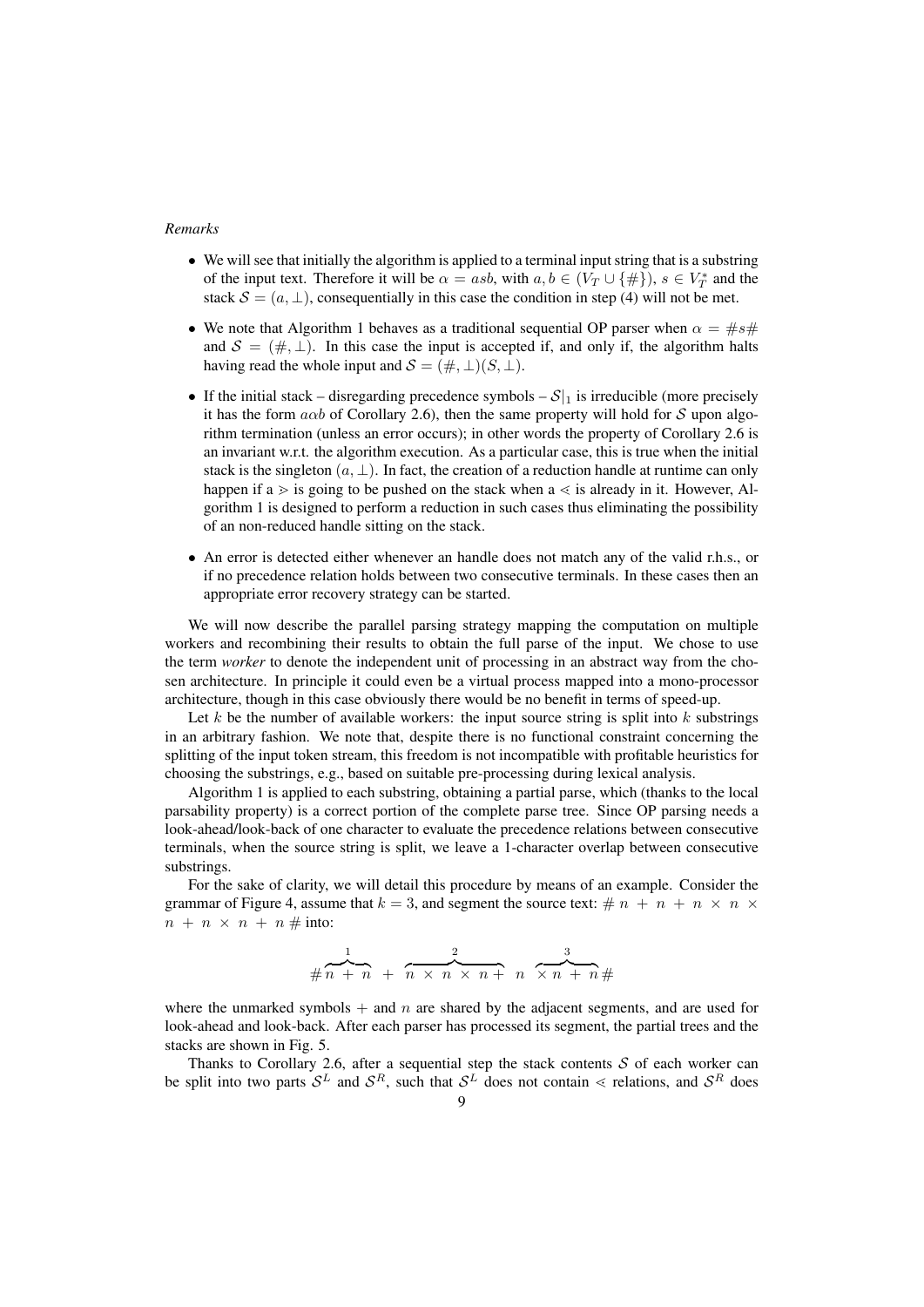

Figure 5: Partial trees and corresponding stacks after the first parallel pass on text  $n + n + n \times n \times n + n \times n + n$ 

not contain  $\geq$  relations (in case of several  $\dot{=}$  between the last  $\geq$  and the first  $\leq$ , the separation between the two parts is arbitrary). Notice either one of  $S^L$  or  $S^R$  may be empty. In our example,  $S_1^L$  and  $S_3^R$  are empty, while the workers produce the stacks:

(#, <sup>⊥</sup>) (A, <sup>⊥</sup>) (+, <sup>l</sup>) <sup>S</sup><sup>1</sup> <sup>=</sup> <sup>S</sup> R 1 S L 1 z }| { (+, <sup>⊥</sup>)(B, <sup>⊥</sup>)(+, <sup>m</sup>) S<sup>R</sup> 2 z }| { (n, <sup>l</sup>) <sup>S</sup><sup>2</sup> (n, <sup>⊥</sup>) (×, <sup>m</sup>) (n, .=) (+, <sup>m</sup>) (B, <sup>⊥</sup>) (#, <sup>m</sup>) <sup>S</sup><sup>3</sup> <sup>=</sup> <sup>S</sup> L 3

To prepare the input for the next pass, we could simply concatenate the outputs, i.e., the stack contents delivered by the workers of the first pass, erase their precedence components by applying the  $\vert_1$  projection, iterating the same schema as in the first pass, i.e. splitting the obtained string again into  $k' \leq k$  chunks to be assigned to  $k'$  workers. Instead we propose an heuristic approach aiming at maximizing the chance to produce a complete sub-tree or at least to include a fairly large one as soon as possible. Intuitively, we try to achieve such a goal by pairing strings containing  $\le -$  at the left – with others containing  $\ge -$  at the right.

Figure 6 depicts the construction of the initial configuration of the stacks and inputs for pass two. Let W and W' be consecutive workers of the previous pass, and let their bipartite stacks be  $S^L$   $S^R$  and  $S'^L$   $S'^R$ . We define the stack initialization function as  $S_{combine}(\mathcal{S}^L, \mathcal{S}^R)$  =  $(a, \perp)$   $S<sup>R</sup>$  where a is the top symbol of  $S<sup>L</sup>$  Note that the precedence value listed with a, becomes undefined since in the new stack  $a$  is not preceded by a terminal. The input string initialization function is defined as  $\alpha_{combine}(\mathcal{S}^{(L)}):=\alpha'$ , where  $\alpha'$  is the suffix of  $\mathcal{S}^{(L)}|_1$  without its first symbol (which is already on the top of  $S^R$ ).

Note that, in case  $S^{iL}$  (or, symmetrically,  $S^R$ ) is empty,  $S^R$  is simply concatenated with  $S'^R$ and the output of the following worker, say  $S''^L S''^R$  is used to complete the construction of the new pair  $(\overline{S}, u)$ . Another notable exception where the aforementioned stack composition strategy cannot be applied as-is is the  $S^L$  component of the leftmost worker's output (symmetrically, the  $S<sup>R</sup>$  component of the rightmost one), as it will always be empty. As a consequence, the initial stack of the new input for the leftmost worker will be  $S_1^R$  (concatenated with  $S_2^R$  if  $S_2^L$  is empty).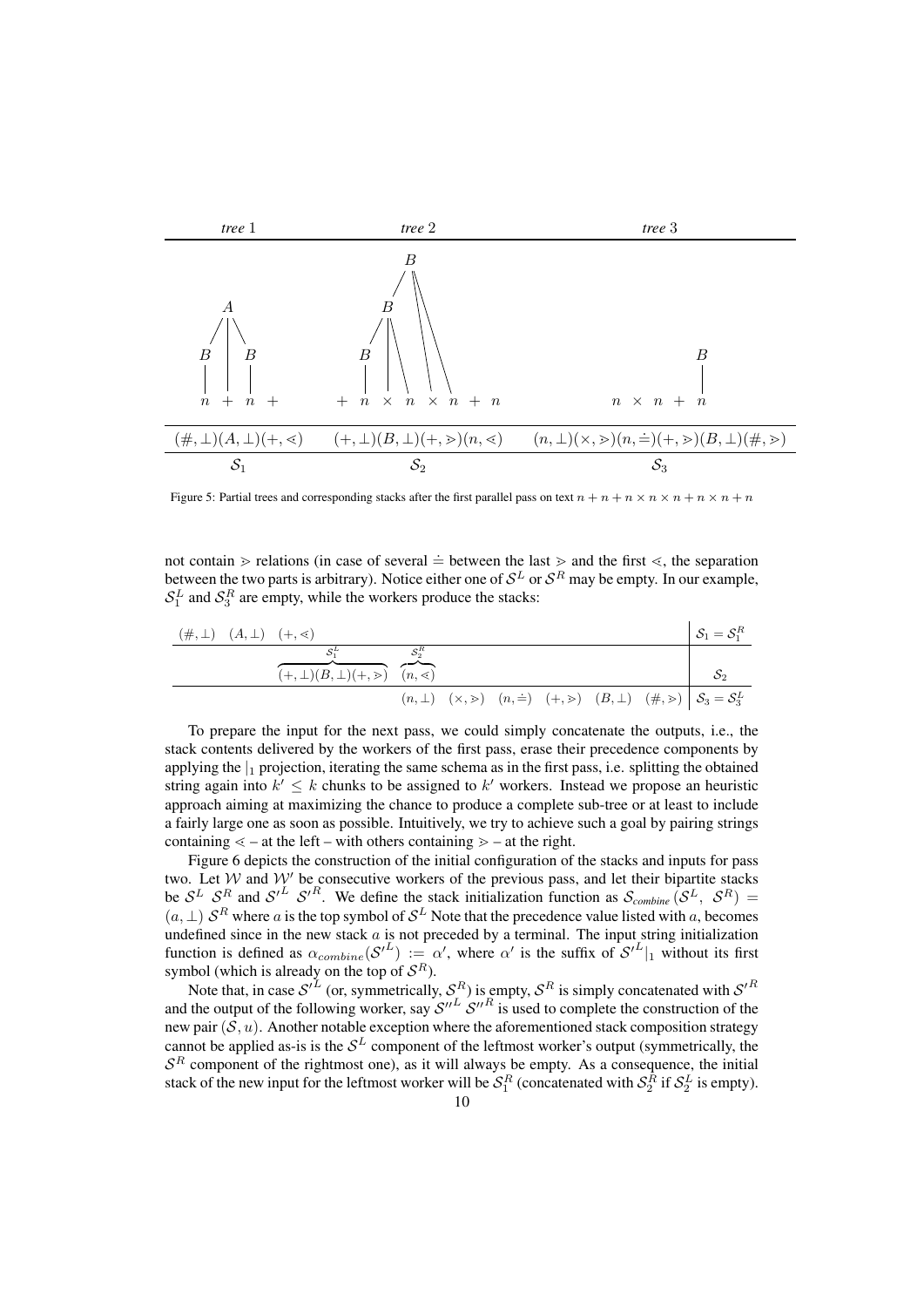

Figure 6: Preparation of the initial stack and input string for the next parsing phase of a worker: the stack is  $S$  and the input string is  $\alpha'$ .

The complete parallel parsing schema is summarized by Algorithm 2, which provides a complete schema for parallel parsing a generic string  $\beta$  by means of k workers.

## **Algorithm 2** : Parallel-parsing( $\beta$ , k)

- 1. Split the input string  $\beta$  into k substrings:  $\#\beta_1\beta_2 \dots \beta_k\#$ .
- 2. Launch k instances of Algorithm 1, where, for each  $1 \le i \le k$ , the parameters are  $S =$  $(a, \perp), \alpha = a\beta_i b$ , head  $= |\beta_1 \beta_2 \dots \beta_{i-1}| + 1$ , end  $= |\beta_1 \beta_2 \dots \beta_i| + 1$ ; a is the last symbol of  $\beta_{i-1}$ , and b the first of  $\beta_{i+1}$ . Conventionally  $\beta_0 = \beta_{k+1} = \#$ . The result of this pass are  $k' \leq k$  pairs of stacks  $S_i^L S_i^R$ , as specified above.
- 3. Repeat:
	- (a) For each adjacent non-empty stack pair  $S_i^L S_i^R$  and  $S_{i+1}^L S_{i+1}^R$ , launch an instance of Algorithm 1, with  $S = S_{combine}(\mathcal{S}_i^L, \mathcal{S}_i^R)$ ,  $\alpha = \alpha_{combine}(\mathcal{S}_{i+1}^L)$ , head = 1, end =  $|\alpha|$ .
	- (b) Until either we have a single reduced stack  $S'$  or the computation is aborted and some error recovery action is taken.
- 4. Return  $S'$ .

## *Remark*

Algorithm 2 is just a "core formulation" obviously amenable to several variations and improvements. The most relevant one concerns the number of passes of parallel parsing: employing many workers when the whole input size is small enough to be assigned to a single worker may obviously incur in performance penalties due to the worker spawning overhead. For instance, whenever the source string exhibits a fairly balanced structure (e.g., many functions of comparable size) it is likely for the first pass to produce fairly short stacks suitable to be concatenated into a unique string. By contrast, the partition feeding the first pass may generate chunks which do not correspond to large sub-trees of the complete syntax tree. In this case, the construction of the new chunks by pairing  $S<sup>R</sup>$  sides with  $S<sup>L</sup>$  ones should increase – if not maximize – the number of handles belonging to the same chunk, and therefore the number of reductions performed by the second – and possible subsequent – passes. Relying on our experience, we note that no more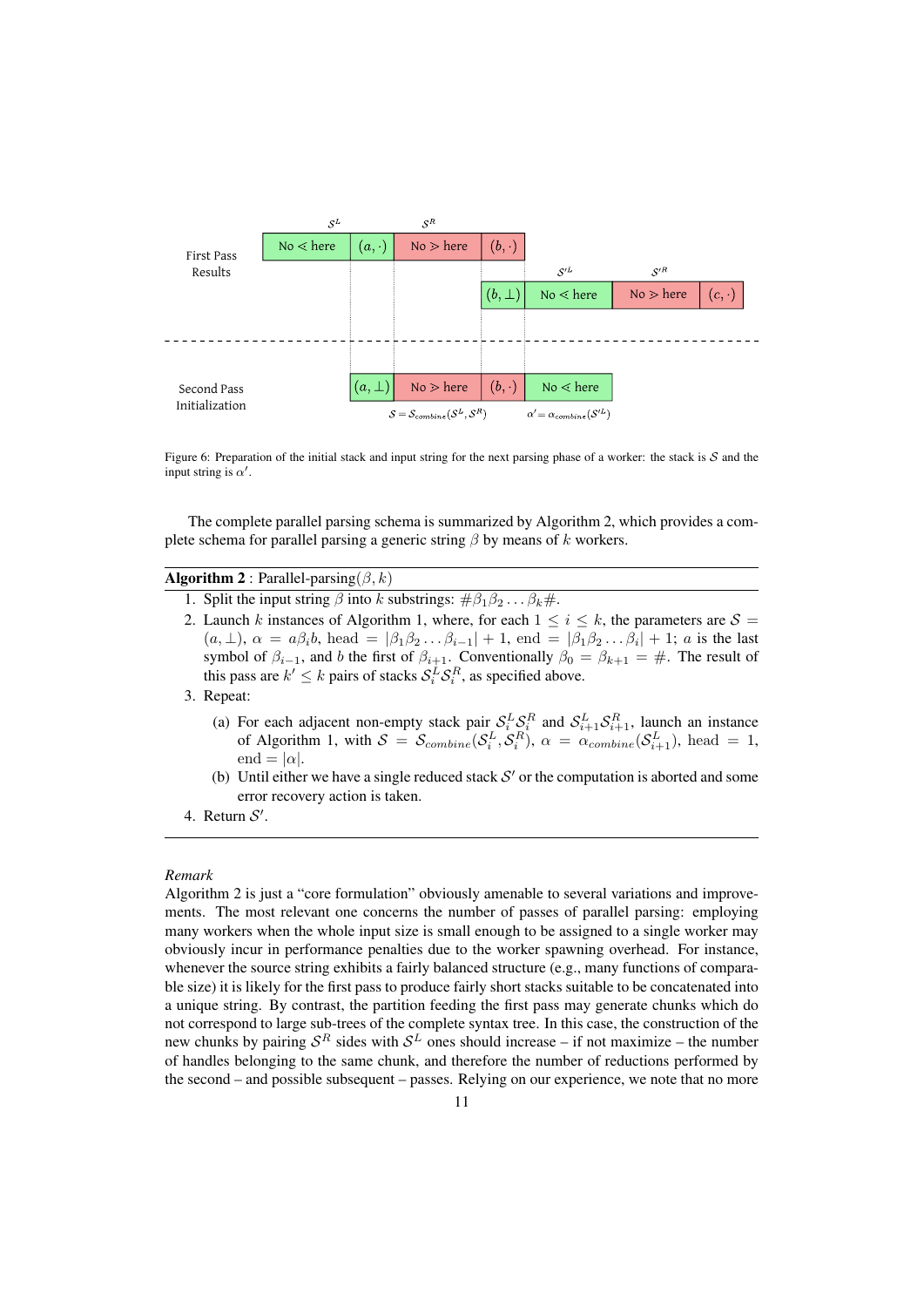than two parallel passes are needed to produce a small enough input for the final pass.

#### *Algorithm Complexity*

In terms of asymptotic complexity, the requirements that we state for a positive evaluation of the whole approach are: a best-case linear speedup w.r.t. the number of processors and a worst-case complexity not exceeding the one of a fully sequential parsing.

By inspecting Algorithm 1 and Algorithm 2, it is clear that the total number of elementary operations (shifts and reductions) is  $\mathcal{O}(n)$  since no reduction is performed more than once exactly like the sequential case. Indeed, some terminal symbol could be shifted more than once during the various passes, but this occurs only for the few of them which have not been reduced by the previous passes, and for a number of times that does not exceed the number of passes.

To achieve a worst case parsing time not exceeding the sequential parsing, it is essential that the combination of stacks  $S_i$  and  $S_{i+1}$ , inside step (3)(a) of Algorithm 2, takes  $\mathcal{O}(1)$  time (hence overall  $\mathcal{O}(k)$  for k workers). A possible technique to achieve this goal consists in storing, during the execution of Algorithm 2, a marker that keeps track of the separation between  $S<sup>L</sup>$  and  $S<sup>R</sup>$ . Such a marker can be initialized at the position where the first  $\le$  sign is detected and then updated every time a reduction is applied that removes the sign and a new element is shifted on the stack as a consequence of a new  $\le$  relation.

For instance, in the case of  $S_2$  in Figure 5, the marker is initialized at the position of the first + symbol and remains there after the three reductions  $B \Rightarrow n, B \Rightarrow B \times n, B \Rightarrow B \times n$  since  $+\leq n$  and  $+\leq \times$ . When the second + (the third of the whole string) is shifted (without removing the previous one as the  $\geq$  between the two  $+$  is not matched by a corresponding  $\lt$  at its left), it is moved to the position of the second + as +  $\lt n$ , where it marks the beginning of  $S_2^R$ .

These operations require  $\mathcal{O}(1)$  time regardless of the stacks being implemented by means of arrays or by means of more flexible linked lists; thus, they do not affect the overall  $\mathcal{O}(n)$ complexity of the whole algorithm.

It is then clear that the ideal linear speed-up w.r.t. the number of processors will be most representative of the actual one whenever most of the parsing is done during the first pass. By contrast, the worst case occurs when either only  $\lt$  relations or  $\gt$  relations are present in the whole input; this is the case of regular languages respectively generated, e.g., by a left-linear or by a right-linear grammar. In such cases, only one worker (respectively the leftmost or rightmost one) performs useful parsing whereas the others leave their input unaffected. The second pass would produce a unique string – of length  $(k - 1)/k \cdot n$  – which would be parsed sequentially.

#### 3. Parallelization of Lexical Analysis

Lexical analysis takes place before parsing and translation, and it is a common belief that it is a fairly easy and less time consuming job compared with the following phases. While this may be true in other settings, we report that lexical and syntax analysis for operator precedence languages often require comparable effort. Thus the gain in performing parallel parsing alone would be small without coupling it with parallel lexical analysis and preprocessing. Furthermore, apart from a few idiosyncrasies of some languages – which tend to go unused by programmers – lexical analysis is even better suited for parallel execution. However, to achieve this goal a few non-trivial technical difficulties must be tackled.

In this section we present a fairly general schema for parallelizing lexical analysis, which can be applied to most programming languages. A distinguishing feature of our lexical analysis is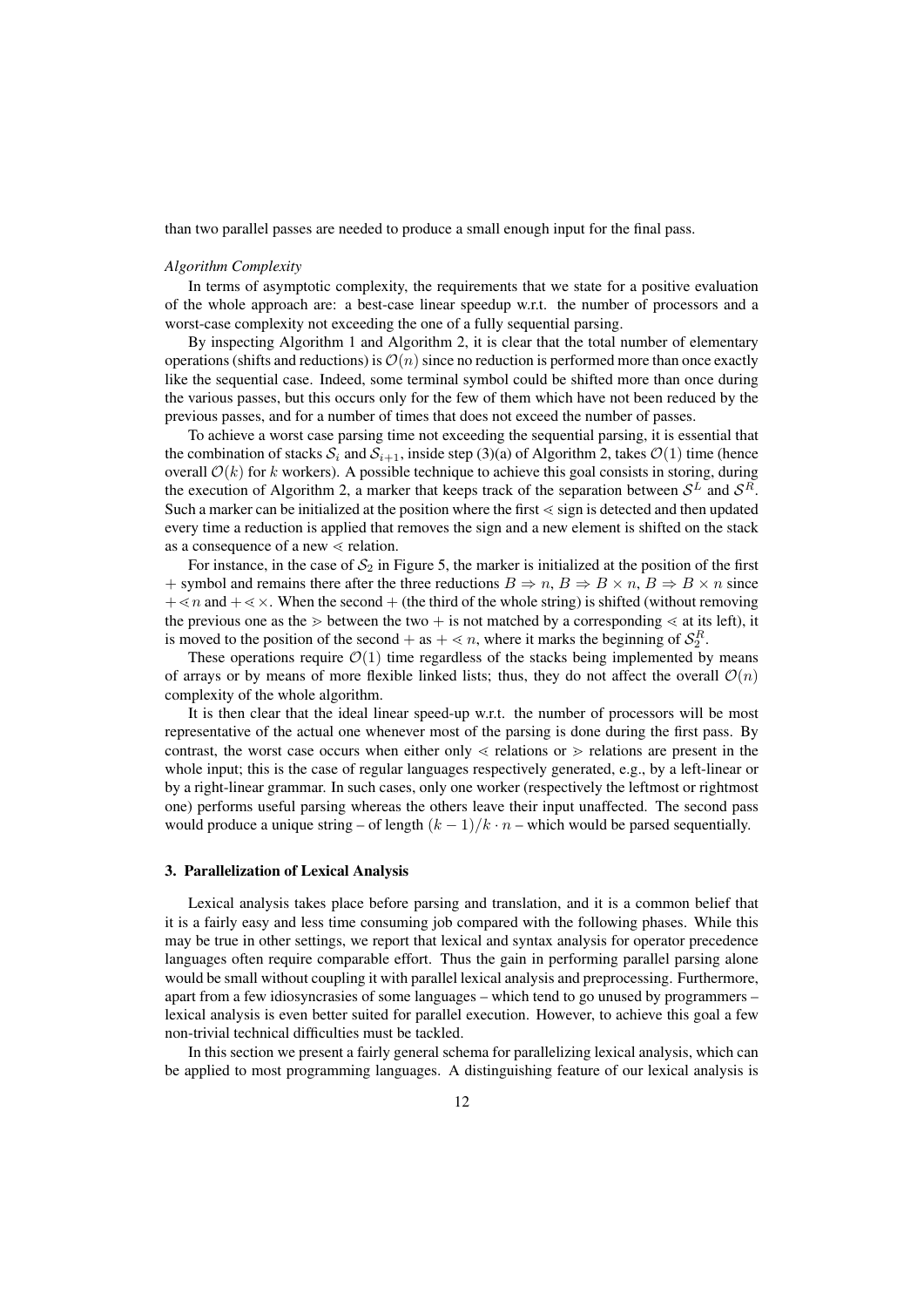that it produces a stream of tokens which, rather than being compatible with the original BNF of the source language, is ready to be parsed according to an "OP version" of the official grammar, thus yielding an advantage from both a performance, and an adaptation to OP parsing point of view. Typically such a preprocessing allows for disambiguating some terminals which are overloaded in the language and would induce conflicting relations in the operator precedence matrix: depending on the context in which they occur, the lexer can associate them to distinct token classes, so that the resulting string of tokens can be parsed according to the OP version of the syntactic grammar. Note that such a disambiguation is complementary to the usual operations performed in the lexing phase to cope with the presence of ambiguities in the lexical grammar (as, e.g., in the presence of reserved words and identifiers corresponding to the same lexical pattern). However, this is hidden from the user who does not have to worry about the internal format.

We now provide the definitions required to describe lexical analysis parallelization.

The lexicon of the language is described by a lexical grammar, which assumes as terminal alphabet the characters present in the input stream. Often, a lexical syntax can be analyzed by means of a finite state machine (FSM) as opposed to a pushdown one, which is reserved for parsing. In this work we will tackle both a language where this assumption holds (JSON), and one where it does not (Lua) in Section 4, and will describe the issues in generalizing the approach in Section 8.

We adopt the following conventions to distinguish terminal and nonterminal symbols of syntactic and lexical grammars: terminals of syntactic grammars and nonterminals of lexical grammars are in boldface font:  $n, s...$ , nonterminals of syntactic grammars are denoted by capital letters:  $A, B, \ldots$ , and terminals of lexical grammars are in monospace font: if, +.... We also introduce some basic terminology (as in, e.g., [1]) which tailors some general terms to the scope of this section.

## Definition 3.1.

- *A* lexeme *is a sequence of characters corresponding to a valid sentence of the lexicon grammar (e.g., a built-in identifier, a reserved keyword, an operator). Its form depends on the lexical part of the language definition, and it can be typically recognized by a FSM.*
- *A* string *is a lexeme built as a sequence of characters enclosed within a pair of delimiters, typically either single or double quotes. It cannot contain any other delimiters of the same kind without proper escaping (e.g. prefixing them with a* \ *character). Strings may contain control characters (e.g. newlines).*
- *A* token *is a pair*  $\langle$  token-name, semantic value $\rangle$  *resulting from the analysis of a sequence of characters matching the form of a valid lexeme (*token-name *denotes a nonterminal of the lexical grammar, and there is a finite number thereof). Sample token instances are*  $\langle$ **LPAREN***,* (*i*, or  $\langle$ **STRING***,* "yesterday I ate too much"). Since the focus of *this work is the lexical and syntactic analysis of a text, from now on we will identify the token with the first element of the pair.*
- *A* comment *is a sequence of characters delimited by special symbols according to language dependent rules, and does not correspond to a lexeme. A comment should be matched and discarded during the lexing process. Many languages use different markers for single-line and multi-line comments.*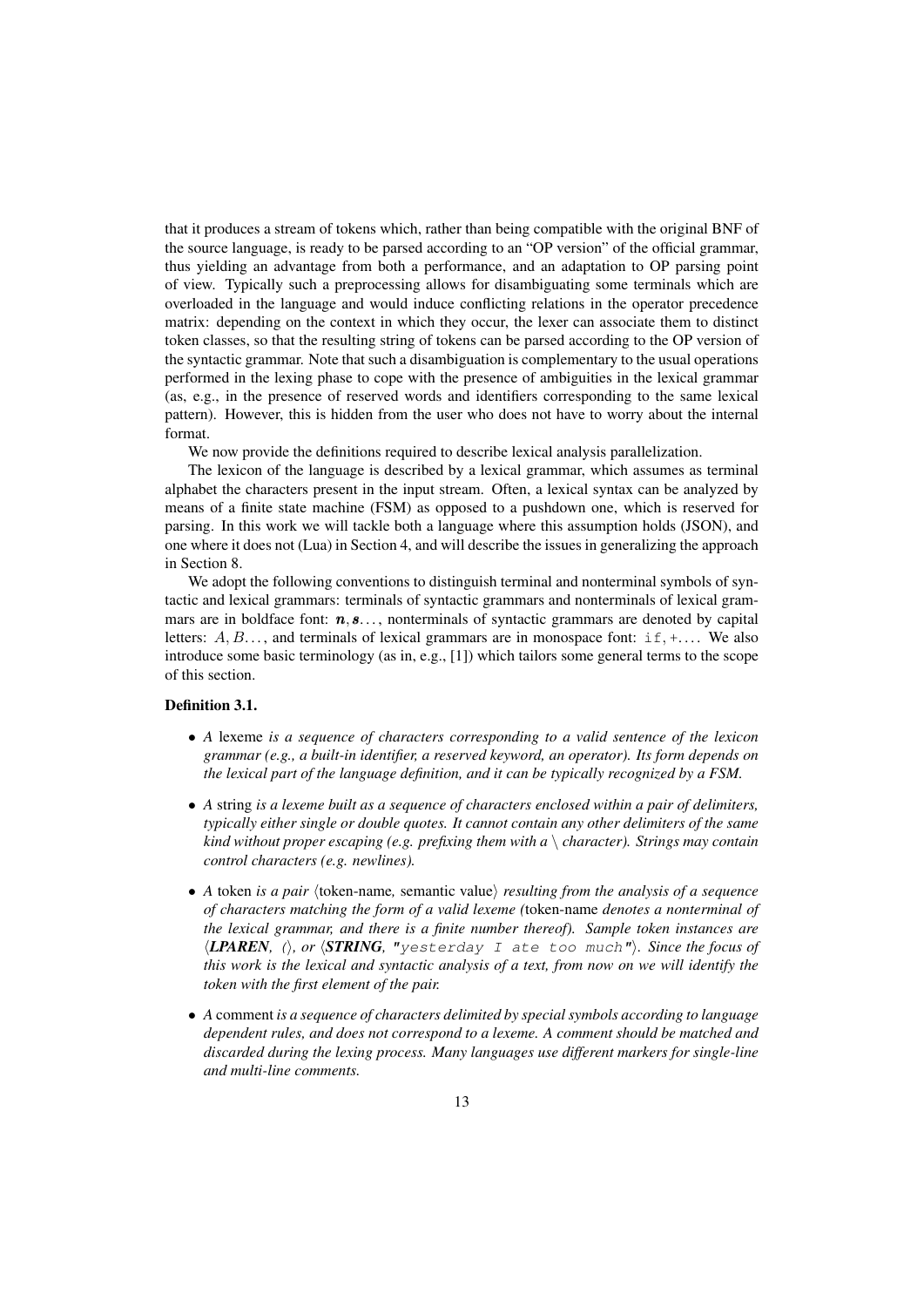The goal of lexical analysis (*lexer*) is to recognize the lexemes in the source character stream and generate a sequence of tokens, removing the comments. The lexical grammar, in spite of the fact that it typically defines a regular language, may be not locally parsable in its immediate form and in most cases is ambiguous. Yet, lexical analysis can be made suitable for parallel execution and, given the typical "flat structure" of programming language lexicon, is a more natural candidate for efficient parallelization than parsing, which has to deal with the nesting of syntactic structures, as in fact it happened in practice (see the discussion in Section 7). To achieve this goal, however, two issues must be addressed. First of all, splitting the source text randomly into chunks to be processed by parallel workers may split a lexeme across different segments. Thus, the results produced by lexers working on adjacent chunks will have to be reconciled to cope with this issue.

The second issue concerns the occurrence of very long comment sections, possibly longer than the chunk assigned to a single worker. It is commonplace among some programmers to comment portions of obsolete or temporary code, effectively preventing the lexer from knowing if it is analyzing a portion of a comment or not, in the case of lack of comment delimiters in its chunk. This is further exacerbated by the fact that some languages adopt some exotic syntactic rules for comment and/or string delimiters in general. For instance, in Lua strings can be delimited either by quotes or by opening and closing symbols of unbounded number of forms.

To cope with this problem, we accept a minimum amount of nondeterminism during the lexing phase only. We run several speculative computations for each worker, corresponding to the different states of the lexing machine which are legitimate on the splitting point of the input stream. If the worker is able to remove the ambiguity during the analysis of its chunk, the incorrect computation(s) are halted and only the correct one proceeds. We will show that the number of language dependent simultaneous computations, never exceeds 3 in our case.

Therefore, every worker will produce several candidate token lists for its chunk. Any disambiguation that cannot be performed during the single worker analysis is done when the partial token lists are joined into a single one. For instance, assume that a worker  $w$  reaches a given state  $s_k$  after analyzing completing the lexical analysis of its input chunk. If there is a computation starting with  $s_k$  among the ones performed by the worker acting on the input chunk after the one assigned to  $w$ , the corresponding candidate token list is merged with the output of  $w$ .

We now illustrate our approach to parallel lexical analysis in a similar way to the path followed in the case of parsing: we first revise normal sequential lexers to make them suitable to work on partial chunks and to produce partial outputs to be later integrated; then we will show how a parallel lexer splits the source code into chunks, assigns them to different workers, and reassembles their partial outputs. We will also make use of a running example to better illustrate the various steps of our algorithms.

Example 3.2. *Consider the grammar generating arithmetic expressions presented in Figure 4, extended to allow also for operations on strings. The resulting OPG is depicted in Figure 7(b), whereas the lexical grammar is reported in Figure 7(a), with*  $\bf{n}$  *denoting an identifier and*  $\bf{s}$  *a literal string; Figure 7(c) depicts a FSM recognizing tokens and comments compatible with the lexical grammar; to keep its appearance easily understandable we restricted its description to the recognition of these fundamental elements of the lexicon; however, its extension to cope with a whole chunk consisting of a sequence of such elements, possibly broken at the boundaries of the chunk, is conceptually straightforward.*

*The lexical grammar specifies two formats for strings: single-line ones are delimited by single-quotes* ' '*, multi-line ones delimited by a pair of triple-double-quotes* """ """*. The*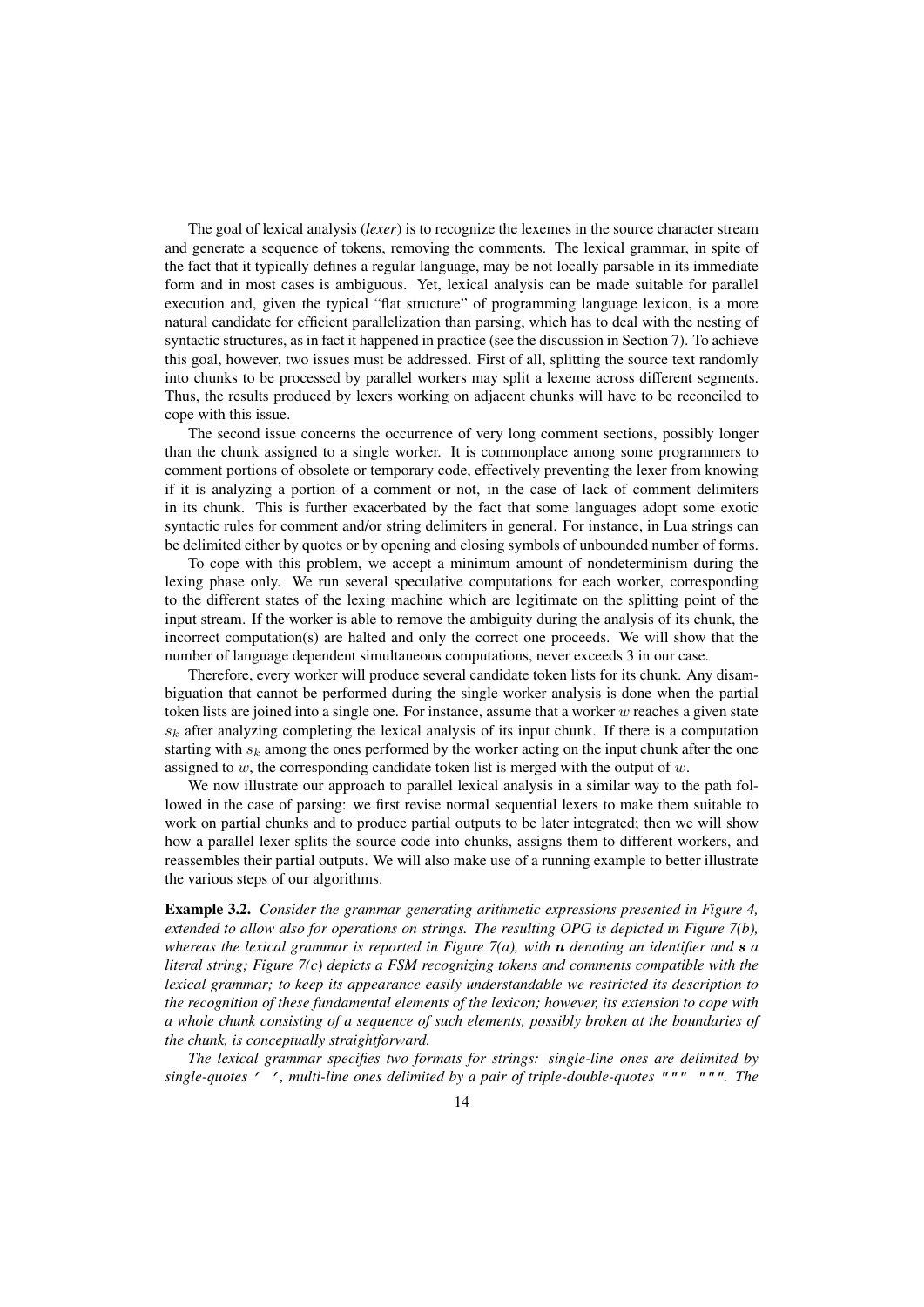

Figure 7: Lexical (a) and syntactic (b) grammars of arithmetic expressions without parentheses, extended to deal also with strings, and a FSM recognizing tokens and comments of the lexical grammar (c). In figures (a) and (c), metasymbols used in regular expressions are in red while the terminals of the lexical grammar in black; symbol \_ stands for any control character (whitespace, newline, etc.).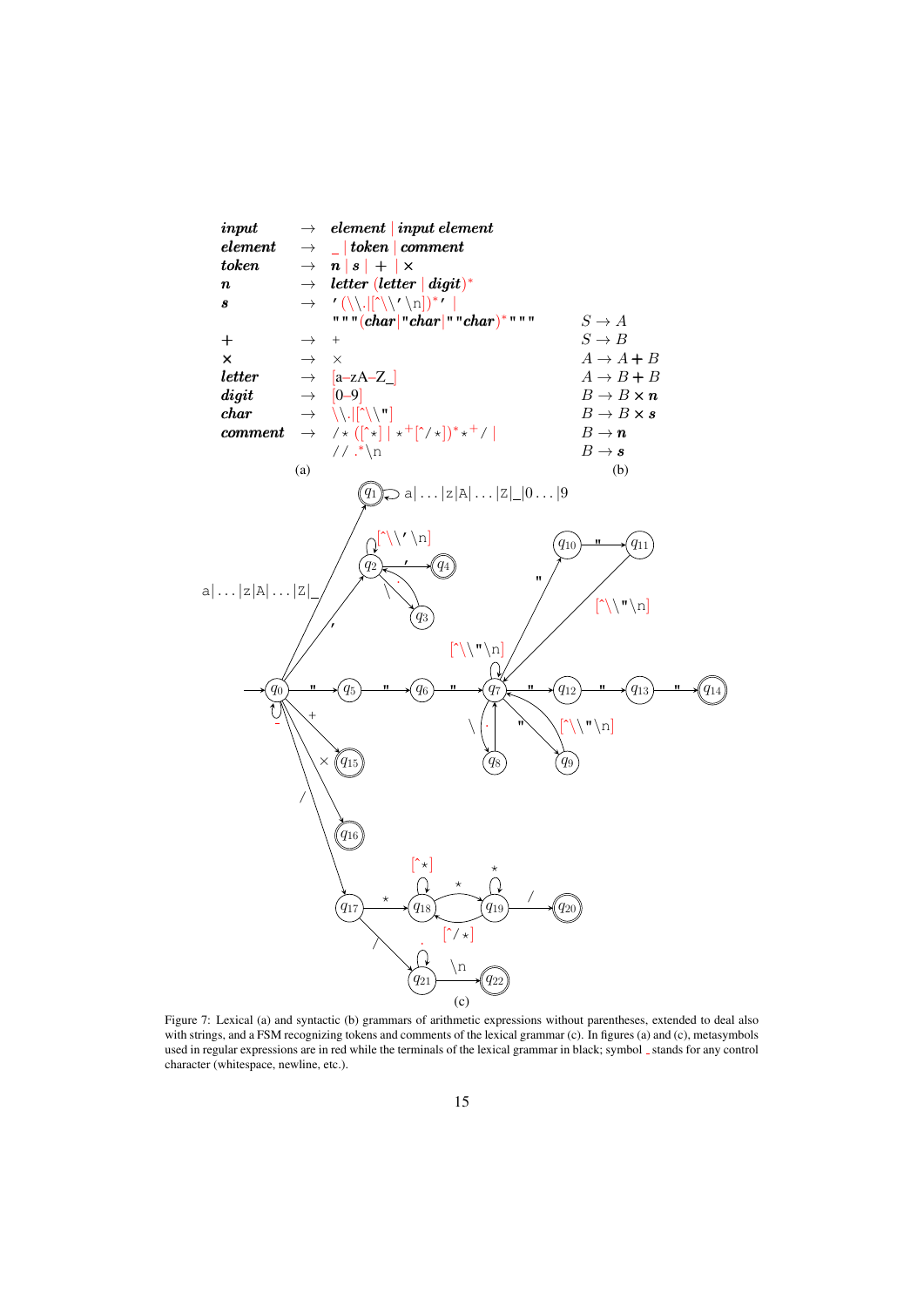*lexicon also allows for introducing both single-line and multi-line comments with a C-like syntax: a multi-line comment is delimited by* /\* *and* \*/*, while a single-line comment begins with* //*. In our running example we will refer to the sample code snippet in Figure 8.*

```
var + x /\star This is a multi-line comment that
contains part of an arithmetic expression:
var + 'string*/\times/*' //and this is an embedded single-line comment
+ '6' \times */ y + \blacksquare \blacksquare multi-line string interrupted here
\times timesToConcat + """+a//-(5xb)""" \times id
+ z
```
Figure 8: Sample string generated by the grammars of arithmetic expressions in Figure 7.

If such a complete code snippet were supplied to the FSM of Figure  $7(c)$ , the output produced by the lexer would be (for completeness we include also the semantic components of the tokens):  $\langle n, \text{var} \rangle$   $\langle + + \rangle$   $\langle n, \text{z} \rangle$   $\langle \text{x}, \times \rangle$   $\langle n, \text{y} \rangle$   $\langle +, + \rangle$   $\langle s, \text{z} \rangle$  multi-line string interrupted here  $\times$  timesToConcat +  $\langle +, + \rangle$   $\langle n, a \rangle$   $\langle +, + \rangle$   $\langle n, z \rangle$ .

Our goal is to obtain the same result by splitting the job among several workers: in our example we will use three of them.

*Source character stream partitioning .* First, the input stream is split into segments of equal size; most likely, however, such a "blind" split may break a lexeme, typically an identifier which normally is not very long; thus, it is often sufficient to consider a look-ahead/look-back of a few characters to find a lexeme separator (i.e. a white-space): in such cases the splitting point may be conveniently set right after it and the boundaries of the chunks are updated trying to avoid splitting any token in the middle. For instance, in our example of Figure 8, the original ending points are denoted by  $\vert$  (red); by analyzing a bounded context in the neighborhood of the split points we identify the occurrence of two newline characters, and update the splitting points moving them to the positions denoted by  $\vert$  (blue). In general it cannot be known a priori how far is the end of lexeme from a given point; thus, the length of the search should be stated on the basis of some, possibly language dependent, heuristic criteria and should not exceed a few characters in any case.

Assuming that such a separator is found, the possible ambiguity of the starting state of the lexer reduces either to the beginning of a lexeme, a position within a string, or to a position within a comment. If the search of a separator within a bounded context of the start of the segment is not conclusive, the initial state can also correspond to an internal point of a non-string lexeme. In the worst case, i.e., when a non-string lexeme is cut by the splitting, the worker will need to carry on 4 computations at once. However, we report that no such cases took place in our experimental evaluation.

In our example the worker assigned to the first chunk is deterministic and begins its analysis in the initial state of the FSM of Figure 7(c); The second and third workers, instead must carry over three simultaneous computations each, starting at the beginning of a token, or inside a multi-line string or inside a comment; thus, the corresponding starting state of the FSM are, respectively,  $q_0$  or  $q_7$  or  $q_{18}$  (or  $q_{19}$ ).

*Parallel lexical analysis.* Once assigned to a given chunk, each worker carries on a computation for each possible alternative initial state of the lexing machine. Most likely, during this phase,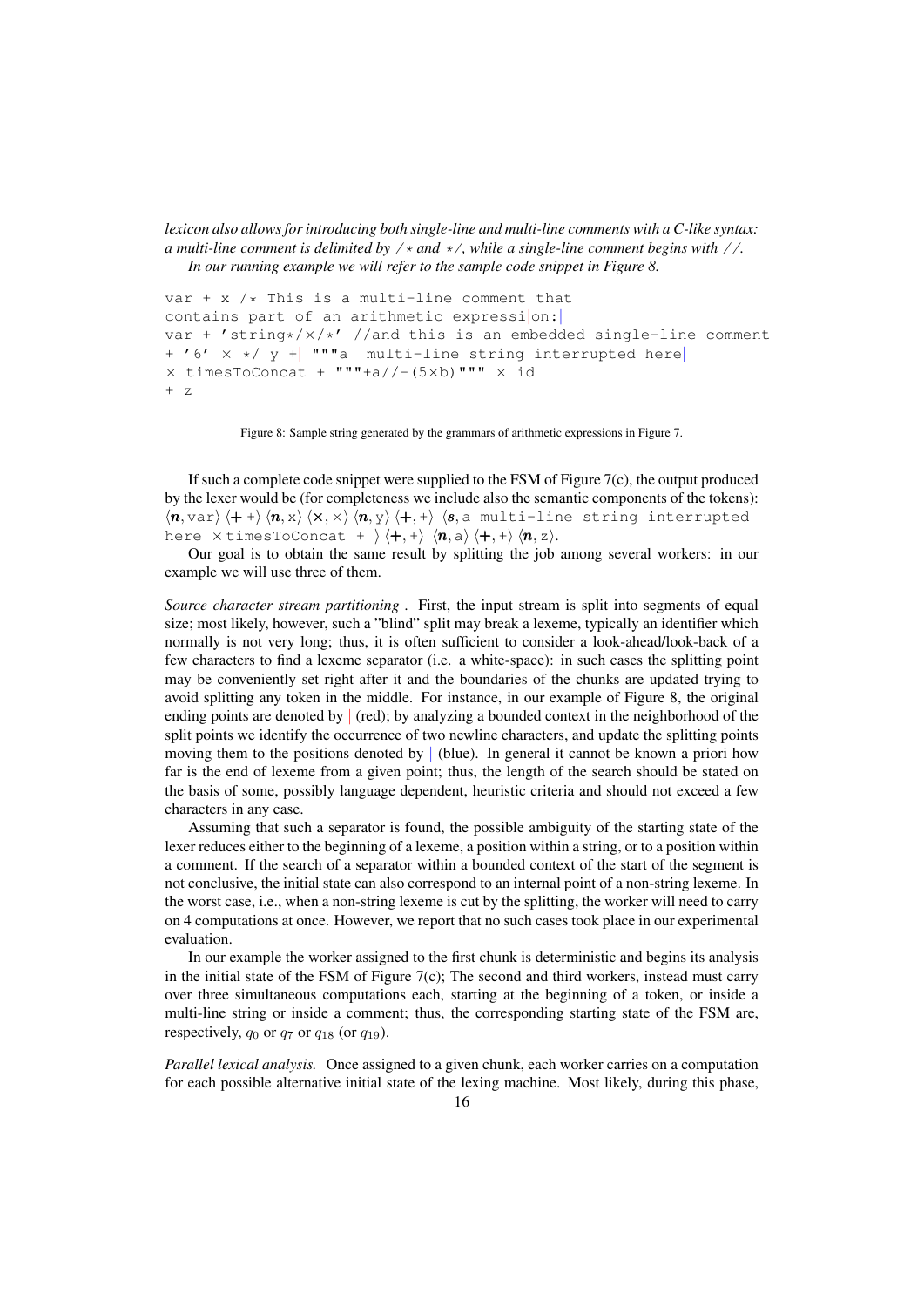some disambiguation among the open alternatives in the lexical analysis may occur: this happens a) if a worker meets a character forbidden in some of the active states, thus aborting the erroneous computations; b) if a sequence of characters causes the recognition of a lexeme on more than one computation, thus collapsing them into a single one. Although this collapse is quite uncommon, we will provide an example thereof when detailing the parallel lexing strategy for the Lua language.

Below we give an abstract version of the algorithm executed by each worker on the assigned chunk.

- Let M be the FSM recognizing the language generated by the lexical grammar; let  $\Sigma$ denote its alphabet, Q its set of states,  $\Delta: Q \times \Sigma \rightarrow Q$  its transition function,  $q_0$  its initial state and  $F$  its set of accepting states. We assume, as usual, that when an accepting state is reached a lexeme in the input string is recognized and its semantic value is output. The transition function  $\Delta$  can be partial: we use symbol  $\perp$  to denote an undefined value thereof.  $\Delta^*$  denotes the reflexive and transitive closure of  $\Delta$ .
- Let N be the number of concurrent computations of M and let s be the N-tuple of states currently reached along each of the N computations of M: the undefined state value  $\perp$  is used to denote that the computation has been interrupted because of an error in the input string, while a value i  $(1 \le i \le N)$  is used to denote that the computation has been merged with computation *i*.
- Let b be a N-tuple of strings where  $b^j$ , for  $1 \le j \le N$ , contains the partial semantic value of the token currently under recognition along the  $j - th$  computation of M.
- Let  $T$  be a  $N$ -tuple of lists of tokens.

Example 3.2 (continued). *Going back to our running example, the worker scanning the first chunk performs only one computation, whose initial state is the initial state the FSM of Figure 7(c). The worker returns the tokens*  $n + n$  *and finishes in a state specifying the presence of a non terminated comment. The choice of a newline separator as the ending character of the chunks excludes the possibility that their initial portion belongs to a single-line string.*

*The second and third chunk are scanned along three simultaneous computations starting at the beginning of a token or inside a multi-line string or inside a comment, respectively. In the case of the second worker, the first of the three computations generates a list of tokens*  $\mathbf{n} + \mathbf{s} + \mathbf{s} \times \mathbf{r}$ *before being aborted due to the occurrence of the unexpected end of a comment* \*/*. Along the second computation a multi-line string is recognized, and the computation is aborted after reading the word* multi-line*. The third computation detects the end of a comment* \*/ *and produces a list of tokens*× n +*. The run ends in a state denoting the presence of a non-terminated string, while the prefix which has been read is stored to allow for a possible concatenation with the suffix in the following chunk.*

*Finally, the third worker carries on three simultaneous computations: the first and second one end in a final state, generating as a list of tokens respectively*  $\times n + s \times n + n$  *and*  $s + n + n$ . *The third one does not collect any token and ends in a state which signals the presence of a non-terminated comment.*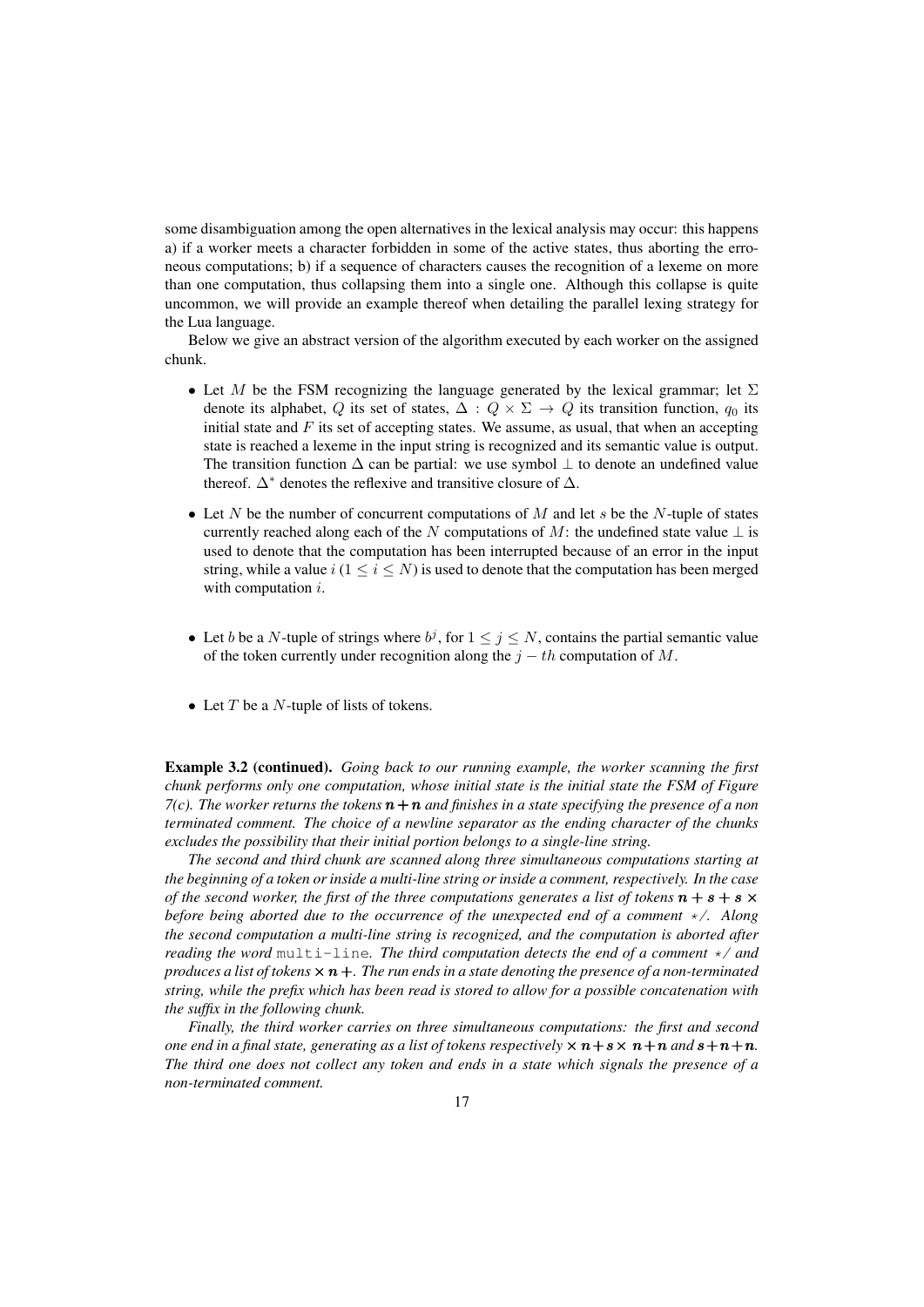**Algorithm 3**: Sequential-lexing( $\gamma$ , s)

- 1. Initialization: head := 1; end :=  $|\gamma|$ ;  $X = \gamma$ [head].
- The strings in b and the lists in  $T$  are set to empty and  $s$  is the N-tuple of initial states.
- 2. For each state  $s^j$   $(1 \le j \le N)$  such that  $s^j \in Q$ : (a) If  $s^j = s^k$  for a k such that  $1 \leq k < j$  then merge computations j and k, by setting  $s^j := k$  and joining the end of list  $T^j$  to the end of list  $T^k$ .
	- (b) Else, let  $q := \Delta(s^j, X)$ . i. If  $q \neq \perp$ 
		- A. If, while in state  $s^j$ , M is not reading a whitespace character outside a string or a comment, set  $b^j := b^j X$ .
		- **B.**  $s^j := q$ .
		- ii. Else
			- A. If  $s^j \in F$  and  $b^j \neq \varepsilon$  then append  $b^j$  to  $T^j$  and set  $s^j := \Delta(q_0, X)$  and  $b^j := X.$

B. Else 
$$
s^j := \bot
$$
.

- 3. head := head + 1.
- 4. If  $head \le end$  repeat from step 2, else return the tuple s (where each state  $s^j = i$  (1  $\le$  $i \leq N$  is updated to  $s^j := s^i$ ) and the tuple T of lists of tokens.

*List joining phase.* Once the various workers have processed their chunks in parallel their partial outputs must be integrated into a unique sequence of tokens to be supplied (after further partitioning) to the parallel parsing phase. This job can be done in a similar way to the case of parsing, with two important differences:

- Whereas each worker in the parsing phase delivers just one output, in general parallel lexers will produce several candidate outputs among which the integration phase will choose the right one.
- Whereas after a first parsing pass further parsing is applied, possibly in more than one pass, the partial outputs of the parallel lexical analysis need only to be selected and integrated without further analysis.

The integration of the partial outputs is carried over sequentially. Since the leftmost worker  $W_1$ performs a deterministic computation, its final state is the correct initial one for the following worker  $W_2$ . The correct list among the ones produced by its right neighbor is thus selected by matching the final state of the first worker against one of the members of  $s<sup>2</sup>$ . In case no match occurs, an error is signaled and error recovery strategies are enacted. The output of the following workers is handled similarly during the whole list joining phase, which has linear complexity in the number of workers  $h$ . If the lexical grammar of the language is not regular, some additional actions may be required. From our experience this case is quite uncommon in practical programming languages, and does not affect significantly the efficiency of the whole process; nevertheless we will deal with the noticeable exception of Lua.

Algorithm Parallel-lexing summarizes the coordination of the activities of the various sequential lexers.

Thus, the overall complexity of the parallel lexing phase is  $\mathcal{O}(n/h) + \mathcal{O}(h)$ .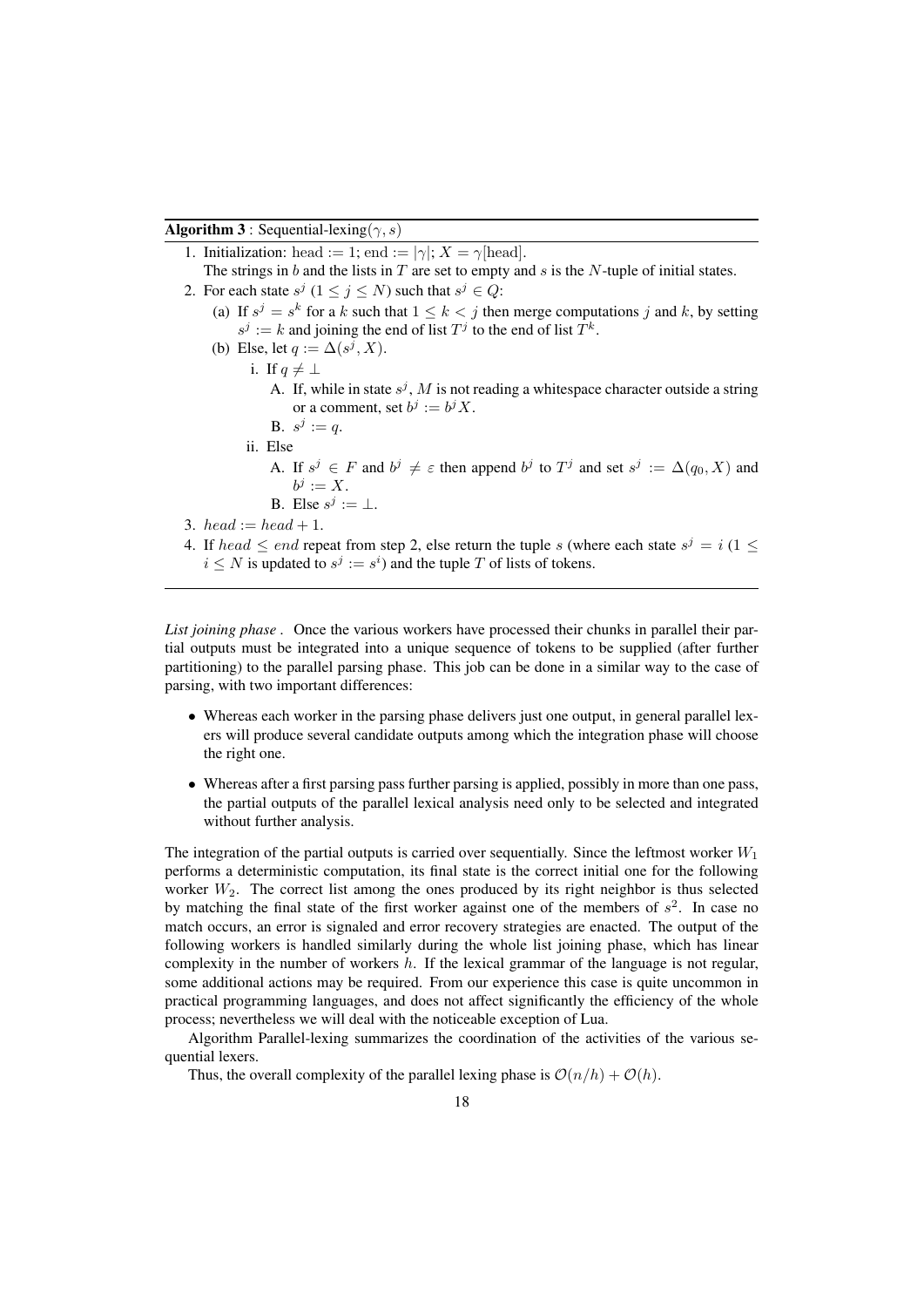**Algorithm 4** : Parallel-lexing( $\delta$ , h)

- 1. Split the input string  $\delta$  into h substrings of equal length.
- 2. Scan a *fixed length context of the ending points* of the substrings to check whether any lexeme is broken. If a bounded look-ahead/look-back does not suffice to determine whether the boundaries of a substring are inside a lexeme, move the substring boundary so as to reduce as much as possible the ambiguity on the starting state for its analysis. (The bound for the look-ahead/look-back and the special character to seek in this search are heuristically chosen in a language-dependent way).
- 3. Let  $\delta_1 \delta_2 \ldots \delta_h$  be the resulting substrings and, for each  $1 \leq i \leq h$ , let  $s_i$  be a tuple of states of M, such that from each state  $s_i^j$   $(1 \le j \le |s_i|)$  the scanning of substring  $\delta_i$  can start.
- 4. Launch h instances of Algorithm 3 (sequential lexing), where, for each  $1 \le i \le h$ , the parameters are  $\gamma = \delta_i$ ,  $s = s_i$ . The results of this pass are h tuples  $q_1, q_2 \ldots q_h$  of states of M such that, for each  $1 \le i \le h, 1 \le j \le |q_i|, q_i^j = \Delta^*(s_i^j, \delta_i)$ , and h tuples  $T_1, T_2 \dots T_h$ of lists of tokens built along the corresponding computations, where, for each  $1 \le i \le h$ ,  $|T_i| = |s_i|.$
- 5. Build a unique list T of tokens by choosing exactly one list from each tuple  $T_i$  ( $1 \le i \le h$ ) and concatenating them. The selection is performed sequentially, starting from the result of the instance that processed the leftmost substring, as its computation is unambiguous (in fact,  $|s_1| = 1$ ).
- 6. Return the list  $T$  of tokens.

Example 3.2 (continued). *In the case of our running example, after each worker has completed the scanning of its character stream segment, the last step of the algorithm builds a single list of tokens from those generated for each chunk, eliminating the initial ambiguity on the start state of the lexical analysis. The partial list of the first worker is concatenated with the token list generated by the second worker along the computation starting from inside a comment. The resulting list is then concatenated with the one produced by the last worker along its second computation, updating also the semantic value of the string split across the second and third chunks.*

*The complete list of tokens returned to be processed by the parsing workers, together with their semantic values provided for clarity, is the same as it would have been produced by a single sequential lexer, i.e.,*  $\langle n, \text{var} \rangle \langle +, + \rangle \langle n, x \rangle \langle x, \times \rangle \langle n, y \rangle \langle +, + \rangle \langle s, \text{a multi-line}$ string interrupted here  $\times$  timesToConcat +  $\langle +, + \rangle \langle n, a \rangle \langle +, + \rangle \langle n, z \rangle$ .

We now detail how we tailored the above general schema to JSON and Lua.

#### *3.1. The case of JSON*

JSON (JavaScript Object Notation) is a data description language, described in the Internet Engineering Task Force document RFC4627 [50], and based on a subset of JavaScript. JSON is widely employed in web applications, where it is progressively superseding XML as a more efficient and compact format for serializing and exchanging structured data.

JSON source code is not intended to be written or read by humans, but rather to be processed by machines. Consequently the JSON grammar lacks some of the typical lexical features of programming languages such as comments and does not mandate a code indentation style as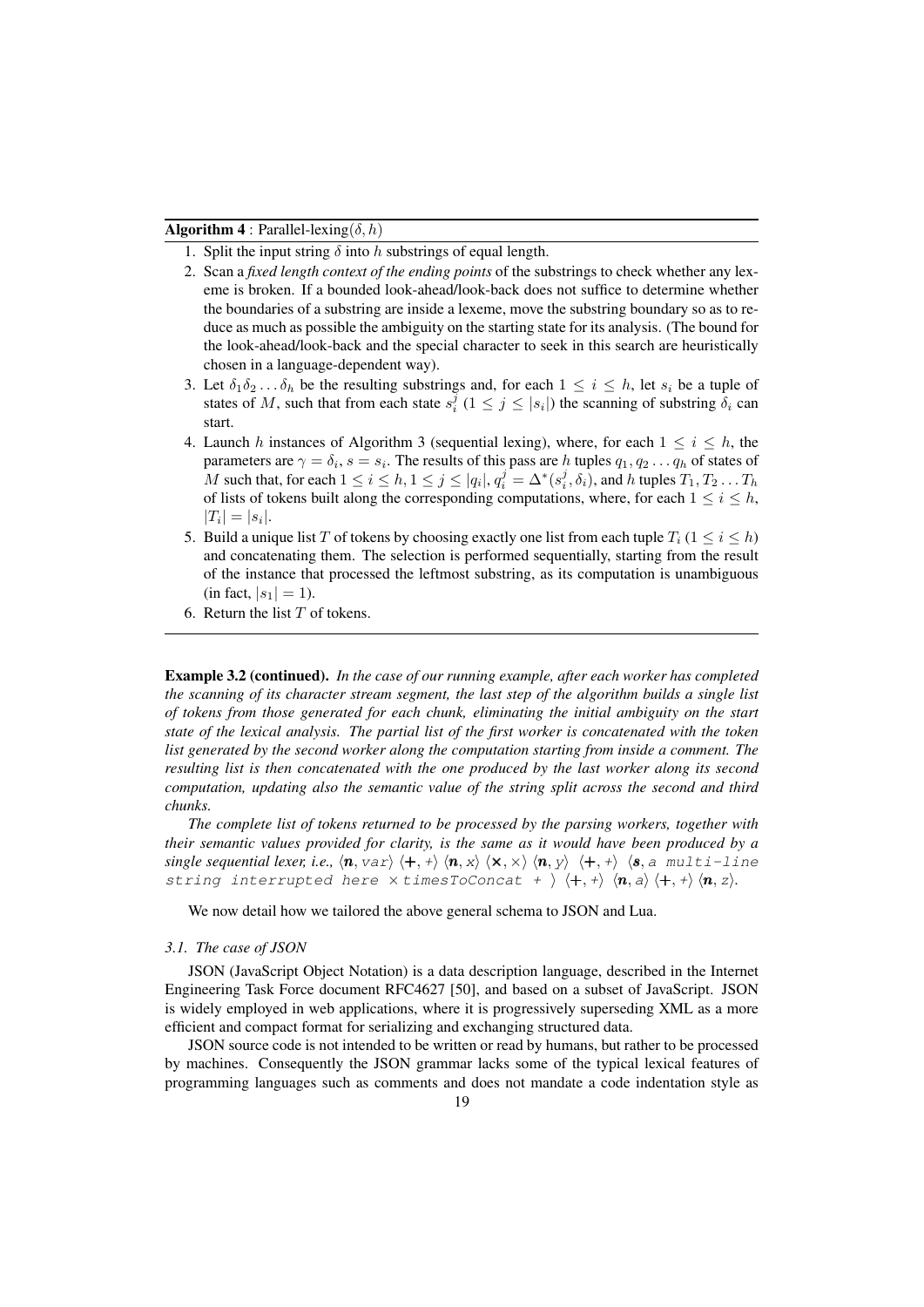some programming languages do, e.g. Python. Our purpose in selecting JSON as our first case study is to prove the practicality of parallel parsing, providing a realistic benchmark for speedups. In particular, with JSON representing a valid data description language alternative to XML in an ever increasing amount of scenarios, the average size of the JSON files to be processed is already sizeable and increasing. We now detail the steps of the algorithmic schema *Parallel-lexing*, tailoring it to the lexical features of JSON.

*Source character stream partitioning.* The lexemes in the input stream are separated by whitespace characters, i.e. spaces, tabulator characters and newlines. Thus, we split the input stream on white-space characters, which occur reasonably frequently. This choice has a drawback since spaces and tabulators are also allowed within strings, so that a string could be split across two chunks. An alternative choice is to break chunks only in correspondence of newline characters, since JSON strings are constrained to be single-line. However, automatically generated JSON code may lack newline characters, making this alternative choice unpractical. Thus, we choose to use white-spaces as chunk separators and accept the consequent limited ambiguity of the lexing. Since the JSON grammar includes only strings as arbitrary length lexemes, the ambiguity for each chunk reduces to two possible initial states only: outside a token or within a single-line string.

*Parallel lexical analysis.* Each worker carries on at most two computations for a chunk, corresponding to the two possible starting states of the analysis. To reduce the level of ambiguity during the lexing action, we exploit the fact that the set of characters composing the non-string lexemes is a proper subset of the ones allowed to appear within a string. Thus if one of the characters which can only appear inside a string is met, the lexing action assuming to be outside a string lexeme can be stopped. To perform the token list recombination, each worker counts the number of string delimiters symbols (double quotes) occurring in the chunk.

*List joining phase.* The last phase of the algorithm, which merges the token lists generated by the lexing workers solving the initial ambiguity, i.e., determining whether or not the chunk started within a string. This is done by checking the parity of the number of quotes read by all the workers preceding the one in need of disambiguation.

### *3.2. The case of Lua*

Lua is a lightweight multi-paradigm programming language widely used as a domain specific language support engine, with a widespread use in video game development. Currently, Lua is the leading scripting language in this application area (as reported in [19] and in [24] which declares Lua the winner of the 2011 Game Developer Magazine Front Line Award). In particular, it has been adopted by prominent industrial game developers such as LucasArts (Grim Fandango, Escape from Monkey Island) and BioWare. Besides the video games programming application area, Lua has been used in various projects (such as Celestia[10]) and since February-March 2013 has been adopted as a template scripting language on Wikipedia[15].

Lua is a full fledged programming language and exhibits some of the syntactic "liberalities" that are fairly typical in various modern programming languages. We stress that the point of employing Lua as benchmark is to show that a richer grammar does not adversely impact on the performance gains obtainable through parsing it in parallel. In particular, the one of its key peculiarities is that the lexical grammar of Lua, unlike most programming languages, is not a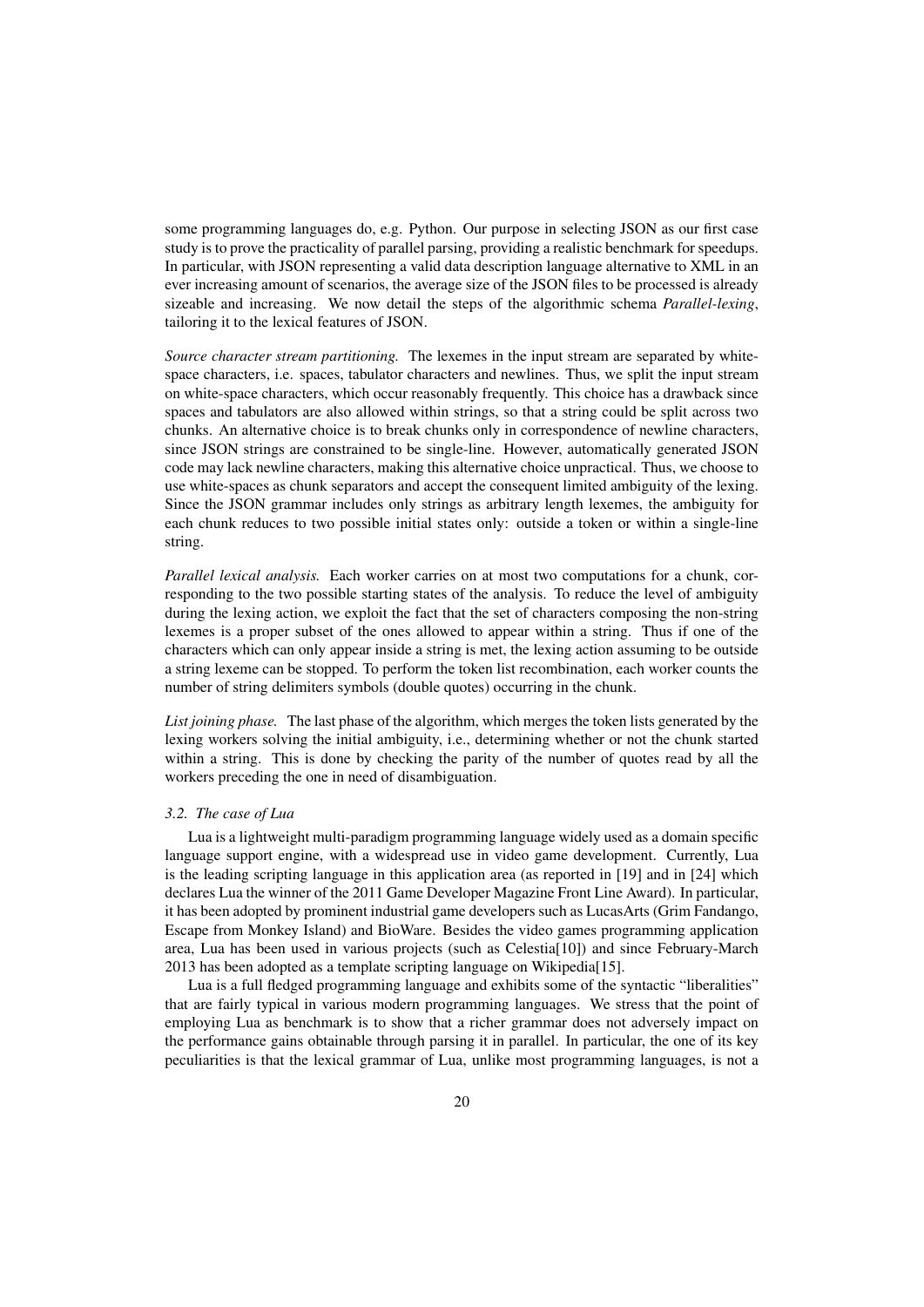regular one. This is due to a non regular syntax for strings and comments, which requires ad-hoc solutions when tailoring the schema for parallel lexical analysis.

In Lua, strings may be delimited by the so called *long brackets*, in addition to the usual single and double quotes. An opening long bracket is defined by the character pattern  $[-n]$ , with the corresponding closing long bracket being  $] = n$ . The pair of long brackets must have the same number  $n > 0$  of = characters to be recognized as a syntactically valid pair. Opening and closing long brackets can be nested, but a valid pair of long brackets cannot contain a closing long bracket of the same type.

Similarly, comments can be single-line or multi-line. Single-line comments start with a double hyphen  $(-)$  and extend until the end of the line. Multi-line comments have a syntax similar to strings, as they begin with an opening long bracket, preceded by a double hyphen, and end at the corresponding closing long bracket. Strings and comments can be arbitrarily nested, except that they cannot properly contain other comments or strings delimited by brackets with the same number of = symbols, lest an ambiguity on closing long brackets should arise.

Lua's complex syntax for multi-line strings and comments may lead to an intolerable source of ambiguity when different chunks of the input character stream are scanned in parallel. In particular, the arbitrary length marker defined as a delimiter for multi-line strings and comments results in an infinite number of possible delimiters for these constructs. Since there is no way to discern via a fixed look-ahead/look-back analysis which of these delimiters, if any, is enclosing the stream chunk to be analyzed by a lexer, the possible number of starting states and token lists generated along the corresponding computations on the segment could potentially be infinite. A lexing worker, thus, cannot carry on distinct runs for all the possible alternatives for the starting point of the analysis.

To deal with multi-line strings and comments in Lua, we introduce a few constraints on the source programs that can be processed by the schema. To bound the possible degrees of ambiguity in the lexical analysis, we forbid the non-regular syntax for string delimiters: we require that opening and closing long brackets that delimit multi-line strings has  $n = 0$  characters  $=$  in the patterns  $[=^n$  [ and  $]=^n$  ], i.e., we admit only the [[ and ]] as string delimiters. Instead, we do not restrict the syntax to specify comments, so that they can be delimited by long brackets with an arbitrary number of = signs between the brackets, retaining also the non regular constraint on the number of  $=$  characters. This choice is consistent with the common use for multi-line comments, as a container of legacy code, which in turn mandates the need to specify a different comment delimiter from the ones already in use in the enclosed portion of text. Furthermore, to limit the complexity deriving from the possible arbitrary nesting of strings and comments, we assume that multi-line comments are always ended by a newline, so that they cannot end inside a single-line string or comment.

Given these constraints on the lexical grammar of Lua, which we have verified to match widely employed programming practices, we now detail the steps in the algorithm *Parallel-lexing* left open in the general schema.

*Source character stream partitioning.* The partitioning of the source character stream for Lua has been operated by employing the newline characters as effective splitting points. This choice is justified by Lua being a programming language which is expected to be written and read by humans, and thus endowed with proper indentation. Given the hypotheses made on the source form, the possible open ambiguities concern whether the lexing worker is acting on characters belonging to a non-string lexeme, a string, or a comment.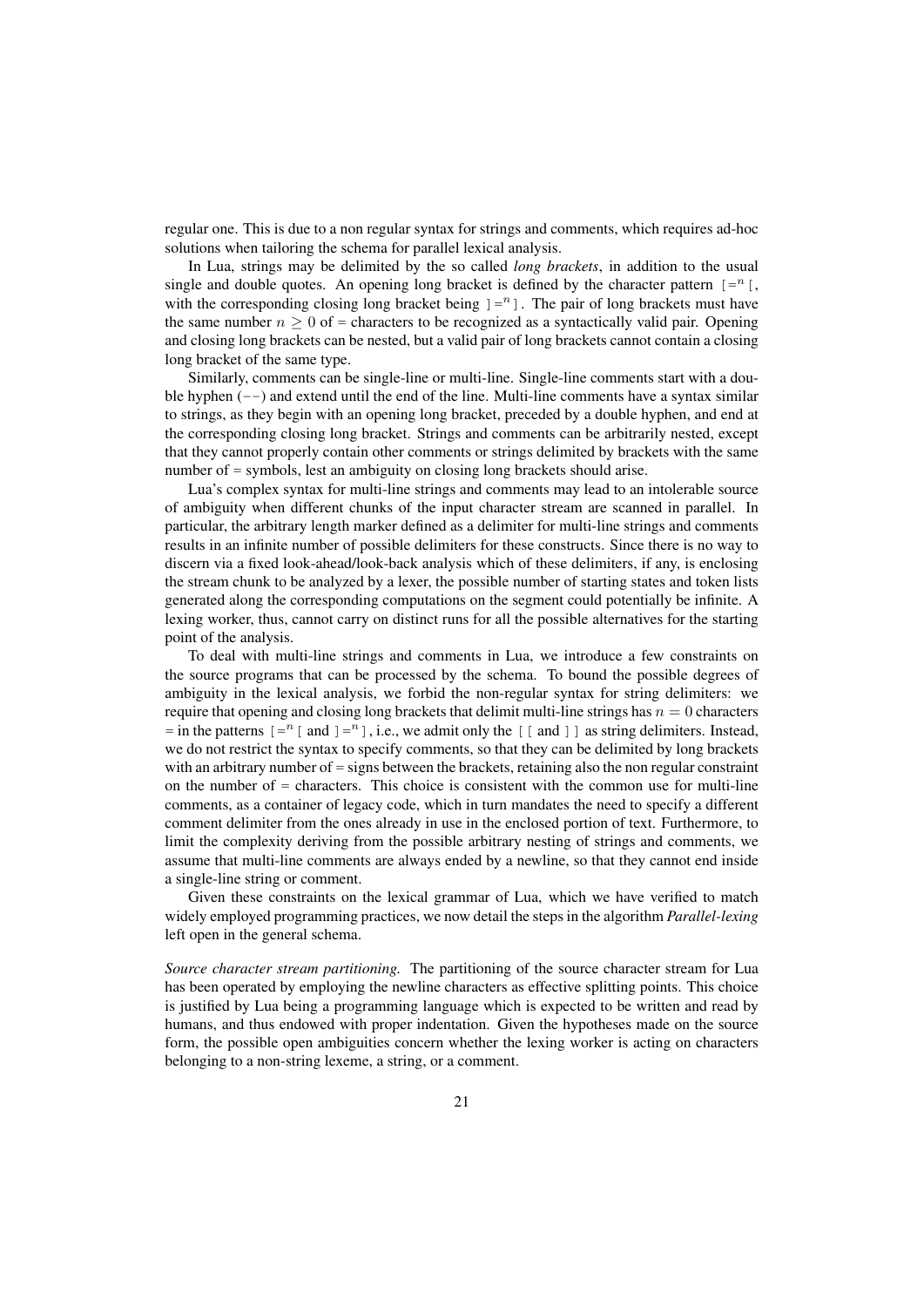*Parallel lexical analysis.* Each worker, save for the first one, starts with the initial ambiguity of being either at the beginning of a proper lexeme, or within a multi-line comment, or within a multi-line string. The worker carries on two computations: one of them handles simultaneously the first two possibilities, while the other deals with the third one.

The workers starting as if they are at the beginning of a lexeme, or in a multi-line comment, process their chunk along a single computation both matching the lexemes and keeping track of all the comment marker positions it encounters in a list. Whenever they find a closing multi-line comment symbol, they go back to the state where the beginning of a lexeme should be matched, keeping track of the comment-closing point. The position of the delimiters of multi-line comments is used in the last phase, to find which portions of the token stream should be kept and which ones should be discarded. The workers must deal with two possible causes of ambiguity:

I) Closing a multi-line comment within a string. The closing symbol of a multi-line comment may occur within a multi-line string beginning in the same chunk. In this case it is not possible to determine whether the closing symbol ends a construct started in a previous chunk or belongs to the contents of the current string. To solve this, the worker keeps tokenizing the character stream, until a closing string symbol is met. The worker memorizes the position of the closing string token, allowing for the identification of the string end during recombination.

II) Closing a multi-line string within a comment. A second ambiguity may appear, conversely, when the ending symbol of a multi-line string which began in the same chunk occurs within a single-line comment or a single-line string (delimited by quotes) and the worker cannot ascertain whether the closing delimiter represents the end of a previously interrupted string. The worker has to start two simultaneous computations, collecting the following tokens into two corresponding lists. The two computations can be possibly merged again into a single one when –and if– the ambiguity can be solved.

The workers can also reduce the two initial computations to a single one, eliminating the ambiguity, either when an error occurs in one of the two runs and the corresponding execution is aborted or when the worker reads a symbol with an overloaded semantics (as, e.g., ]]). In particular, a sequence of two closing square brackets ]] may represent either the end of a multiline comment, or the end of a multi-line string or two lexemes used to index a table (e.g., the two closed brackets in  $a[b[i]]$ ). If this sequence occurs, the worker may continue the scanning along the first computation only, since the following characters of the chunk lie necessarily outside of such comments or strings, and may only start a new lexeme or belong to another type of multi-line comment; thus, the two possibilities are handled by a single computation, as stated above.

*List joining phase.* Starting from the first chunk, the list of delimiters produced by each worker is scanned, matching open and closed markers of multi-line strings or comments. The actual starting state of the analysis for each chunk is thus identified by checking the presence of possible open delimiters in previous segments, and the final token list is built by concatenating the portions of token lists generated along the correct computations on the chunks.

Example 3.3. *Consider again the grammar of arithmetic expressions in Figure 7, extended with the possibility of employing the multi-line string and comment definitions of Lua, including the restrictions required to apply our parallel lexing schema. Consider the following source code chunk, which gets assigned to a worker for lexing:*

 $x + [a \text{ string}] \times [t$ his string may end here ]=]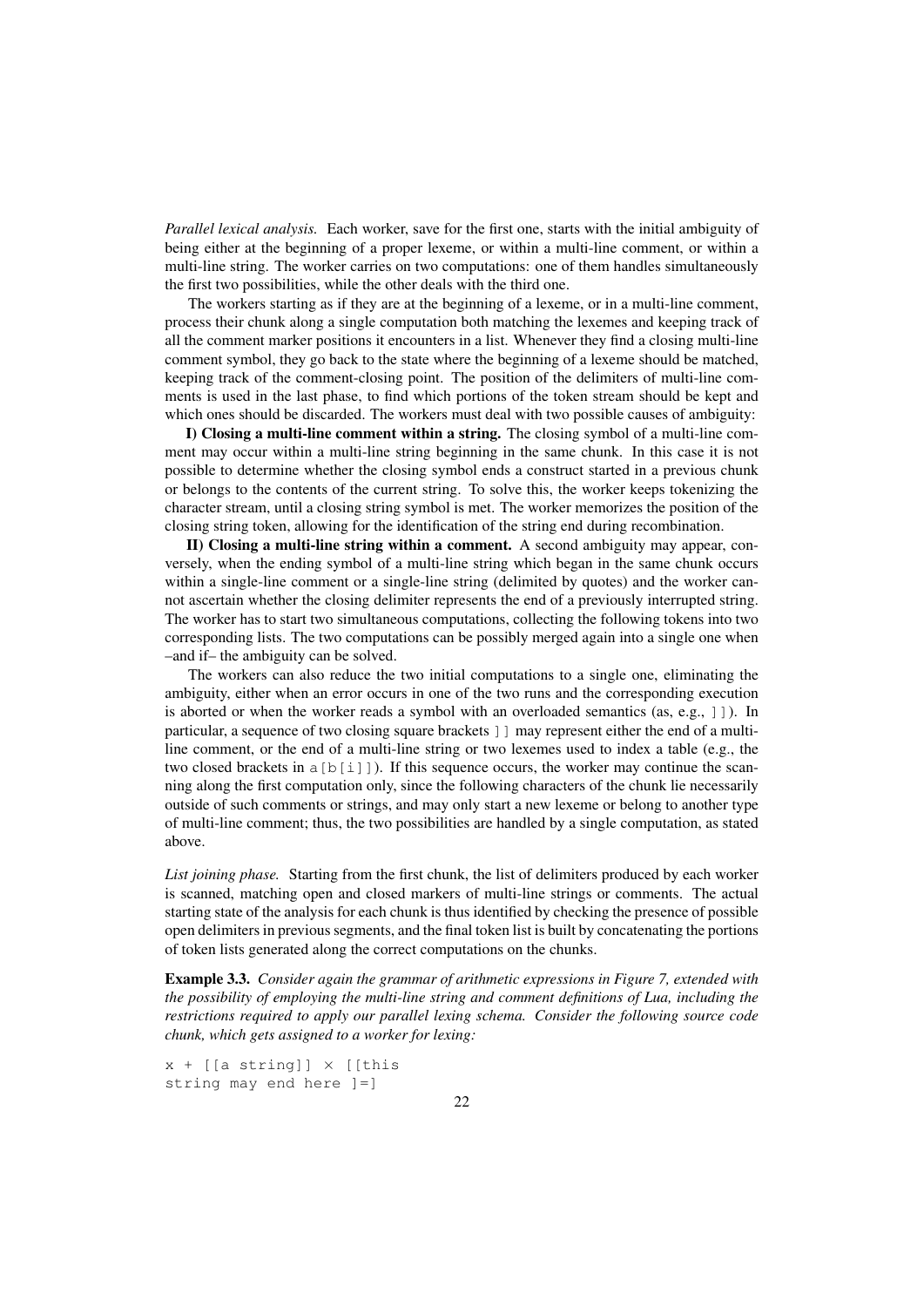## y + [[another string]] + z

The worker scans the chunk along two computations,  $C_{token}$  and  $C_{string}$ , corresponding to *the hypotheses of starting at the beginning of a token or inside a multi-line string respectively.*  $C_{token}$  generates deterministically the partial list of tokens  $\boldsymbol{n} + \boldsymbol{s} \times$ . Subsequently, while it's *matching the contents of a multi-line string beginning upon the* [[ *delimiter, it detects the closing comment symbol* ]=] *and memorizes its position for recombination. Upon the recognition of* ]=]*, the worker needs to manage the possibility of the* ]=] *symbol being an actual end of a comment which began on a previous chunk. To this end,*  $C_{token}$  *computation diverges on two paths:*  $C_{token-1}$  *resumes the computation from the state corresponding to the beginning of a token and moves on, while*  $C_{token-2}$  *scans the segment following the closing comment symbol as if contained the interior of the string. Upon matching the* ] *] delimiter,*  $C_{token-1}$  *has recognized the tokens*  $n+s$  *and annotates the presence of the matched* ] *] symbol, while*  $C_{token-2}$  *completes the string recognition and merges back with*  $C_{token-1}$  *yielding the initial computation*  $C_{token}$ .  $C_{token}$  *then recognizes the last tokens*  $+n$ *.* 

*The second computation*  $C_{string}$ , on the other hand, scans the segment until the first ] ] (on *the first line of the chunk) is encountered, collecting the characters as they were a portion of a string token, and is merged with the ongoing computation*  $C_{token-1}$  *from that point on.* 

*After analyzing the code chunk, information from the previous chunks is employed to determine whether*  $C_{token}$  *or*  $C_{string}$  *has performed the correct computation, and discard the incorrectly lexed tokens accordingly.*

#### 4. Adapting Grammars to Parallel Parsing

Almost no grammar in its original user-oriented BNF is immediately ready to be used as an input for a general-purpose deterministic parser generator. For instance, to be suitable for a classical top-down parser such as LL ones, a grammar must avoid left-recursive derivations such as  $A \stackrel{*}{\Rightarrow} A\alpha$ , which must be automatically transformed into right-recursive ones. Typically, official technical language definitions do not even comply with the requirements of an LR(k) grammar, as their syntax specification exhibits shift/reduce or reduce/reduce conflicts that require a refactoring of the grammar so that it can be properly handled by parser generation tools. Even worse, most modern programming languages tend to be highly – perhaps too much – liberal towards the users and allow for overloading some symbols, e.g. parentheses, and/or using different symbols as aliases, e.g. ';' and newline. Among those, it is also well known the extreme case of Perl whose parsing has been proved undecidable [33]. Thus, it is common practice and need, before building a compiler front-end for any new language, to carefully redesign its grammar to make it well-suited for the chosen deterministic parsing algorithm.

Such a preliminary work is needed as well to exploit an algorithm based on operator precedence. In our experience, the effort required to transform the official language specification of a technical language in OP form exceeds, but is comparable with, the one necessary to apply a standard LR or LALR-based parsing algorithm such as those used by Bison. We do not believe that such an increased difficulty hides a real impossibility due to the lesser theoretical generative power of OPGs w.r.t. LR ones: so far we did not find in real programming languages features preventing a language from being generated by an OPG, such as the ones reported in Section 2.

A drawback of the proposed approach is that the readability of the OP compliant grammar is lower than the one of the LL and LR ones. However, the programmer employing the language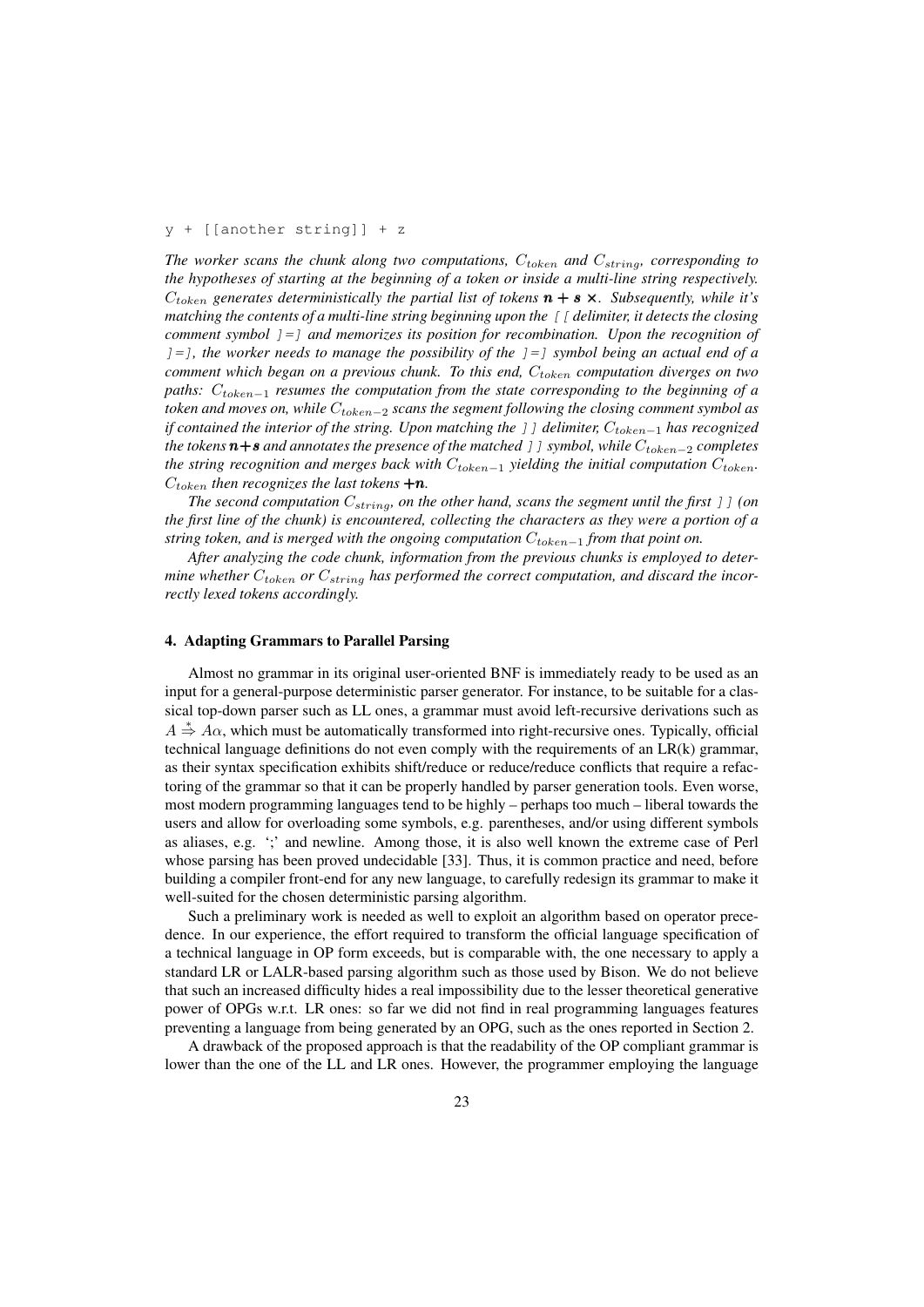$S \rightarrow$  OBJECT  $OBIECT \rightarrow \{\} | \{ MEMBERS \}$  $MEMBERS \rightarrow PAIR$  | PAIR, MEMBERS  $PAIR \rightarrow STRING$ : VALUE  $\text{VALUE} \rightarrow \text{STRING} \mid \text{number} \mid \text{OBIECT} \mid \text{ARRAY} \mid \text{bool}$  $STRING \rightarrow " " | " CHARS"$  $ARRAY \rightarrow [] |$ [ ELEMENTS ]  $E$ ELEMENTS  $\rightarrow$  VALUE | VALUE, ELEMENTS CHARS  $\rightarrow$  CHAR | CHAR CHARS CHARS CHARS  $\rightarrow$  char | char CHARS  $CHAR \rightarrow char$ 

Figure 9: Official JSON grammar. The productions for nonterminals CHARS and CHAR (highlighted in red) are replaced by the one highlighted in green to transform the grammar in OP form.

targeted by the syntax analyzer will not need to be aware of the employed parsing strategy, and thus of the actual grammar employed by the syntactic analyzer.

In this section we show how we managed the two languages we employed as case studies, i.e., JSON and Lua. Both have been treated with ad-hoc techniques and it turned out that the adaptation to OP form was trivial in the case of JSON, while it required more effort (a few mandays) in the case of Lua; other attempts – e.g., with JavaScript – generated more problems and suggested to resort to a more systematic and fully automated approach. We note that OPGs are already available in the literature for other programming languages, with considerable syntactic richness, such as ALGOL 68 and Prolog [22, 17].

## *4.1. The case of JSON*

The official JSON syntactic grammar, reported in Figure 9, can be trivially transformed into operator precedence form. The only required modification is the one replacing the productions of the CHARS and CHAR nonterminals, to generate a sequence of printable alphanumeric characters, with a plain right-recursive rule.

#### *4.2. The case of Lua*

Tackling the transformation of the Lua grammar in OP form has proven more challenging than with JSON. As it happens for other standard technical definitions of classical programming languages, Lua's syntactic grammar (defined in the official reference manual [44] is not expressed in LR form. Concerning its transformation in OP form, the significant issues to be dealt with are the following ones:

- 1. The language statement terminator ; is optional and can be replaced by either a whitespace and/or a newline character.
- 2. Function definitions and calls allow one or more newline characters to appear between the function name and the parameter list. For instance:

```
a = b + c(print or io.write)("done")
```
is to be interpreted as

 $a = b + c$  (print or io.write) ("done")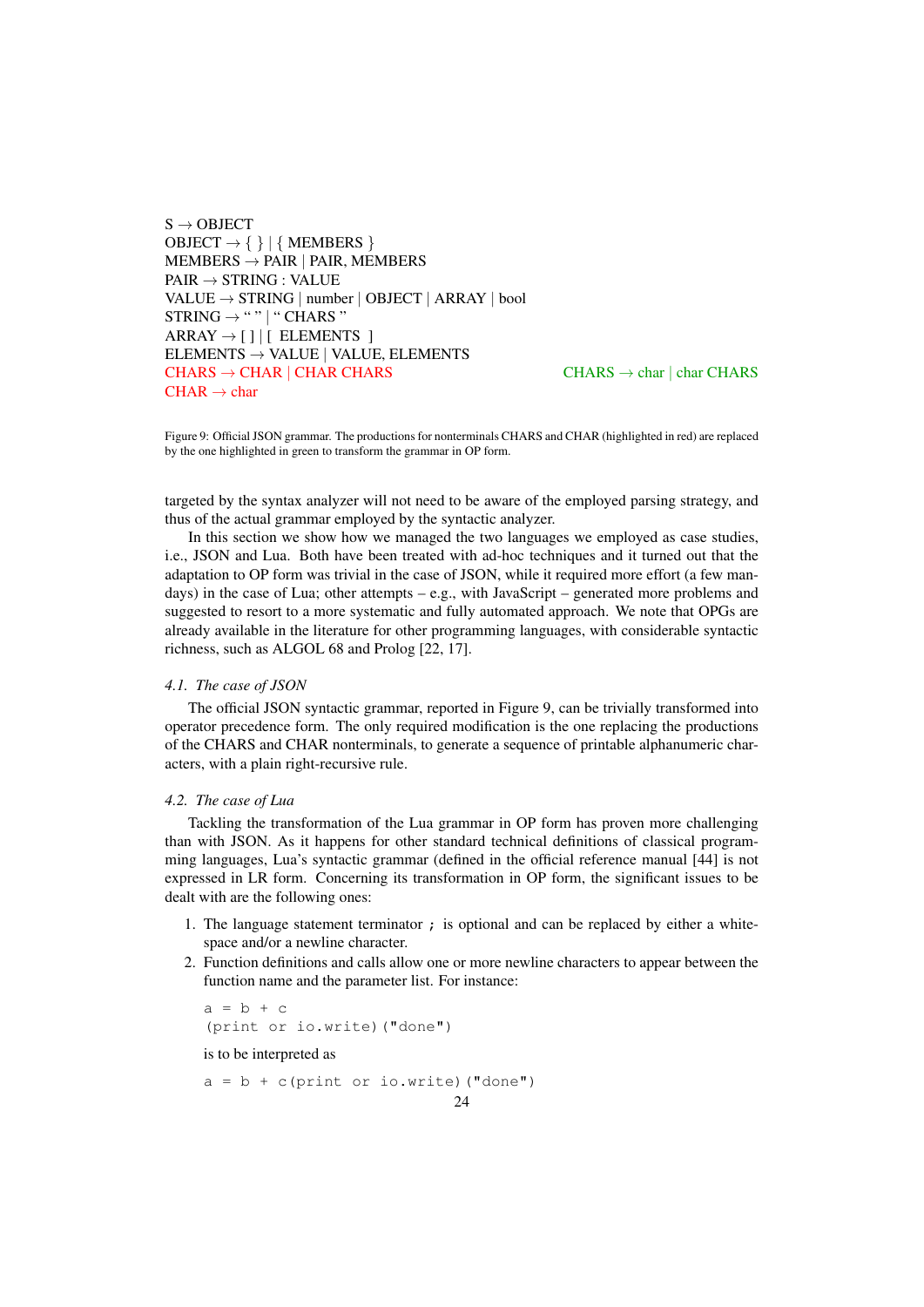3. Functions are first-class citizens in Lua, thus they can be returned as the result of a call to another function. This feature, in combination with the possibility of employing an in-place defined table as the single parameter passed to a function, allows to write the following code snippet:

```
i = SecOrderFunct {A=3, B=25}
("hazelnut","strawberry")
```
where SecOrderFunct is a call to a second order function. The resulting first order function is subsequently invoked with the hazelnut and strawberry strings as parameters.

To deal with the above issues, we imposed the following constraints on the sources to be parsed (besides the lexicon restrictions described in Section 3.2), following what we have observed to be the best programming practices in Lua.

- 1. Multiple statements on the same line must be separated by a ; character.
- 2. Comments between statements must be preceded and/or followed by a newline.
- 3. Multi-line comments are always followed by a newline.
- 4. We forbid the presence of newline characters between the in-place table declaration of a function parameter, and the parameter lists of the possible lower-order functions returned as the result. This prevents the programmer from using the same code indentation of the example at point 3. Possible ways to reformat are:

```
i = SecOrderFunct{A=3, B=25}("hazelnut", "strawberry")
```
and

```
i = SecOrderFunct{A=3, B=25}("hazelnut",
"strawberry")
```
We emphasize that, in the whole set of real world code-bases examined for regression testing purposes, no violation of these constraints has been found. Moreover, the aforementioned constraints stand well within the common best practices in programming, allowing a better readability of the source code.

Provided the aforementioned constraints are respected by the source code, it is possible to solve all the remaining issues to allow OP parsing of Lua by means of a proper token rebelling done during the lexing phase. The transformations applied by our *Parallel-lexing* algorithm are:

Token Disambiguation. The overloading of various tokens is disambiguated by emitting specialized tokens during the lexing phase. For instance, separate tokens are emitted for:

- 1. ; used as a separator between statements or as a separator between fields in a table
- 2. = within assignment statements or in the initialization of table fields
- 3. The round parentheses enclosing a function parameter list and all the others
- 4. The classical ambiguity between unary and binary minus

It is easy to verify that translations (3) and (4) can be performed by a finite state automaton. Transformations (1) and (2), instead, need a stack to distinguish whether the innermost context where the symbols occur is a statement or a table; such an ad-hoc stack managing is fully integrated with our *Parallel-lexing* algorithm, and does not incur in a significant performance penalty as the lexical grammar of Lua is not regular anyways.

Semicolon Insertion When a newline is employed as a separator between a token that ends a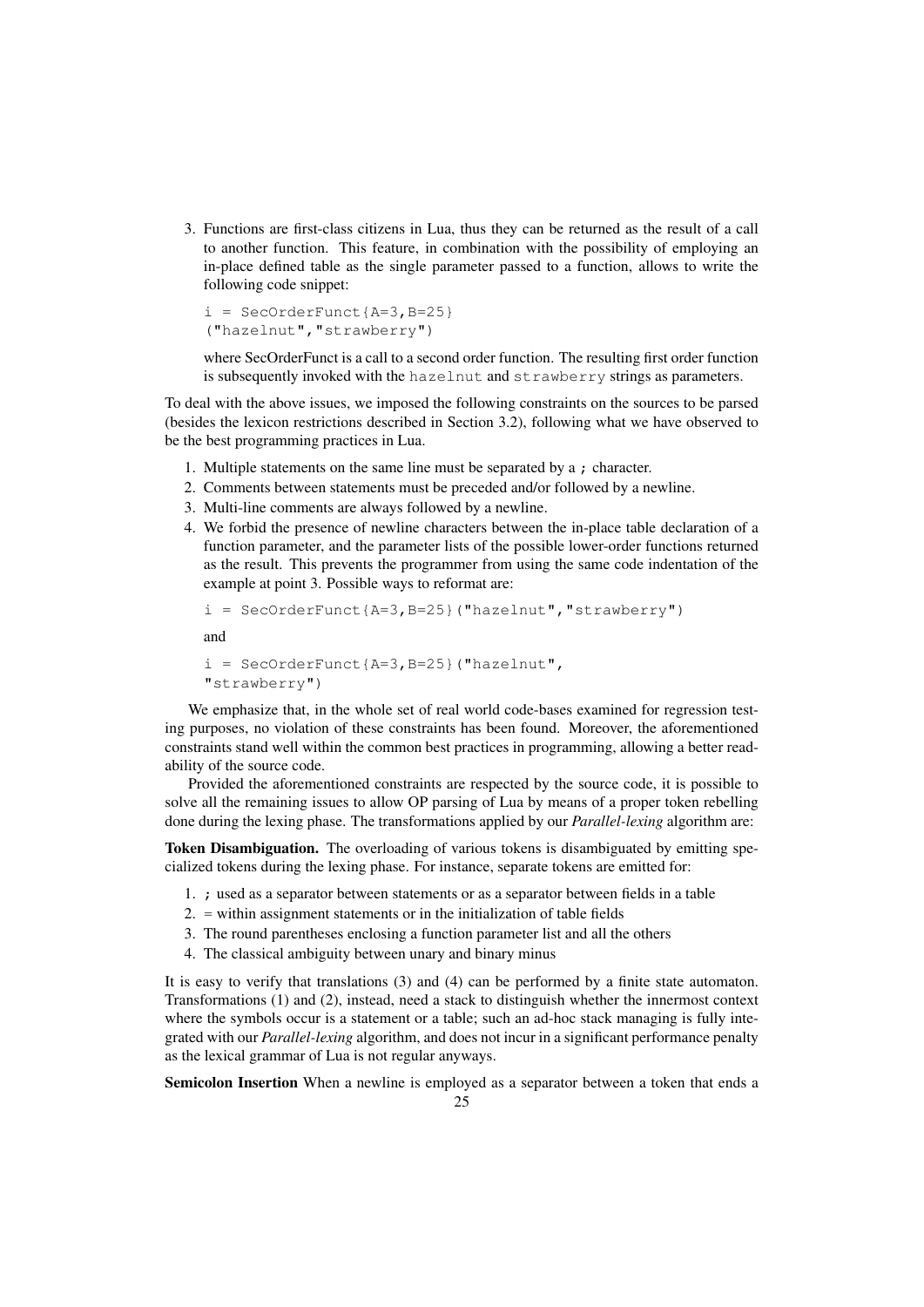statement, i.e, an element of the set  $S = \{ \text{nil}, \text{false}, \text{true}, \text{a number}, \text{a string}, \ldots, \}, \}$ ,  $\}$ , name, end} and (, name or any other initial keyword for a statement, (i.e. break, if, do, while, local, for, function, repeat, ::, goto) we replace the newline with a semicolon: in this way all statements are separated by a semicolon. Note that this substitution does not add a semicolon between the closing parenthesis of a function parameter list and the beginning of the function body. We also insert a semicolon between the elements of these two sets whenever they are separated by a comment.

Thanks to these transformations, the output produced by our enriched *Parallel-lexing* algorithm is fully compatible with the operator precedence constraints. We were thus able to define an OPG which matches the Lua programs with the above restrictions (for completeness the OPG of Lua is reported in the Appendix). One more step is necessary, however, to enable the parallel parsing algorithm described in Section 2: the grammar must be not only an OPG but must also be in Fischer normal form. This last step is performed by the well-known algorithms to eliminate renaming rules and repeated r.h.s. While the previous transformations did not affect significantly the size of the original Lua grammar, in this case the total number of nonterminals and productions increased, respectively, from 38 nonterminals and 144 rules to 49 nonterminals and 8547 rules. However, this increase in the size of the grammar is perfectly tolerable from the point of view of the memory fingerprint of a modern system and does not affect at all neither the run-time efficiency nor the end programmer (since she can fully ignore the new syntax grammar). This last transformation does not significantly alter the shape of the abstract syntax tree (AST) corresponding to a language sentence, save for the compression caused by the elimination of the renaming rules.

As a summary of the actions taken to obtain OPG grammars for both Lua and JSON we can state that performing this step for JSON was trivial, as only one rule modification was required (see Figure 9). Lua, on the other hand, proved to be in need of intervention not only to obtain an OPG description, but also to have an  $LR(1)$  one that could be provided as an input to Bison. The developer effort required to transform the reference Lua grammar in LR(1) form was comparable, if a bit smaller, than the one required to obtain its OPG. We note that the actual LR(1) Lua grammar, ready to be employed in Bison, is constituted of 143 productions, with the resulting LALR pilot automaton being 243 states wide, which is in itself quite a sizable one.

#### 5. PAPAGENO Toolchain

Here we describe the general architecture of the PArallel PArser GENeratOr (PAPAGENO) toolchain for parallel operator precedence language analysis, in which we implemented the algorithms described in previous sections. PAPAGENO is an open source project available under GNU General Public License and it is written in ANSI/ISO C and Python: the codebase can be downloaded at [43].

The PAPAGENO toolchain provides an automatic parallel parser generator that converts a specification of a syntactic grammar into an implementation of the operator precedence parallel parsing algorithm described in Section 2. The generated parallel parsers can be complemented with parallel scanners, hence obtaining a complete parallel lexer and parser library. For the library we have chosen C as implementation language, because it permits strict control over the computation process and memory management. For the sake of portability, all the C code generated by PAPAGENO employs fixed-size types standardized in the C99 standard; furthermore, it relies exclusively on the standard C runtime and a POSIX-compliant thread library, thus avoiding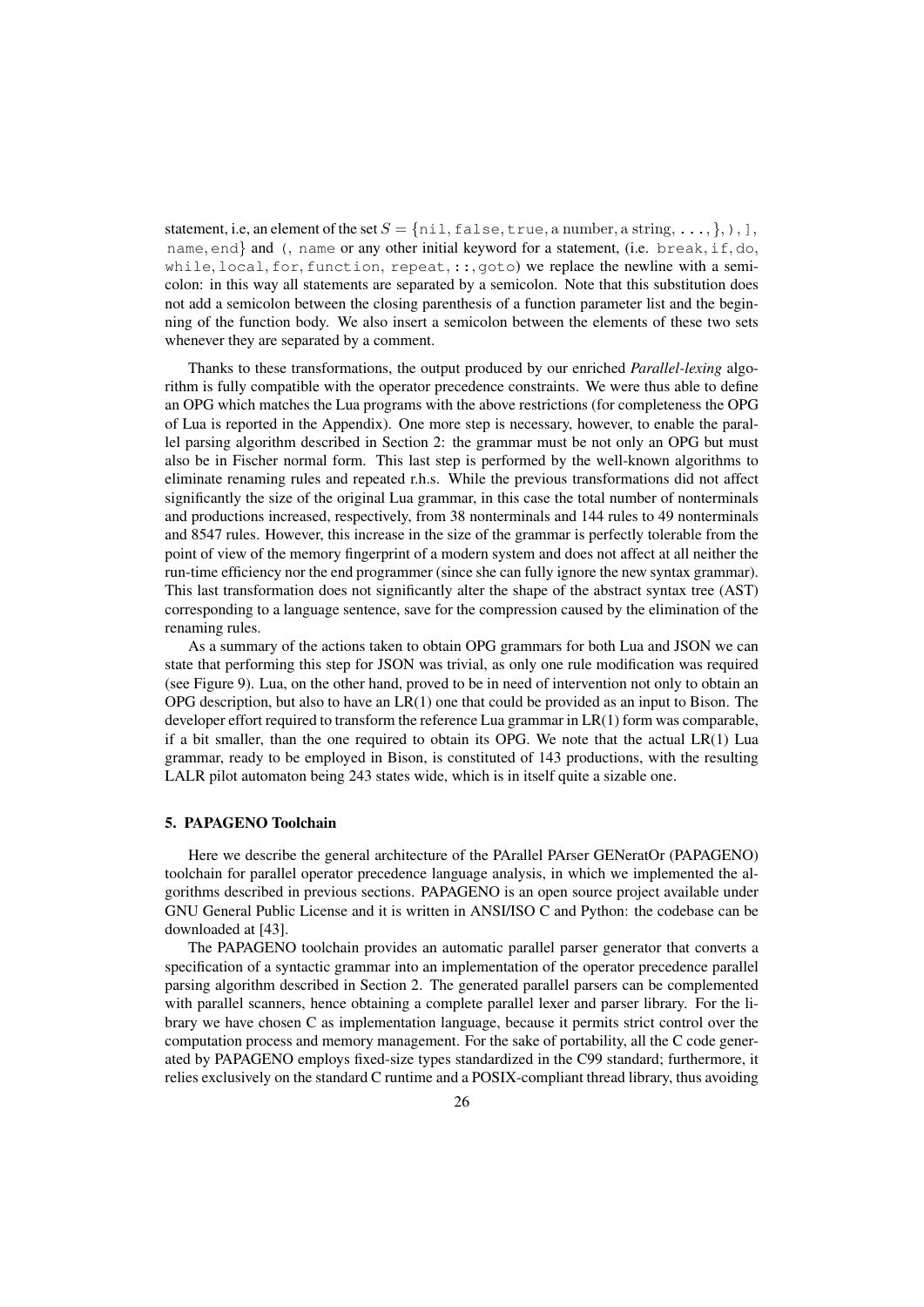

Figure 10: Typical usage of the PAPAGENO toolchain. The human operator stages are marked in green, while the PAPAGENO automated staged are marked in blue.

any architecture-specific optimization. The generated lexers and parsers have been run successfully on x86, x86 64, ARMv5 and ARMv7 based-platforms with no code modifications.

First, we detail the stages of PAPAGENO's workflow for parallel source analysis from the end-user standpoint. Second, we describe the design choices and optimization techniques which proved crucial in exploiting the parallelism exposed by the lexing and parsing algorithms.

## *5.1. Architecture of PAPAGENO toolchain*

The architecture is depicted in Figure 10. The input of the process contains the specifications of the lexical and syntactic grammars of the target language. If the syntactic grammar of the language is not in operator precedence (OP) form, the tool notifies the inconsistency in the input specification and the user is given proper diagnostics pointing out the rules where precedence conflicts or adjacent nonterminals occur. The user has thus to modify the grammar: a convenient approach to eliminate precedence conflicts consists in enriching the lexical analysis stage with proper transformations, as insertions or renaming of tokens. In Section 4 we described how to adapt into a form suitable for parallel parsing the two case study grammars of JSON and Lua.

Then PAPAGENO automatically eliminates from the OP grammar both the repeated r.h.s. rules and the renaming rules. At last, the C code of a parallel parser is generated.

The parallel parser generator in PAPAGENO has been designed as a replacement for the classical GNU Bison generator and adopts the same basic syntax conventions, allowing an easy porting of the grammar descriptions available in Bison-compliant format. The generated parallel parser is logically split into two parts, as shown in Figure 10: a language independent support library, and a language dependent parser code portion. This choice was made to allow for easy extensions and possibly further architecture dependent optimizations of the language independent portion, while retaining the automated code generation feature.

The parsing process is invoked by means of a function call, where the developer may specify at runtime the input stream to be analyzed and the number of workers to be employed to perform the analysis. Each worker is mapped to a single POSIX thread, belonging to a thread pool initialized at the beginning of the parsing process.

The developer can choose between two parallel parsing strategies in the generated code. In the first strategy, after a first execution of the parallel parsing algorithm, the recombination of the partial stacks is assigned to a single worker which operates in sequential mode. In the second strategy, instead, the first parallel pass of the parsing algorithm is followed by parallel recombination of the partially parsed substrings along the lines described in the general Algorithm 2: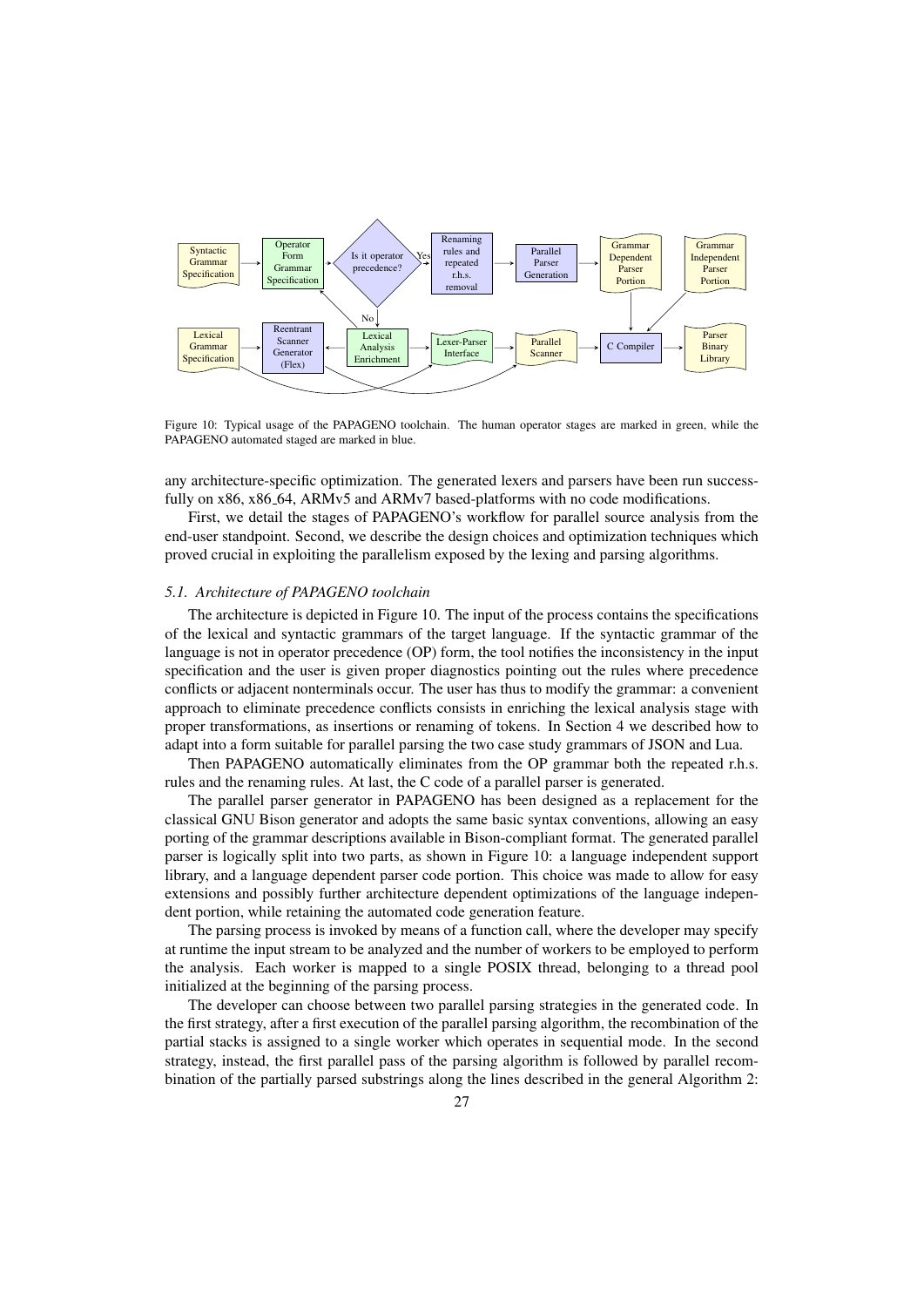the number of initial workers is reduced by at least two, and each of the remaining workers has to recombine two partial parsing stacks generated in the first pass (the number of threads can be reduced even further if the part  $S_L$  or  $S_R$  of some partial stacks is empty). This recombination process is iterated until a single thread is left to complete the parsing. The second strategy aims at exploiting the parallelism offered by particularly deep parsing trees. We anticipate that in our case studies the input exhibits a regular or shallow tree structure, causing the difference in parsing time between the two strategies to be small. As stated in Section 2, we feel that quite seldom more than two recombination passes will be advantageous.

The PAPAGENO generated parsers can be naturally combined with either a sequential Flex generated scanner, or a parallel scanner resulting from the implementation of our algorithmic schema described in Section 3. Unlike the generation of a parallel parser, which is fully automatic, the phase of parallel lexer generation currently requires some interaction with the user.

In particular, the programmer is expected to provide the specification of the grammar in the Flex input format for reentrant lexers, write the code managing the input character stream splitting, and the one handling the token list recombinations. The input splitting code performs the actual chunking, possibly employing a fixed-width search window as described in Section 3, and inputs the data into the Flex-generated scanners. The multiple working states of the scanner are mapped onto the multi-state lexer features offered by Flex, requiring from the programmer the definition of the language-specific transitions from one state to the other. At the end of the parallel lexing process, the information on the multiple lexer is exploited by the code written by the programmer to perform the constant-time recombination of the token lists produced by the parallel lexers.

Finally, once the parallel scanner is obtained, as a combination of the output of Flex and the user's lexer-parser interface, it is possible to compile all the sources generated by the toolchain, resulting in a complete binary lexing and parsing library.

#### *5.2. Optimization Techniques*

The internal architecture of PAPAGENO relies on carefully designed implementation strategies and data structures, which play a fundamental role to obtain high performances of parallel lexers and parsers. In the following, we recall the well-known bottlenecks preventing efficient parallelization and present the solutions adopted in our tool to cope with them.

Two commonplace issues in achieving practical parallelism are 1) the data representation and handling geared towards efficient memory use, and 2) a proper management of the synchronization issues, typically minimizing the use of locks. Thanks to the computationally lightweight parsing algorithm devised for OP grammars, and the minimal requirement for synchronization actions, issue 2) is less important for us, and memory management and memory allocation locality was found to be the crucial issue. Therefore, we start from a discussion of issue 1) and conclude with the synchronization requirements and thread orchestration performed by PAPAGENO generated parsers.

We describe several simple yet effective memory optimizations.

• First, we encoded terminal and nonterminal symbols as word-sized integers, taking care of employing one bit of the encoding to distinguish terminal from non-. By default, the most significant bit is used; however PAPAGENO allows to choose its position at parser generation time to allow room for further information packing. Such information packing does not prevent the definition of large target languages, as the architecture word length in modern devices is at least 32 bit, and 64 bit for most of them. Adopting this technique,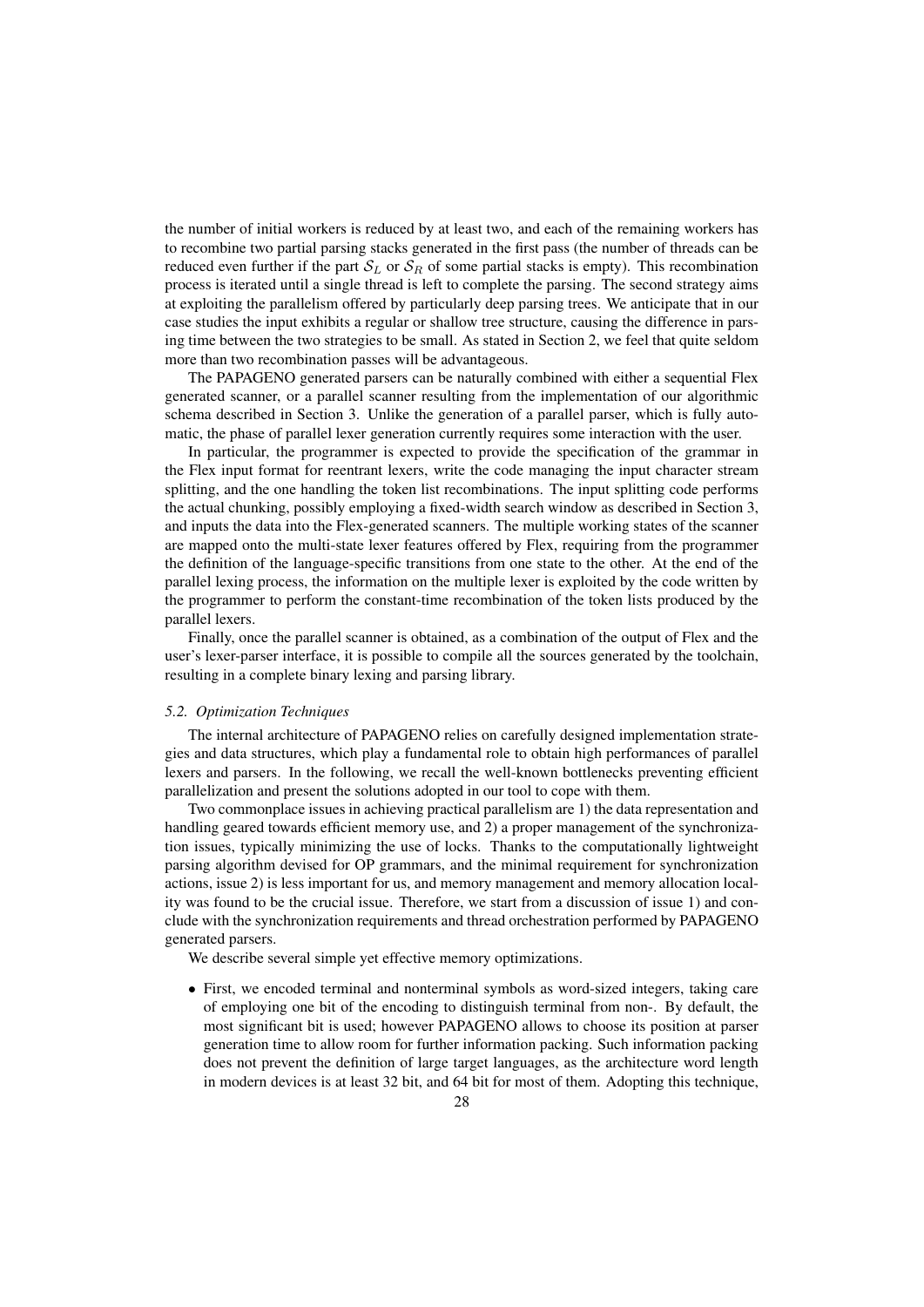we can do without a look-up table to check whether a symbol on the parsing stack is a terminal or non-.

- A second optimization towards improved data locality comes from the observation that the precedence relation between may take one out of four values ( $\leq, \doteq, \geq, \perp$ ). Using a bit-packed representation of the precedence matrix, we obtain significant savings for large matrices (which occur in large languages), and, moreover, we manage to fit entirely the matrix in the highest level caches, thus significantly improving the average memory access latency.
- Furthermore, in order to avoid serialization among the workers upon the system calls for dynamic memory allocation, we adopt a memory pooling strategy for each thread, wrapping every call to the malloc function. This strategy has also the advantage of reducing memory fragmentation, since the memory allocation is done in large contiguous segments. To evaluate the memory needed for pre-allocation during parsing, we estimate the number of nodes of the parsing tree by computing the average branching factor of the AST as the average length of the r.h.s. of the productions. Then, the parallel parser generator initially pre-allocates half of the guessed size of the AST and augments the memory pool of a worker by one fifth of this quantity, every time the thread requires more memory. A similar memory pooling strategy is employed in the lexing phase, in order to avoid serialization among the lexing threads in need for memory to allocate the token lists.
- One of the most computationally intensive parts of OP parsers is the matching of a production right-hand-side (r.h.s) against the ones present in the grammar. By representing the r.h.s.'s as a prefix tree (trie), it becomes possible to find the corresponding left-hand side in linear time with respect to the length of the longest r.h.s. of the grammar. Furthermore, to optimize the size and the access time to the trie, we followed the technique described in [25], that represents the structure as an array, storing the pointers to the elements of the trie within the same vector. To take advantage of the trie compression provided by this technique, we assume an upper bound of  $2^{16}$  for the total number of terminal and nonterminal symbols, which clearly does not affect applicability for any common language. The vectorized trie is fully precomputed by PAPAGENO, and is included in the generated parser as a constant vector.

For the synchronization and locking issues in OP-based parallel parsing, we used rather straightforward techniques.

- Since each parallel worker performs the parsing action on separate tokenized input chunks, it is completely independent from the other workers, and there is no need for any synchronization or communication between them. This in turn allows the proposed strategy to scale easily even in the cases where the inter-worker communication has a high cost, e.g. whenever the input is so large that they have to be run on different hosts.
- Similarly, all the lexers act independently on the input, without need of communication or synchronization while performing the lexing actions.
- The requirement for enforced synchronizations is only present in the following two cases: i) a single barrier-type synchronization point is required between the end of the lexing phase, and the beginning of the parsing one whenever the lexical grammar requires a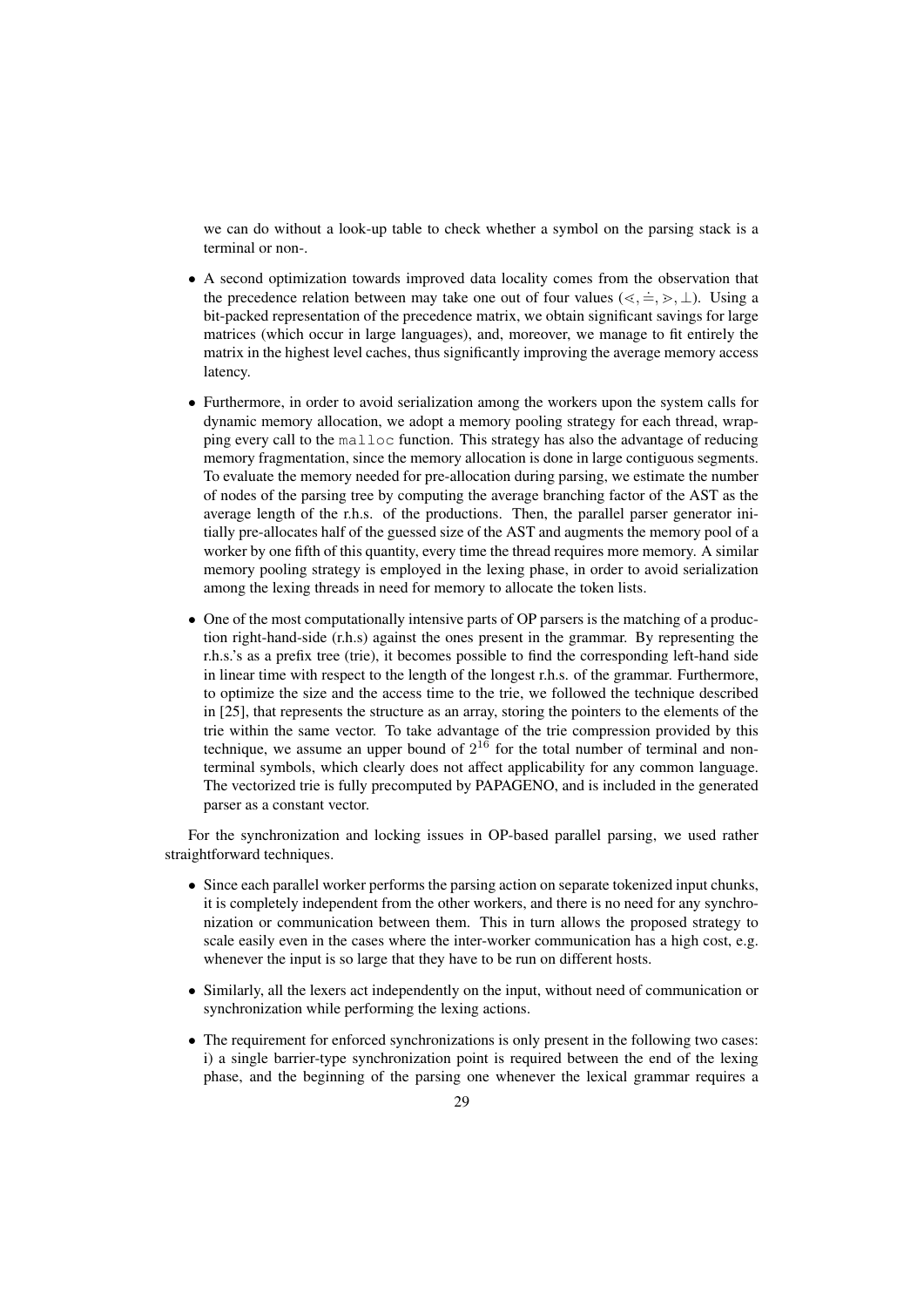|            | Elapsed Time [ms] |         |         |        |         |        |  |  |
|------------|-------------------|---------|---------|--------|---------|--------|--|--|
| Input Size |                   | Server  |         |        | Mobile  |        |  |  |
|            | Lexing            | Parsing | Total   | Lexing | Parsing | Total  |  |  |
| $2.7$ kiB  | 0.6               | 1.8     | 2.4     | 0.8    | 1.8     | 2.6    |  |  |
| $30$ kiB   | 2.7               | 5.1     | 7.8     | 2.8    | 5.6     | 8.4    |  |  |
| $80$ kiB   | 7.7               | 15.4    | 23.1    | 8.3    | 18.0    | 26.3   |  |  |
| $150$ kiB  | 15.0              | 37.4    | 52.4    | 24.8   | 69.0    | 93.8   |  |  |
| $1.6$ MiB  | 98.4              | 255.0   | 353.4   | 153.1  | 431.1   | 584.2  |  |  |
| 10 MiB     | 588.1             | 1584.7  | 2172.8  | 1033.6 | 2665.3  | 3698.9 |  |  |
| 75 MiB     | 3462.6            | 8892.2  | 12354.8 |        |         |        |  |  |

Table 1: Total text analysis times of the JSON test-bench files, for both the server and mobile platform.

constant-time chunk combination action to be performed by the lexer; ii) synchronizations are required to enforce data consistency if the user desires to perform multiple parallel parsing recombination passes, instead of a single one.

• While the first barrier synchronization cannot be subject to optimizations, the synchronizations between multiple parallel parsing recombination passes can be fruitfully organized hierarchically. In particular, a parsing worker from the  $n$ -th pass will only need to wait for the completion of the  $n - 1$  pass workers producing its own input, effectively avoiding the need of a global barrier synchronization between passes. Such a strategy allows to effectively exploit the advantages of multiple parallel passes whenever the parse tree is very high.

#### 6. Experimental Results

In this section, we present and discuss the experimental results of our parallel lexing and parsing system on both JSON and Lua languages.

*The benchmarks.* We chose real world JSON and Lua inputs of various sizes, on which we performed the parsing and the construction of the abstract syntax tree (AST) in memory. This is the only semantic action associated to the parsing process. The rational is to evaluate the computational load of the parsing process, regardless of any subsequent use of the parsed data. Since in typical compilers the semantic actions are more computationally demanding than AST construction, it follows that even greater performance benefits can be achieved if they can be parallelized. In other words, our results evidence the speed-up that is achieved by parallelizing syntax analysis and nothing else.

For JSON, the set of inputs includes a shopping list from an online shop (30kiB), the configuration file of AdBlocker, a common browser plugin (80 kiB), the Gospel of John (150kiB), a statistic data-bank (1.6MiB) on food consumption (source Italian Institute of Statistics), a file containing statistics on n-grams present in English in Google Books (10MiB), and the index of all the documents available on the UK Comprehensive Knowledge Archive Network (75MiB).

For Lua, benchmarks were derived, instead, from the codebase of Lucasarts's Grim Fandango, which is available together with the game. This code-base size amounts to 2.5MiB,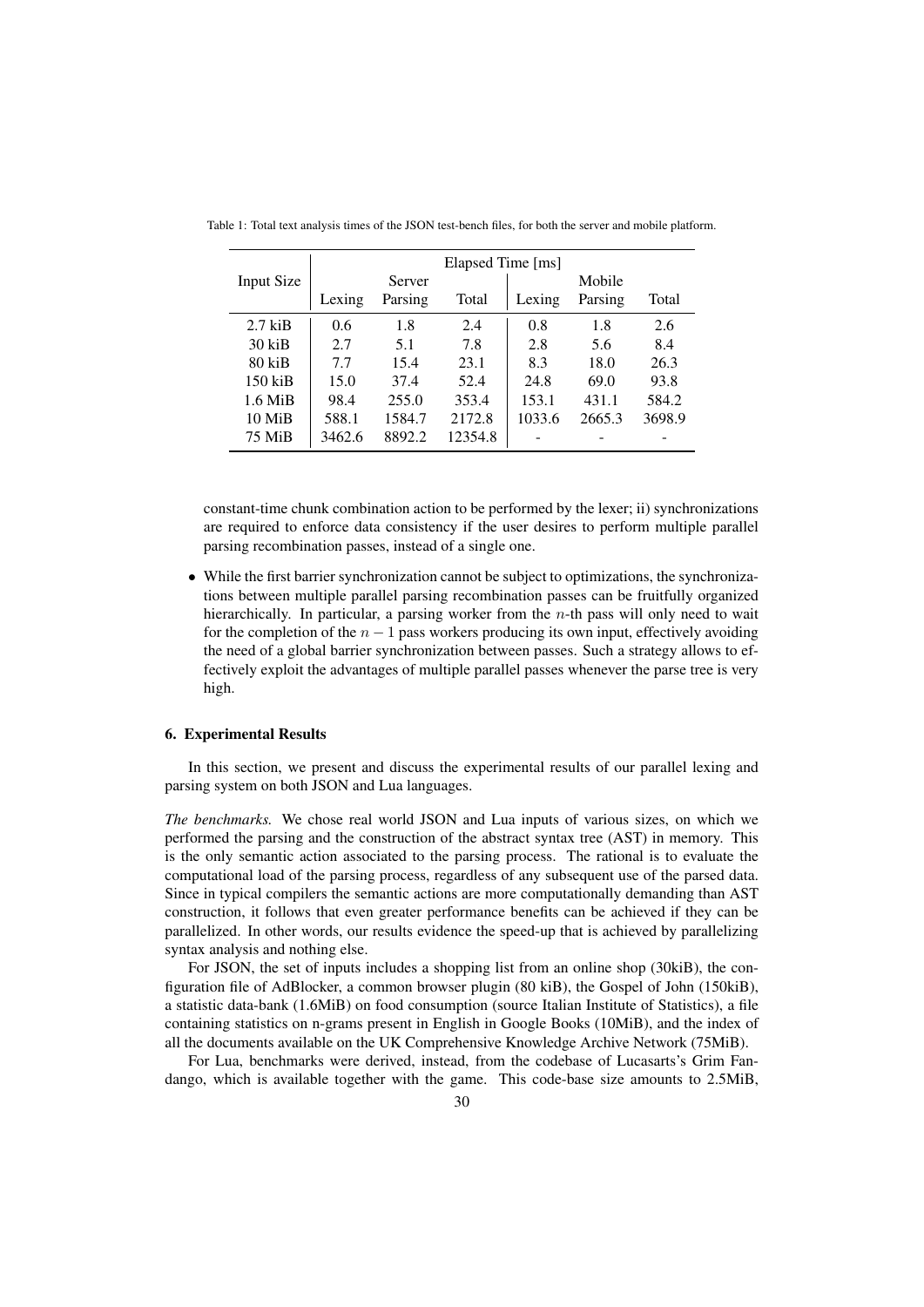|                   | Elapsed Time [ms] |         |        |        |         |        |  |
|-------------------|-------------------|---------|--------|--------|---------|--------|--|
| <b>Input Size</b> |                   | Server  |        |        | Mobile  |        |  |
|                   | Lexing            | Parsing | Total  | Lexing | Parsing | Total  |  |
| 7 kiB             | 0.9               | 2.2     | 3.1    | 1.0    | 2.3     | 3.3    |  |
| $70$ kiB          | 5.8               | 9.7     | 15.5   | 7.2    | 12.0    | 19.2   |  |
| 700 kiB           | 24.6              | 41.7    | 66.3   | 63.5   | 98.2    | 161.7  |  |
| $3.5$ MiB         | 105.8             | 161.0   | 266.8  | 212.8  | 314.5   | 527.3  |  |
| 7 MiB             | 203.4             | 313.4   | 516.8  | 424.4  | 602.4   | 1026.8 |  |
| 35 MiB            | 998.9             | 1559.3  | 2558.2 |        |         |        |  |

Table 2: Total text analysis times of the Lua test-bench files, for both the server and mobile platform.

and, to obtain benchmarks of different sizes, a suitable number of compilation units have been concatenated together. To explore the scalability of the parallel parsing approach we tested the PAPAGENO generated analyzer with files ranging from 7 kiB to 35 MiB, with the ones larger than the whole code-base being generated by concatenating all the files from the code-base more than once.

*Hardware platforms.* To evaluate the practical speedups obtained, we used two platforms:

- 1. A quad-Opteron 8378 host, thus amounting to 16 physical cores (4 cores per socket): the Opteron 8378 CPUs are endowed with independent, per CPU, L1 and L2 caches, and a chip-wide shared L3 cache. The host runs Ubuntu Linux  $14.04$  ( $x86-64$  architecture) server and is endowed with enough RAM to contain the whole AST materialized during the parsing process and token list. The purpose of the evaluation on this platform is to highlight the scalability of our approach, even in the context of a multi-socket system with a non uniform memory access.
- 2. An Odroid-XU Lite board, endowed with a Exynos 5 Octa SoC, which is driven by four Cortex-A15 and four Cortex-A7 CPUs, in big.LITTLE configuration, clocked at 1.4GHz, and 2GB of DDR3 DRAM. The platform runs a Debian 7.6 Linux ( $a$ rmv71 architecture), and the main choice is to use the four Cortex-A15 CPUs, as the architectural constraint do not allow to employ all the 8 cores simultaneously. The benchmarks run on this platform are representative of the actual performance benefits obtainable on a high-end embedded system, such as the ones which are increasingly more common in mobile phones and tablets. Such platforms are typically characterized by a uniform memory access, and limited main memory resources with respect to desktop machines.

All the executable binaries have been produced through  $\text{gcc } 4.9.1$ , employing standard release grade optimizations to obtain an efficient binary  $(-03 -\text{macro} =\text{native optimization})$ options). All the timing results presented have been collected employing Linux real-time clock primitives, and are the average of 50 runs to reduce measurement noise.

*Purely sequential execution.* Tables 1 and 2 report the absolute processing times respectively obtained for JSON and Lua, using a purely sequential PAPAGENO lexer-parser pair: they establish a practical baseline for comparison. Notice that the absolute times for the larger files are quite important, especially on the mobile platform. Moreover, the latter is not endowed with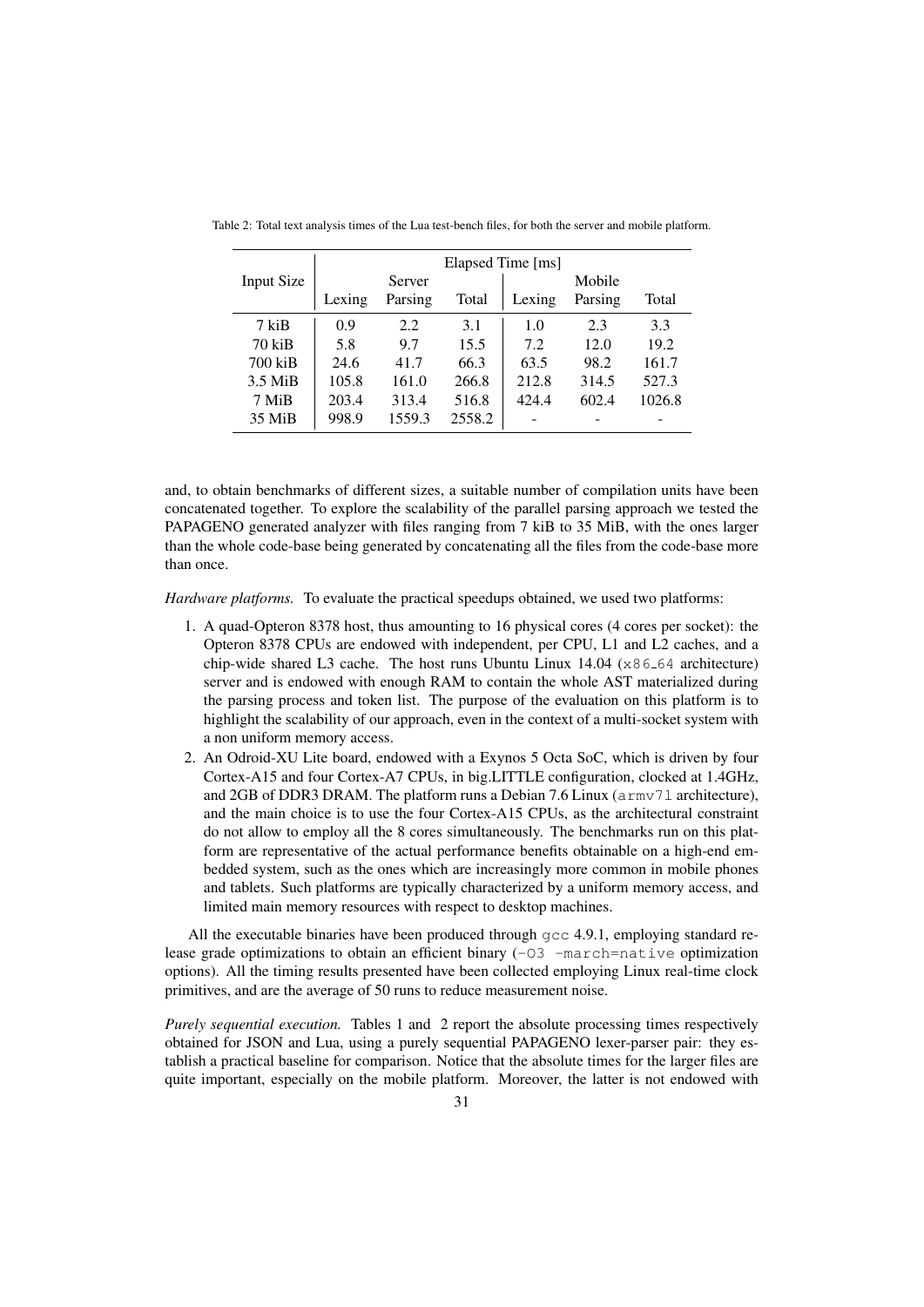

Figure 11: Speedups achieved on the lexing for JSON and Lua, taken against a sequential lexer, depicted as a function of the number of workers and the input size expressed in bytes.

enough memory to materialize the whole AST for the largest test cases; as a consequence the two largest benchmarks cannot be run on it. A point worth noting is that, both in the case of JSON, and in that of Lua, the time spent in the lexical analysis of the input is non negligible: more specifically, it is around 30% for JSON and 40% for Lua. This result substantiates our claim that, for OP-based parsing, the lexical analysis accounts for a non trivial amount of the text processing time.

*Parallel execution.* Figure 11 shows the speedup obtained by the parallel lexer versus a sequential run of a Flex generated lexer, while Figure 12 reports the speedups of the parsing phase of the computation, computed against a sequential run of a PAPAGENO generated parser.

Consider the results for the JSON lexing phase reported in Figure 11a: for all file sizes  $\geq$  80kiB, parallel lexing achieves a significant speedup over the plain sequential Flex generated lexer. This is more evident when the file size allows all the workers to perform a significant amount of computation.

A point worth discussing is the relatively low speedup achieved when only a few workers are employed: in this case, the lightweight computation required by JSON lexing, together with the possible thread migration from one CPU to the other in the NUMA machine employed, negatively affect the performances. More in detail, a thread migration from one CPU to another implies a significant drop in the effectiveness of the caches, as the computation is moved to a processor where the working-set is not pre-heated in cache. By contrast, a higher load on all the available CPUs will prevent the scheduler from moving the tasks in an attempt to equalize the load. Although this issue can be solved pinning the threads to a specific CPU through processor affinity settings, we chose not to perform the measurements with such a technique as it may yield overly optimistic results with respect to running environment where CPU pinning is forbidden (e.g. large data-centers where the computation is taking place inside virtual machines). To finish, we note that the maximum achieved speedup is  $7\times$  in the case of a 75 MiB JSON file, cutting down its lexing time from 12 sec. to less than two.

The lexing phase results for Lua (Figure 11b) confirm the speedups achievable through the parallelization of the lexing stage, even in the case of a lexical grammar much more complex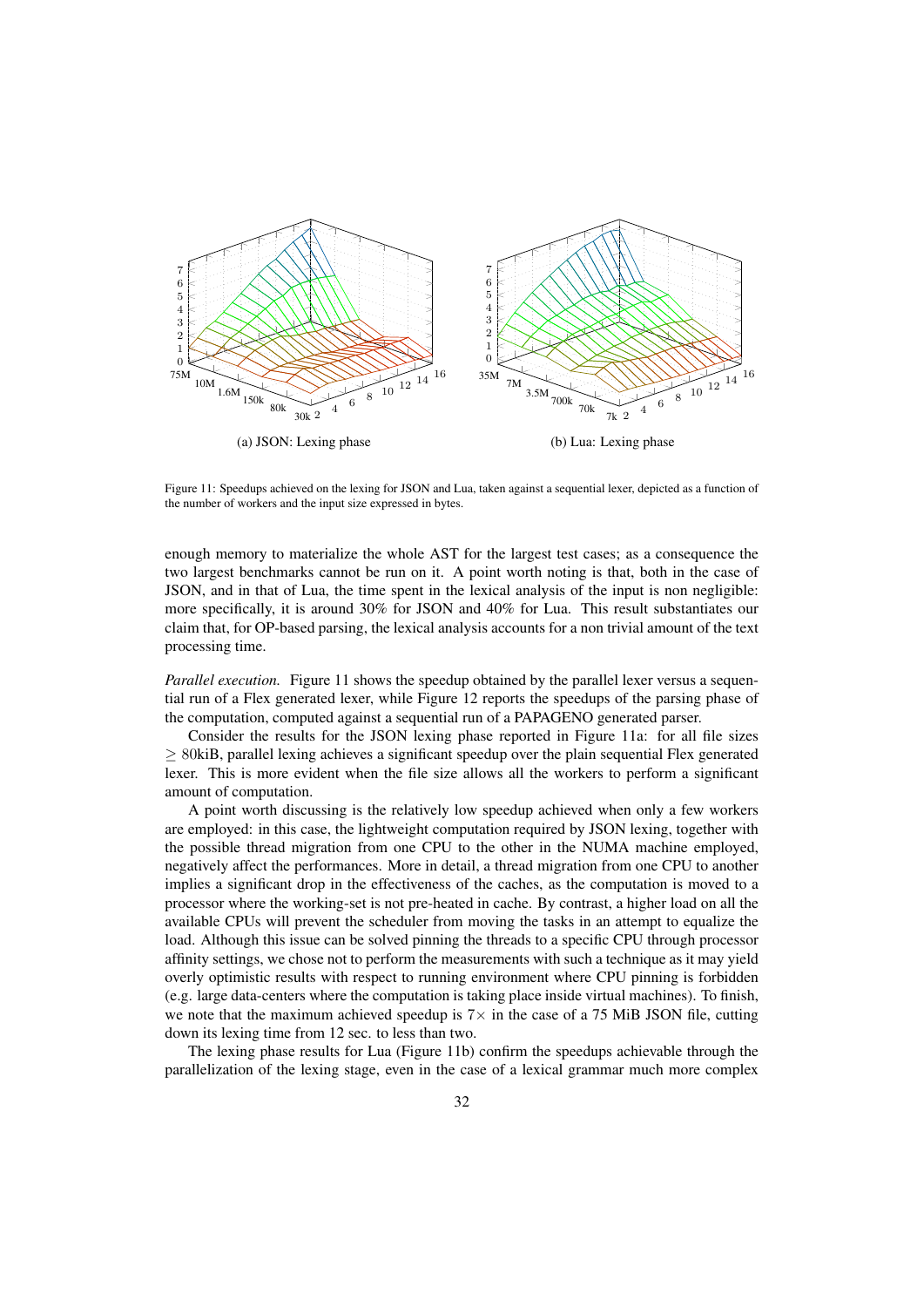

Figure 12: Comparison of speedups achieved on the lexing and parsing phase for JSON and Lua employing either a sequential or a parallel lexer, taken against a sequential PAPAGENO parser. The speedups are represented as a function of the number of employed workers, and the input size in bytes

than JSON one. We know Lua parallel lexer needs to perform a non-trivial recombination at the end of lexing, and the results show that the recombination phase does not impact adversely performances. The reduced performance gained on the 150kiB input file is to be ascribed to low level cache contention, as the file exceeds by a small amount the least level cache size for the involved CPUs.

The JSON parsing phase (Figures 12a and 12b) also benefits from significant speedups (up to  $5.3\times$ ) for large files, and show how a parallel parsing approach is advantageous even in the case of small files. In particular, Figures 12a and 12b report the speedups achieved during the parsing phase only, for an implementation with a Flex-generated sequential lexer (Figure 12a), and a parallel lexer (Figure 12b). Comparing two situations, we get an interesting insight on the use of a parallel lexer. As it can be seen, combining the parallel parser with the parallel lexer, has a positive synergistic effect, even in the case of small files, yielding effective speedups already for the 30kiB file. This effect is to be ascribed to the L2 and L1 cache pre-heating effect caused by having the text lexically analyzed by different independent workers. In fact, such an approach is more likely to be fetching the data which will be parsed by a worker into the dedicated L1 and L2 caches of the corresponding core, effectively reducing the memory pressure for the parsing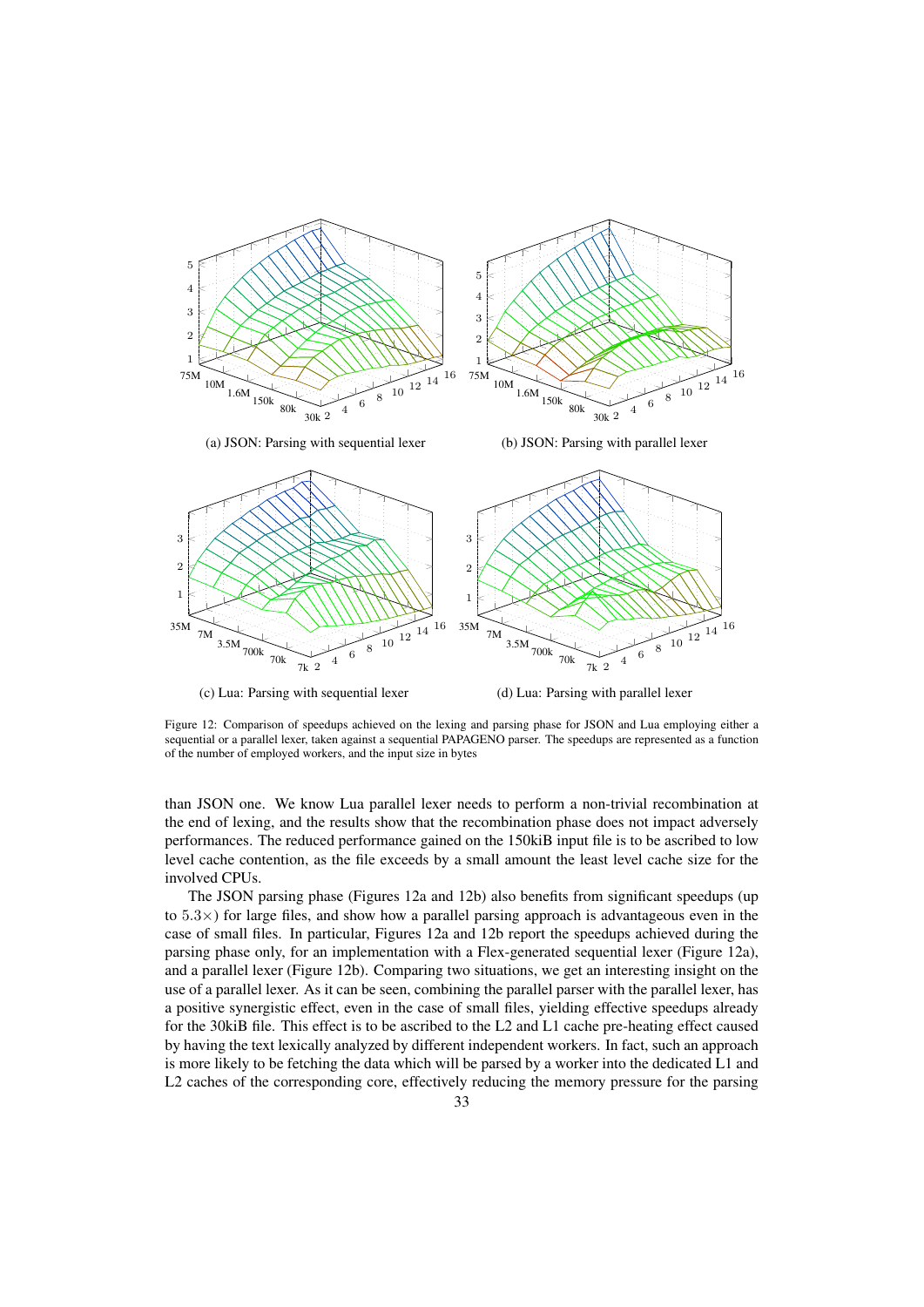

Figure 13: Speedups obtained against a sequential Flex-Bison generated text analyzer on both the server and mobile platforms. Darker lines indicate smaller input files.

action, and thus increasing the performances. As a further confirmation of this fact, we note that the performance boost does not take place in the case of the parsing of the 150kiB file, which is a good cache fit already with a sequential lexing process.

Concerning the Lua parsing phase, Figures 12c and 12d show how this can be effectively parallelized, notwithstanding the much richer structure of the language. On the other hand, the synergistic effect between parallel lexing and parsing in Lua is less evident than in JSON; we ascribe this fact to the higher memory requirements for the Lua parsing process, which in turn add extra pressure on the caches, preventing the pre-heating from having a significant impact.

*Comparison with Flex and Bison.* Since the lexers and parsers produced by Flex and Bison are the current state-of-the-art for tool generated language processors, it is interesting to compare in Figure 13 the performance of the parallel lexer/parser library generated with PAPAGENO, against a text analysis library produced by Flex and Bison, selecting the LALR(1) parser generation algorithm. The results evidence, in both the server and mobile platform, a significant speedup with respect to the state-of-the-art of tool generated parsers, for all but the smallest test-bench files; and a good scalability of the approach. We discuss two aspects in particular: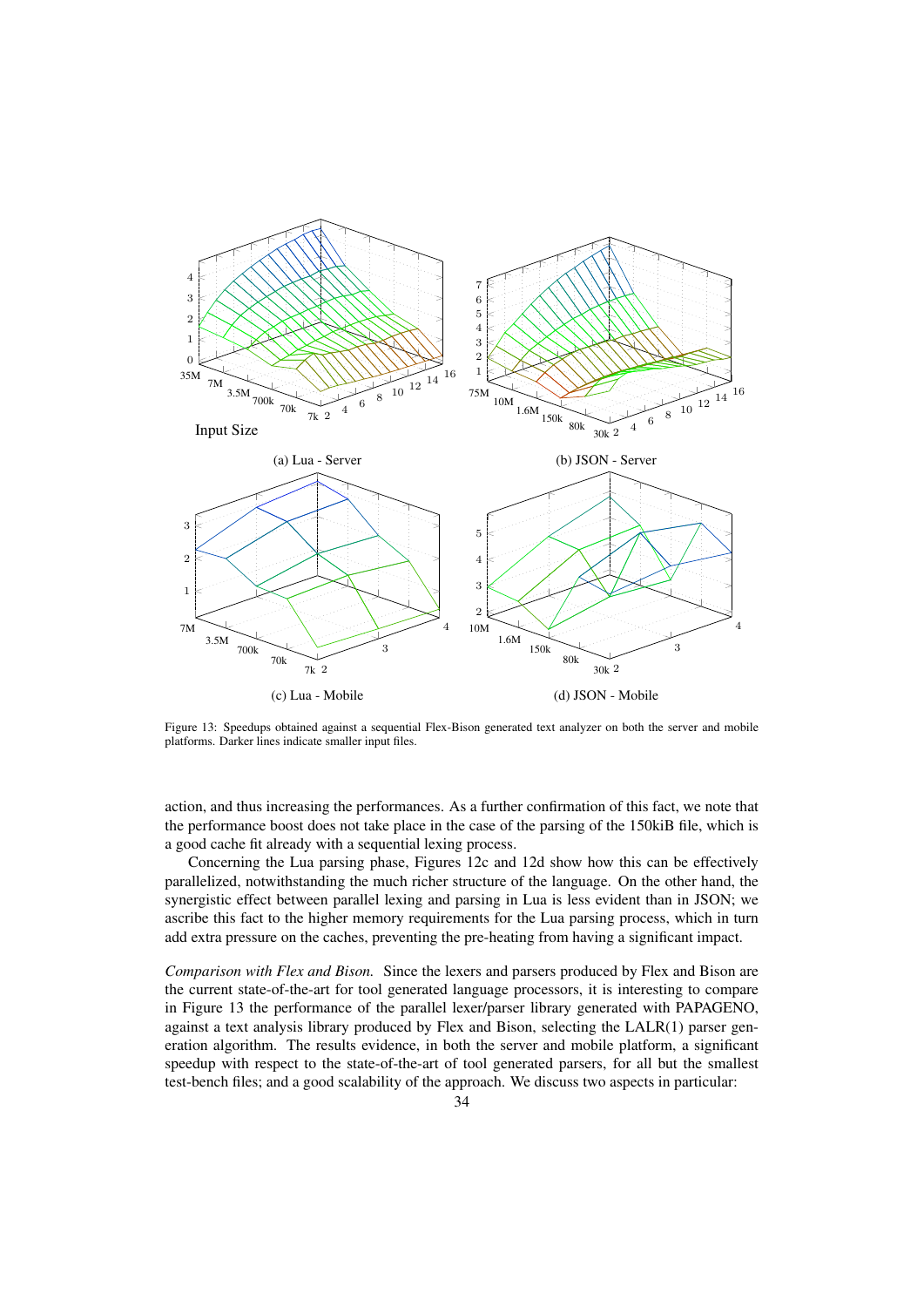

Figure 14: Parallel code portion in both the JSON and Lua lexing/parsing process obtained as the complement to the sequential code portion obtained via Karp-Flatt metric, plotted as a function of the number of workers, and the size of the input expressed in bytes.

- The ability to exploit per-die caches in JSON parsing leads to significant benefits for small texts, whenever the parsing action is contained within a single multicore CPU on the server platform, i.e., up to 4 simultaneous workers.
- The simplicity of the OP parsing algorithm represents an effective advantage on RISC architectures, such as the one of the ARM platform, where it is able to obtain a speedup of up to  $5.5\times$ , as a combination of the parallel processing technique on multiple cores and the lesser computational requirements with respect to a classic LALR(1) parser.

*Amount of parallel code.* We maintain that performing the lexing actions in parallel gives a substantial advantage in terms of the actual amount of code which is executed in parallel. To substantiate this claim, we computed the sequentially executed code portion  $e$  from our obtained speedups according to the Karp-Flatt metric [32] as  $\frac{1/s-1/p}{1-1/p}$ , with s the achieved speedup, and p the number of involved processors. We chose to employ the Karp-Flatt metric as it is designed to provide a concrete counterpart to Amdahl's law, as the latter only states the maximum achievable speedup, while assuming no interference by the operating system and runtime on which the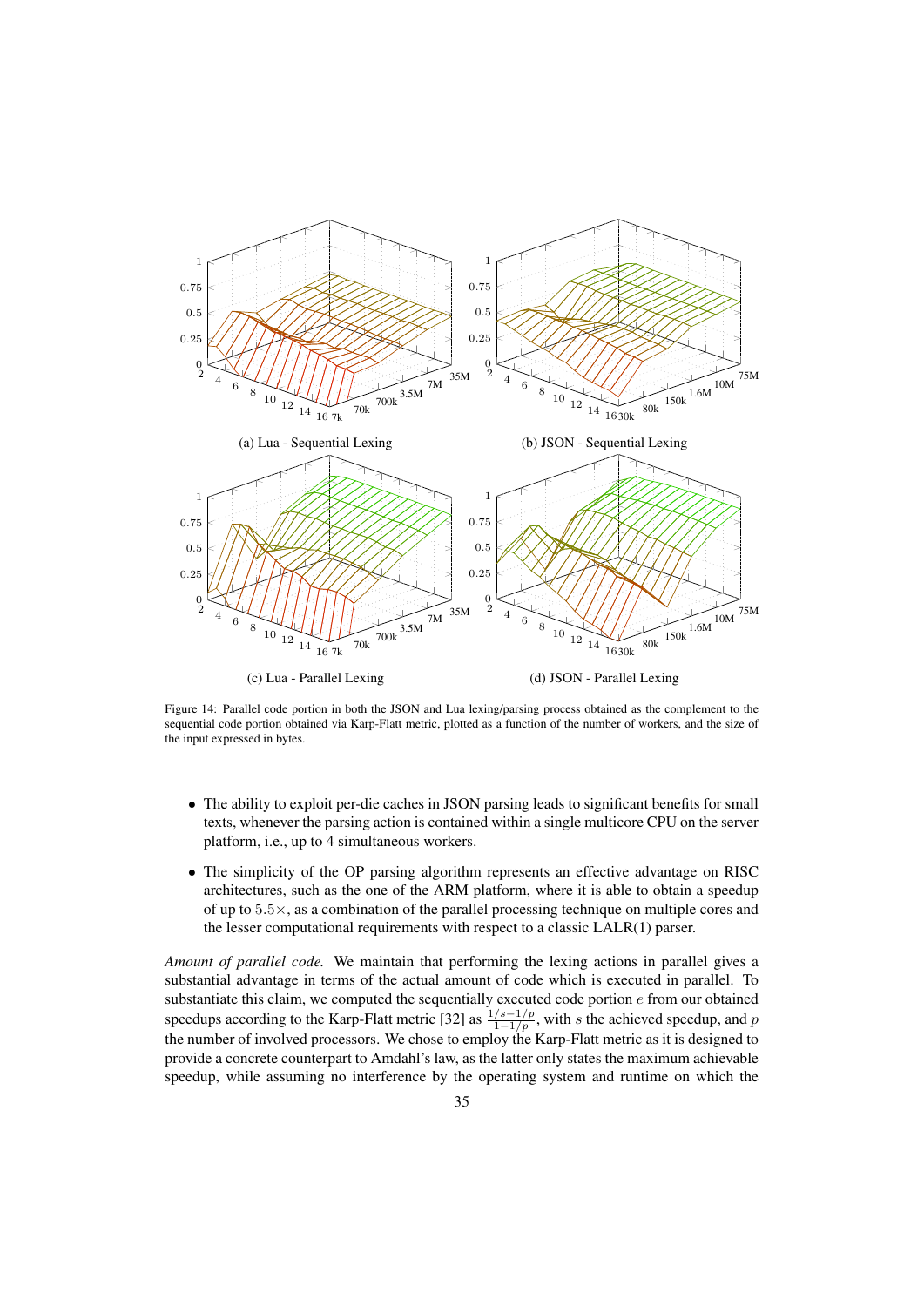processes are run. Figure 14 depicts the portion of code which is executed in parallel, obtained as 1−e, for both JSON and Lua parsing on the server platform, with Figures 14a and 14b reporting the serial-lexer implementation while Figures 14c and 14d report the parallel-lexer one. It is evident that, eliminating the parallelization of the lexing action, has the effect to significantly reduce the parallel code portion, namely around 20%-25% for JSON and 40% for Lua for all the input sizes/number of workers combinations, where the operating system overhead is not dominating the computation. Moreover, the parallel portion analysis additionally shows how an input size increase determines a larger portion of the code being executed in parallel, in turn implying that the scaling of our approach on the input size does not introduce significant system overhead, thus allowing the user to fully reap its benefits.

Finally, it can be noticed that, for sufficiently large inputs, the overhead of spawning more workers is negligible: this is a consequence of the absence of communication between the workers, which only need to synchronize at the end of their computation. This in turn translates into a high efficiency in scaling to high amounts of parallel threads.

## 7. Related Work

The literature on parallel parsing (and lexing) is vast and extends over half a century. The valuable survey and bibliography [3] lists some two hundred publications in the period 1970 - 1994, and research has continued since, though perhaps less intensively. It is worth contrasting this quantitative aspect with the paucity of existing realizations and, even more so, of tools for producing parallel parsers. We omit, as less relevant to our objectives, some categories: the work on grammar types not belonging to the context-free family, the studies based on connectionistic or neural models of parallel computations, and the large amount of work on natural language processing. We are left, roughly speaking, with the following categories:

- 1. *Theoretical analysis* of algorithmic complexity of parallel context-free language recognition and parsing, in the setting of abstract models of parallel computation, such as P-RAM.
- 2. *Parallel-parser design and performance analysis*for specific programming/web languages, sometimes combined with experimentation, or, more often, simply with demonstration, on real parallel machines.

Category 1. is mainly concerned with the asymptotic complexity of recognition/parsing algorithms on abstract parallel machines. The algorithms proposed for unrestricted CF grammars require an unrealistic number of processors: for instance Rytter's [45] recognizer has asymptotic worst-case time complexity  $\mathcal{O}(\log n)$ , with *n* the input length, and requires  $\mathcal{O}(n^6)$  processors; the numbers of processors grows to  $\mathcal{O}(n^8)$  if parsing, i.e., syntax-tree construction, is required. Several researchers have shown that such complexity bounds can be lowered, by restricting the language class, sometimes so much that it loses practical interest. We mention some cases, from the simplest to the more general ones, for the recognition problem. For the *input-driven* (also known as *visibly pushdown*) languages, the time complexity is  $\mathcal{O}(\log n)$  and "only"  $\mathcal{O}(n/\log n)$ processors are used [27]. The *deterministic CF* languages are recognized in time  $\mathcal{O}(\log n)$  on a P-RAM machine using  $\mathcal{O}(n^3)$  processors [34]. A series of papers (e.g., [11]) have gradually refined the complexity bounds for the case of unambiguous CF languages.

Such idealized results are, of course, not really comparable with experimental findings, as already asserted by [3], yet they offer some interesting indications. In particular, all the subfamilies of deterministic CF languages for which the theoretical complexity analysis reports a close to linear use of processors, are included in the family of OP languages we use.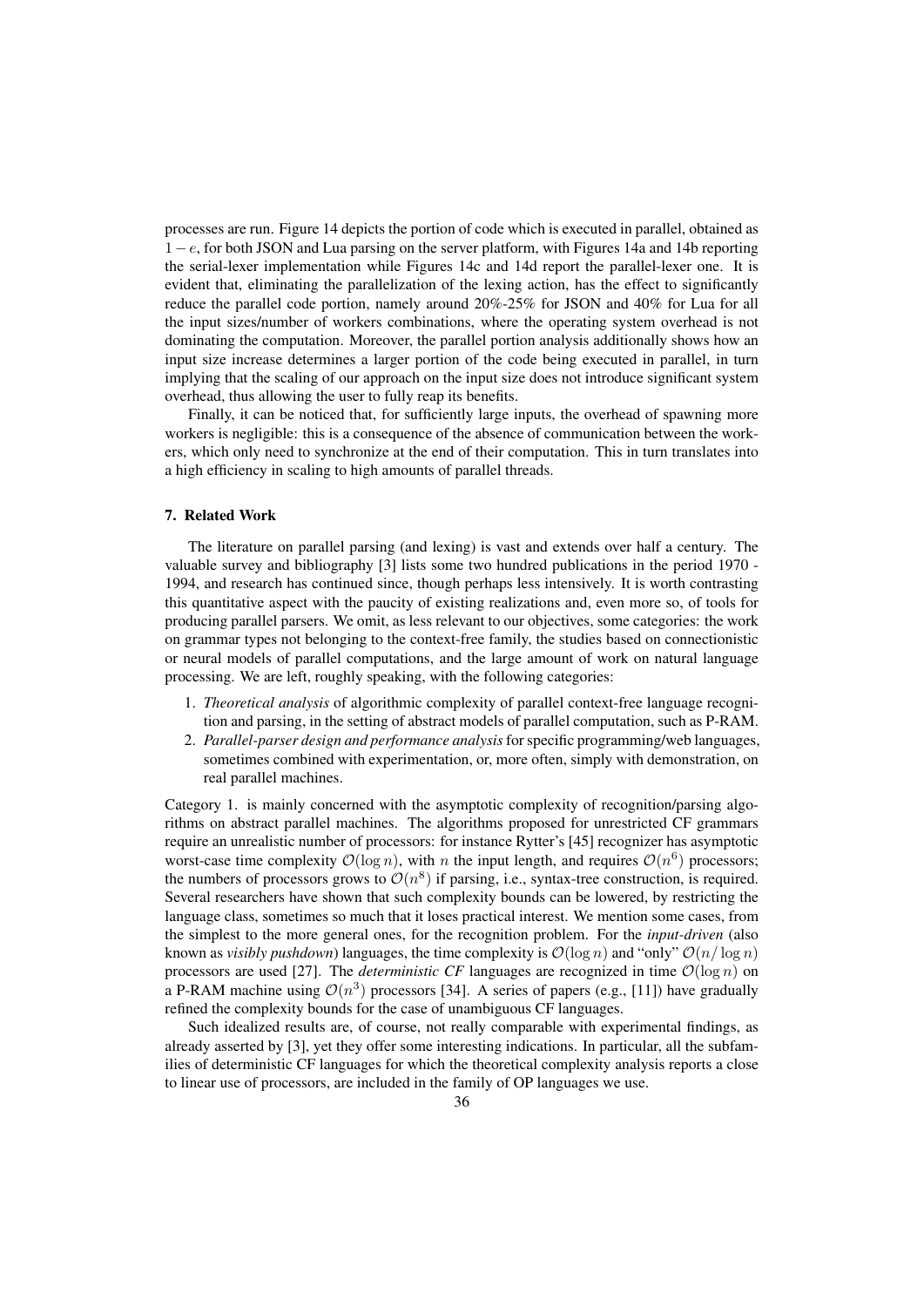Such abstract complexity studies had little or no impact on practical developments, for several reasons. First, it is known that the abstract parallel machines, such as P-RAM, poorly represent the features of real computers, which are responsible for performance improvements or losses. Second, asymptotic algorithmic time complexities disregard constant factors and mainly focus on worst cases, with the consequence that they are poorly correlated with experimental rankings of different algorithms. Last, most theoretical papers do not address the whole parsing task but just string recognition. In the following years 1995-2013 the interest for research on the abstract complexity of parsing algorithms has diminished, with research taking more practical directions.

The classical *tabular* recognition algorithms (CKY, Earley) for unrestricted CF languages have attracted much attention, and a number of papers address their parallelization. It is known that such parsers use a table of configurations instead of a pushdown stack, and that their time complexity is related to the one for matrix multiplication, for which parallel algorithms have been developed in many settings. Parallel algorithms derived from CKY or from Earley sequential parsers (*s-parsers* for brevity) may be pertinent to natural language processing, but have little promise for programming/data description languages. As tabular s-parsers are significantly slower than LR or OPG s-parsers (up to some orders of magnitude), it is extremely unlikely that the parallelization of such a heavy computational load would result in an implementation faster than a deterministic parallel parser. Moreover, as we are not aware of existing tabular parallel-parser generation tools, confirmation by experiment is not possible at present.

The comparison with previous work in category 2. is more relevant and reveals the precursors of several ideas we use in our generator. We only report on work dealing, as our own, with deterministic CF languages.

*Bottom-up parsing.* Some early influential efforts, in particular [20] (described in [12]) and [42], introduced data-parallelism for LR parsers, according to the following scheme: a number of LR s-parsers are run on different text segments. Clearly, each s-parser (except the leftmost one) does not know in which parser state to start, and the algorithm must spawn as many deterministic LR s-parsers as the potential states for the given grammar; each parser works on a private stack. When a parser terminates, either because it has completed the syntax tree of the text segment or because the lack of information on the neighboring segments blocks further processing, the stack is merged with the neighboring left or right stack, and the s-parser process terminates; similar ideas occur in other papers too. However, the idea of activating multiple deterministic bottom-up s-parsers is often counterproductive: the processes, associated to the numerous parser states of a typical LR grammar, proliferate and reduce or nullify the speedup over sequential parsing.

Two ways of reducing process proliferation have been proposed: by *controlling the points of segmentation*, and by *restricting the family of languages* considered. An example of the first is in [46], so explained: "The given input string ... is divided into approximately q equal parts. The  $i$ -th processor starting at token ... scans to the right for the next synchronizing token (e.g., *semicolon*, *end*, etc.) and initiates parsing from the next token". If synchronizing tokens are cleverly chosen, the number of unsuccessful parsing attempts is reduced, but there are drawbacks to this approach: the parser is not just driven by the language grammar, but needs other languagespecific indications, to be provided by the parser designer; thus, [46] chooses the synchronizing tokens for a Pascal-like language. Furthermore, to implement this technique, the lexer too must be customized, to recognize the synchronizing tokens.

Similar language-dependent text segmentation policies have been later adopted by other projects, notably by several developments for XML parsers; such projects have the important practical goal to speed-up web page browsing, and investigate the special complexities associated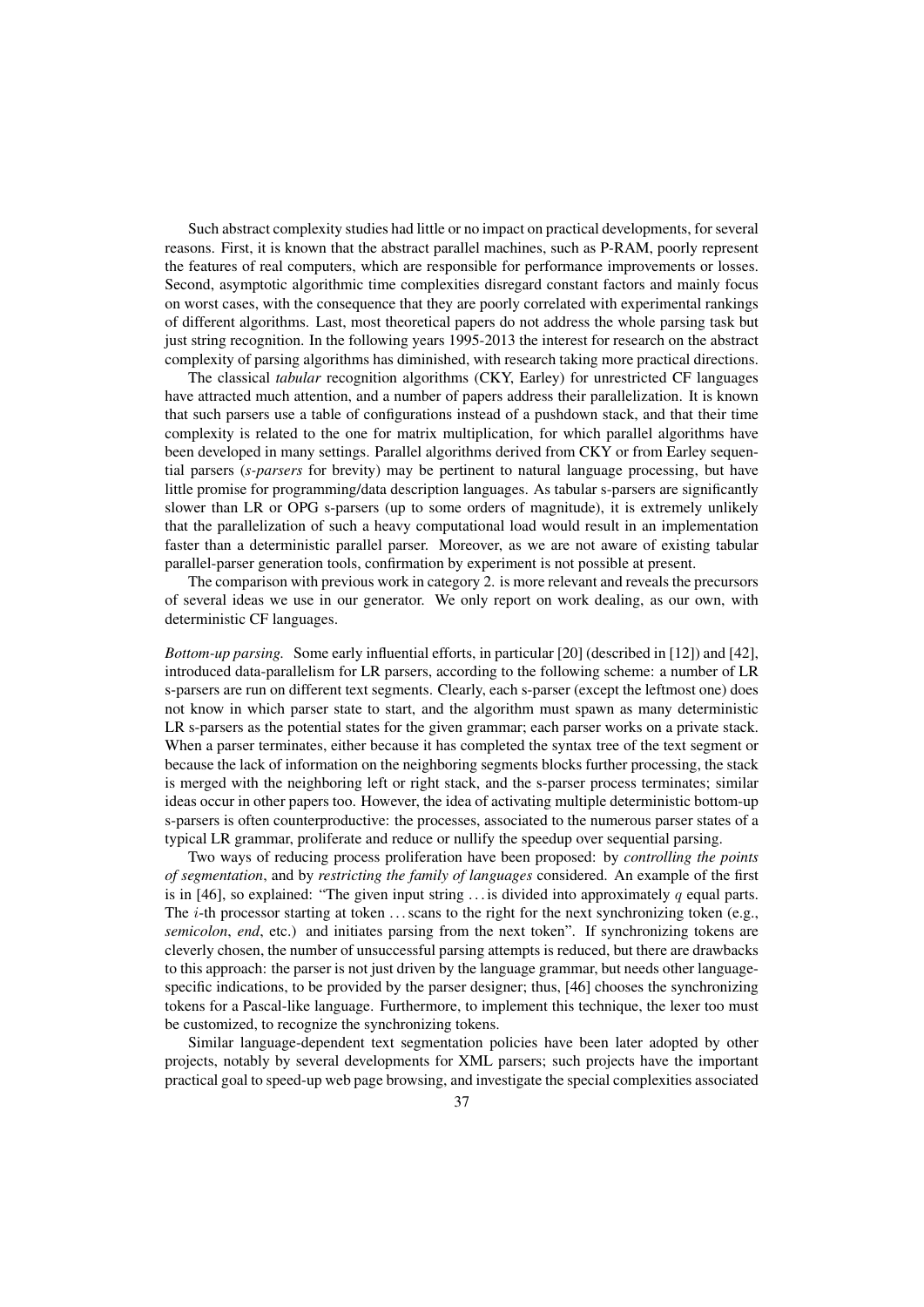to parallel HTML parsing. Although they do not qualify as general purpose parsers, their practical importance deserves some words. The recent [52] paper surveys previous related research, and describes an efficient parallel parser, *Hpar*, for web pages encoded in HTML5. HTML5 has a poorly formalized BNF grammar and tolerates many syntax errors. A HTML5 source file may include a script (in JavaScript), which in turn can modify the source file; this feature would require costly synchronization between lexing and parsing threads, which make a pipelining scheme inconvenient. *Hpar* splits the source file into *units* of comparable length, taking care not to cut an XML tag. Each unit is parsed by an independent thread, producing a partial DOM tree; at last, the DOM trees are merged. A complication comes from the impossibility to know whether a *unit*, obtained by splitting, is part of a script, a DATA section, or a comment. The parser uses heuristics to speculates that the unit is, say, part of a DATA section, and rolls-back if the speculation fails. (In Section 3 we have described a similar approach to parallel lexing.) More speculation is needed for another reason: when a unit parser finds a closing tag, say  $\lt$  /Table  $\gt$ , it does not know if the corresponding opening tag occurred before in the preceding unit, or if it was missing by error. The best speedup achieved  $(2.5 \times$  using five threads) does not scale for the current web page sizes.

Returning to parsers purely driven by the grammar, in view of the popularity of (sequential) LR parser generation tools like Bison, the fact that no parallel-parser generators exist is perhaps an argument against the feasibility of efficient parallel parsers for LR grammars. This opinion is strengthened by the fact that several authors have developed parallel parsers for language families smaller than the deterministic CF one, but it would be too long to cover all of them, and one example suffices. The grammars that are LR *and* RL (right to left) deterministic enjoy some (not quantified) reduction in the number of initial parser states to be considered by each unit parser. Such grammars are symmetrical with respect to scanning direction: rightwards/leftwards processing, respectively, uses look-ahead/look-back into the text to choose legal moves. By combining the two types of move into a bidirectional algorithm, dead-ended choices are detected at an earlier time. We observe that Floyd's OPGs too have the property of reversibility with respect to the parsing direction and benefit from it for making local parsing decisions, which are unique and guaranteed to succeed if the input text is grammatically legal.

Indeed, thanks to the local parsability property, OP languages do not incur in the penalties that affect LR parsers; the latter, as said, need to activate multiple computations for each deterministic unit parser, since many starting states are possible. For OP parsers, in fact, all the actions can be deterministically taken by inspecting a bounded context (two lexemes) around the current position, and do not depend on information coming from the neighboring unit parsers: thus, each text unit can be processed by an OP parser instance along a single computation, without incurring on the risk of backtrack.

To complete the topic of restricted CF language families suitable for local parsability, we mention two papers not surpassing the preliminary proposal stage. A list of requirements for local parsability is in [37]. The work we consider to be closest to our choice of OPGs is [41], that uses bounded-context grammars, a grammar model [23] generalizing OPGs, which however has been rarely considered for s-parsing.

*Top-down parsing.* Less effort has been spent on top-down deterministic LL parsers, possibly because, at first glance, their being goal-oriented makes them less suitable for parsing arbitrarily segmented text. The article [51] surveys the state-of-the art for such parsers and reports in detail a parallel (non-experimented) algorithm that works for a subclass of LL grammars, named LLP. Imagine that the text is segmented into substrings and on each segment a classical  $LL(k)$  s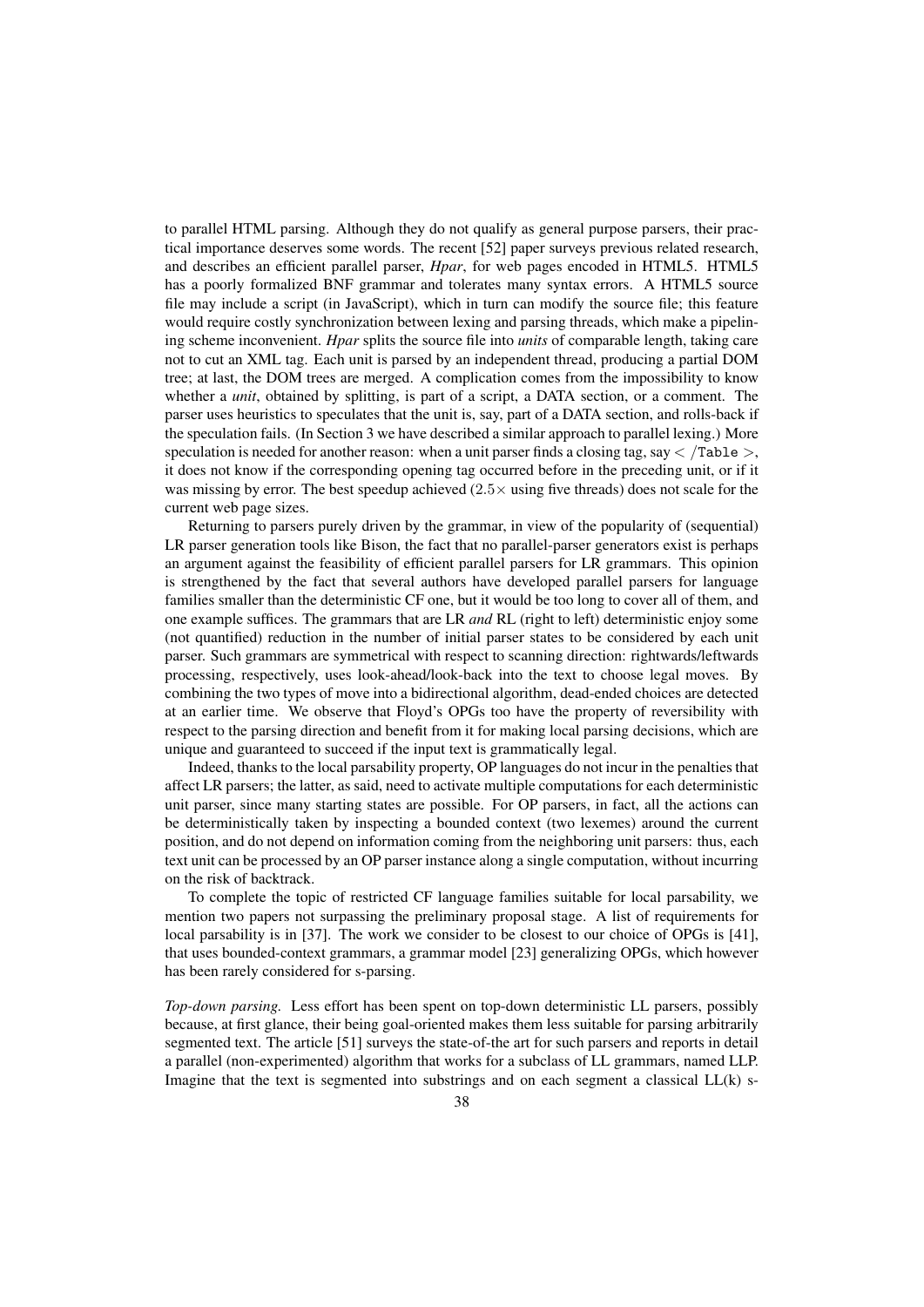parser is applied. Similar to the LR case, each s-parser does not know the result (i.e., a stack representing the prefix of a leftmost derivation) for parsing the substring to its left: therefore each s-parser has to spawn as many s-parsers working on the same segment, as there are possible initial stacks, too many to be practical. Therefore it is proposed to limit the number of possible initial stacks by imposing a restrictive condition on LL(k) grammars. The subfamily thus obtained is named  $LLP(q, k)$  and is based on the idea of inspecting a look-back of length q tokens as well as the classical look-ahead of k tokens. Although not compared in the paper,  $LLP(q, k)$  grammars look quite similar to the already mentioned bounded-context grammars. This and earlier studies on parallel LL parsers may be theoretically interesting but do not offer any hint on practical usability and performances.

*Parallel lexing.* The problem of breaking up a long string into lexemes is a classical one for data parallel algorithms, well described in [30]. They assume, as such studies invariably do, that each lexeme class is a regular language, therefore the sequential lexer is a deterministic finite automaton (DFA) that makes a state transition reading a character. For a string  $x$ , the chain of state transitions define a *lexing function* that maps a state p to another state q; moreover the function for the string  $x \cdot y$  obtained by concatenation is obtained by function composition. The data-parallel algorithm is conceptually similar to the one for computing all partial sums of a sequence of numbers, also known in computer arithmetic as the parallel *sum prefix* algorithm. In essence, the source text is split into pieces, and the DFA transition function is applied to each piece, taking each DFA state as a possible starting state. Then the functions obtained for neighboring pieces are composed and the cases of mismatch are discarded. Such processing can be formulated by means of associative matrix operations. This parallel algorithm is reported to be optimal from a purely theoretical viewpoint, but early simulation on fine-grained architectures with very many processing units is not conclusive. More recently, various experiments of similar algorithms on GPGPU and on multi-core architectures have been reported. A criticism is that such algorithms are very speculative, performing a significant amount of computation which may be later on discarded, thus yielding fairly poor energy efficiency. Some authors have considered the *regular expression matching* problem, instead of the *lexing* problem, and, although regular expressions and DFA models are equivalent, the parameters that dominate the experiments may widely differ in the two cases. An example suffices: [47] presents a notable new version of the mentioned [30] approach. They claim that for certain practical regular expressions that are used in network intrusion/detection systems, the size of the parallel lexer remains manageable and not bigger than the square of the minimal DFA. Then, they are able to construct the parallel scanner on-the-fly, i.e. delaying as much as possible the construction of the states. Clearly, algorithm [47] is not intended as a lexer to be invoked by a parallel parser, but as a self-standing processor for matching regular expressions – yet partially so, since it does not address the central issue of ambiguous regular expression parsing, which fortunately does not concern our intended applications.

Recently, [48] has experimented on the Cell Processor a parallel version of the Aho-Korasick string matching algorithm. This work was motivated by the good performance of that algorithm on multi-core machines for string search against large dictionaries. But a downside of that approach is that it apparently assumes that the input file can be unambiguously divided into text segments; therefore it does not apply to the case of general programming- or data-representation languages, since, for such languages, scanning cannot avoid an initial degree of nondeterminism caused by the absence of a separator between tokens (as a newline) that could be identified by inspecting a bounded portion of the segments.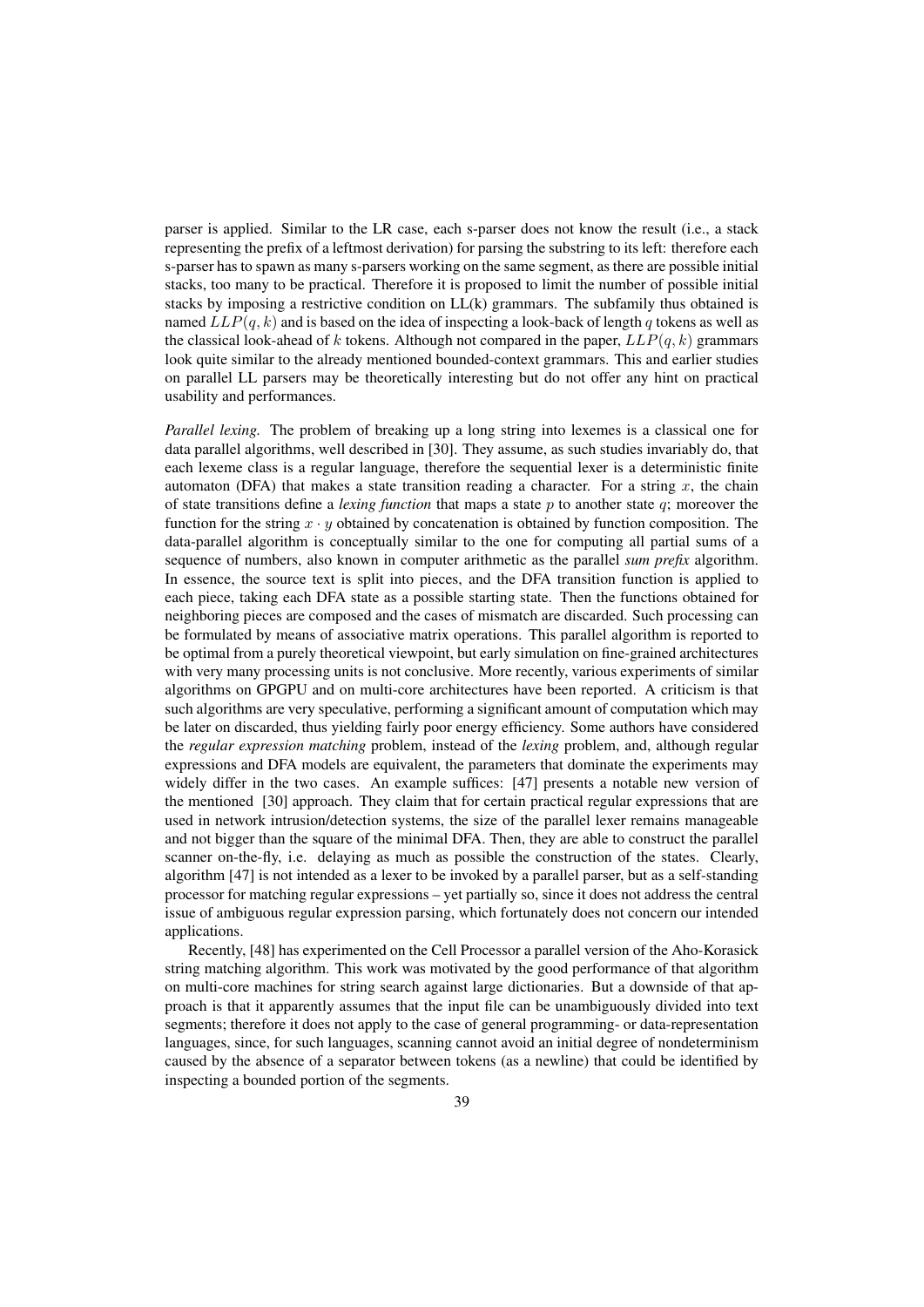Compared with the mentioned studies, our approach to parallel lexing in Sect. 3 addresses further critical issues. First, the approach is suitable for more general lexical grammars that involve pushdown stacks and cannot be recognized by a DFA (as the lexical grammar of Lua). Second, our approach integrates some pre-processing steps that enhance the performance of the following parsing stage. Furthermore, we address a complexity that made previous approaches such as [30, 42] unpractical: splitting the input file into segments may cause ambiguity, in the sense that the lexing function associated to a segment may return multiple values (states), depending on the assumed input state. To compute such function, several workers are needed, but in our design their number does not equal the number of states of the automaton, but is limited to two or three, and does not critically affects performance, as attested by the experimental results achieved by PAPAGENO.

#### 8. Conclusion and Future Research

Research on OPGs has been abandoned a long time ago due to the advent of other grammar families well suited for deterministic parsing and with greater generative power. OPGs, however, exhibit, among other nice properties not pursued in this paper, the distinguishing feature of local parsability. Among them, we recall their algebraic properties: in fact their languages (to be named OPLs) are closed w.r.t. all basic language operations, including the Boolean ones.This feature is unusual in language families larger than regular languages (to the best of our knowledge OPLs are the largest family of deterministic languages that enjoys all such closures), and is the key to the application of model-checking algorithms even outside the traditional scope of finitestate machines: for instance OPLs strictly include the *visibly pushdown* languages [14], which have been successfully proposed with the motivation of applying model-checking techniques to infinite state machines [5], and also as an abstract model of mark-up (parenthesized) languages.

In this paper we exploited the local parsability property of OPGs to produce automatically a parallel parser which is complemented by a parallel lexer. This allowed us to bring the possibility to exploit effectively non-speculative parallelism in parsing, which was up to now a considerable exception to the present tendency to exploit parallelism in practically any application.

Our prototype tool already offers considerable speed-up compared with state of the art sequential parsers such as Bison and can be used, with variable effort, to produce parallel parsers for most practical programming languages. It is available for free downloading (under GNU GPL license) for further application, experimentation, and possible extensions.

In the following, we mention various research directions to fully exploit the local parsability property; we first give a couple of hints to make our tool even more efficient and more widely applicable to a larger set of languages. Moreover, we outline other research directions aimed at exploiting local parsability, both of theoretical nature and with the purpose of applying it in other application fields than "pure" compilation.

## *8.1. Optimizing performances and effectiveness of the present tool*

The general parallel parsing algorithmic schema defined in Section 2 is conceived in such a way that it can be iterated through several passes until the obtained result is short enough to make it convenient to apply a final sequential parsing. As a matter of fact, our present tool obtained quite satisfactory performances even with one only parallel pass immediately followed by a final sequential one. As we already noticed, however, there could be cases where splitting the input in chunks of equal length does not correspond to the overall structure of the source, e.g., if the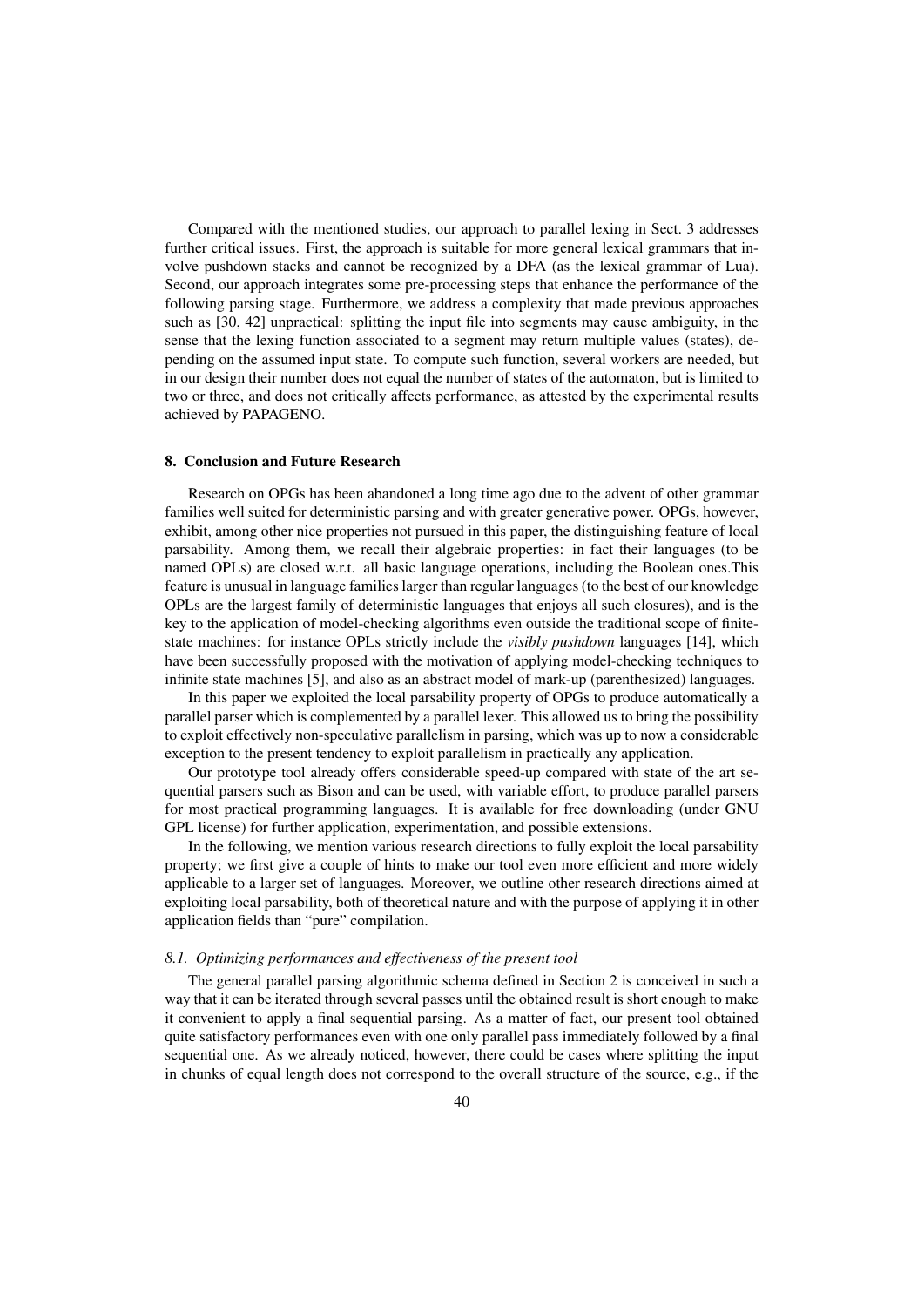chunks consist of the frontiers of two adjacent and large sub-trees. In such cases the further passes described in the general Algorithm 2 may produce substantial benefits. Some further experiments are planned to validate our conjecture that in most cases two passes are all that is needed to exploit at best parallel parsing.

Deterministic parsing based on OPGs has been applied to many programming languages in the past [22, 17] and we added a couple of more recent ones used in our benchmark; purposely, JSON and Lua have been selected with sharply different features and, not surprisingly, adapting Lua to our OP-based approach was a considerably tougher job than the former one. Some early investigation, e.g., on JavaScript, seems to hint at even more difficulties with other modern languages: in general, in fact, as pointed out in Section 4, many modern languages offer (too?) much freedom to programmers which generates overloading of various symbols and hampers deterministic analysis, what often results into precedence conflicts. We are confident that such difficulties are not insurmountable but we are aware that more work is needed to make our approach applicable in a generalized way to most practical languages. As a first step we plan to widen the heuristic techniques developed in the case of Lua so as to apply them to other widely used languages. To be useful in practice, such techniques must be supported by automatic tools to obtain an OPG grammar equivalent to the original one and/or to produce an intermediate text –after parallel lexical analysis– that can be supplied to an OP parallel parser. Moreover, we are also looking into obtaining further validation of the advantages of parsing in parallel other data description languages, such as, for instance, XML based ones. In the longer term we also wish to investigate the theoretical aspects of this issue as hinted in the following subsection.

On the other hand we notice that recent recommended best practices tend to limit the excessive freedom allowed by the grammars of modern languages. For instance [16] proposes a series of disciplined ways to write cleaner and more understandable JavaScript programs; we verified that, if applied rigorously, they produce a subset language almost ready for OP-parsing with no need for a heavy preprocessing. Another case of well disciplined, and easily analyzable source is provided by modern compiler back-ends, which target a restriction of the JavaScript language as their assembly output such as Emscripten [4] and asm.js [49]. In both cases, the language to be analyzed has all the features to be efficiently parsed in parallel: it is characterized by very large compilation units, and has a grammar free from unusual quirks.

#### *8.2. Related research directions*

The local parsability property proposes several intriguing questions which further widen the spectrum of potential applications both within and beyond parallelism.

From a theoretical point of view, OPLs are just an example of locally parsable languages with bound 1 but many more could be worth investigating: as mentioned in Section 7, Floyd himself proposed a generalization of the family by adopting larger bounds of the context necessary to disambiguate the r.h.s. to be reduced. At the time it was concluded that the approach was unpractical for complexity reasons, but the computational power available nowadays could question that early decision. Given that most parsability properties of CF languages are in general undecidable (see e.g. [35, 28] for a summary of such results) and that it is even undecidable whether the language generated by a CF grammar is OPL [31], a few natural questions arise.

- To which languages is it possible to apply a preprocessing in the same style as we did for Lua in Section 4, so that the obtained intermediate text is an OPL?
- Furthermore, is it possible and useful to extend our proposed approach to locally parsable languages beyond the OPLs?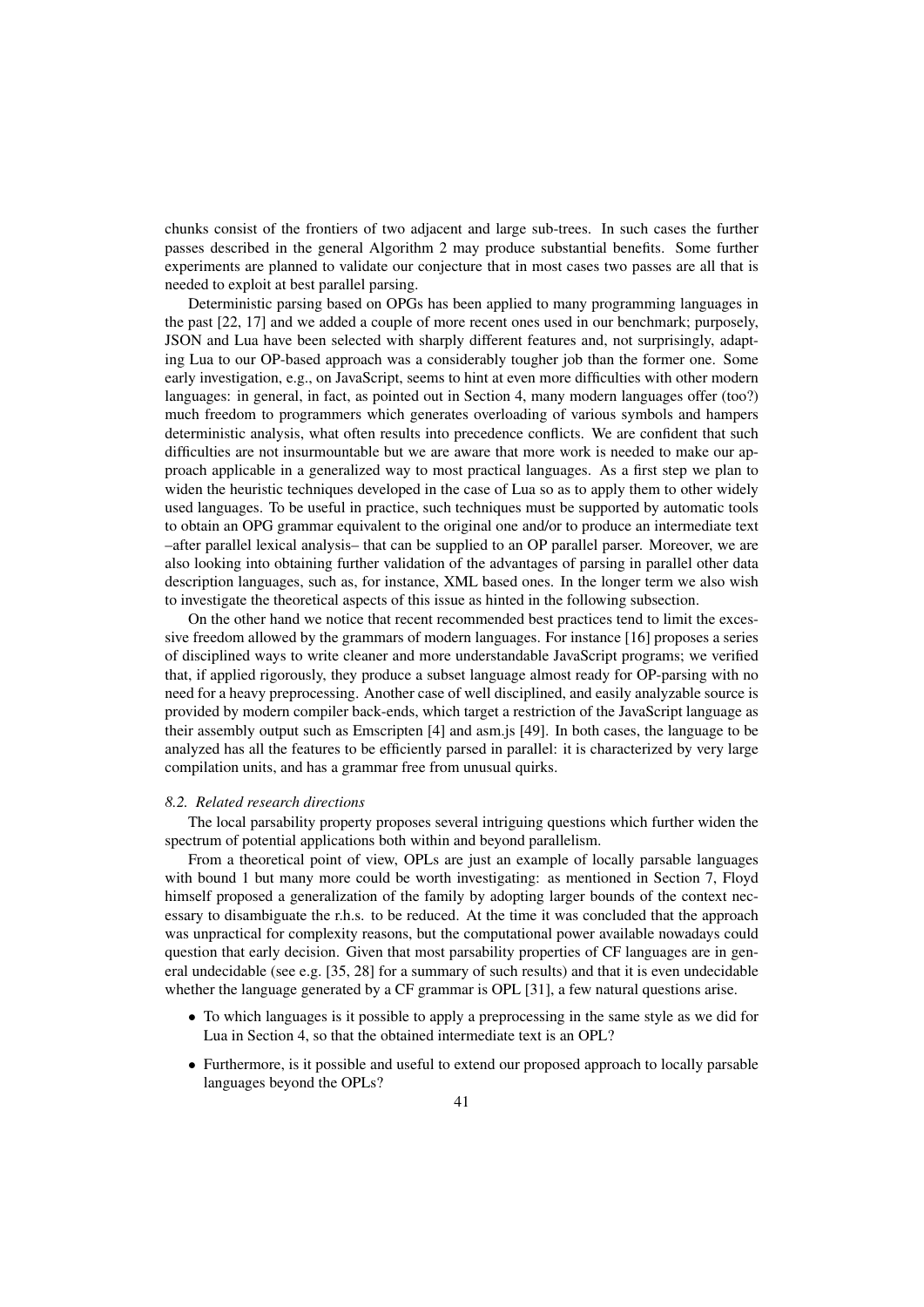The local parsability property can be exploited also in further ways besides parallel parsing.

It is universally acknowledged that, thanks to its malleability, software is subject to continuous evolution, whether for corrective or evolutionary maintenance. Most often the changes applied to a large program are local, as they affect only a small fraction of its syntax tree. This asks naturally for *incremental parsing*, i.e., to modify the existing parse only in the affected part without redoing much identical work. Starting from the early work [26] a fairly rich literature on incremental parsing has been developed (see, e.g., [18, 38]) which, unlike the case for parallel parsing, has also produced several practical tools. Such results, however, normally concern more widely adopted families of deterministic languages, which do not enjoy the local parsability property; OPLs instead, can add to the techniques adopted for the more general family, more specific ones directly based on the local parsability property, which may produce simpler and more efficient algorithms; a very early one is sketched in [9]. Mainly, the local parsability property can be exploited in conjunction for *incremental and parallel* parsing in the non-infrequent case of multiple, scattered changes to large pieces of software.

(Syntactic) error management can also take advantage of the local parsability property. In many cases, in fact, a syntax error may affect an unpredictable portion of code, and it is often the case that, at their early occurrence, parsing is stopped or becomes meaningless (e.g., the standard parsers generated by Bison stop their processing at the first error). The local parsability property instead, allowing for (re)starting parsing at any position, may produce, possibly by acting in parallel, large portions of syntax tree associated with correct code, even if such code is preceded by serious errors. Thus, breaking the code into many chunks can help not only to locate the source of the problem but also to fix it without redoing much useless work, by exploiting both parallelism and incrementality. Similar, though less relevant, benefits could be obtained by exploiting parallel lexical analysis.

Finally, let us remember that parsing is normally preliminary to a subsequent semantic phase. In the case of programming languages such semantic analysis consists typically in code interpretation or compilation and is often based on some attribute schema. If we assume, as it is sometimes the case in bottom-up compilation, that the attribute schema is of synthesized type, then, we obtain "for free" parallelism and incrementality for semantic analysis automatically integrated with parallel and incremental lexical and syntactic analysis. The benefits of such exploitation can be enormously extended beyond the realm of programming language compilation since most "structured" design activities can be formalized in terms of a tree-shaped syntax paired with an attribute-based semantic evaluation; furthermore, in many cases the semantic algorithms exhibit a high computational complexity so that the efficiency gained by means of parallelism and, mainly, incrementality can become really impressive. Again, a very early description of an approach pursuing the goal of incremental syntax-semantic analysis is given in [9].

## References

- [1] A. V. Aho, M. S. Lam, R. Sethi, and J. D. Ullman. *Compilers: principles, techniques, and tools*. Pearson/Addison Wesley, second edition, 2007.
- [2] Akim Demaille, et al . GNU Bison. http://www.gnu.org/software/bison/, 2014.
- [3] H. Alblas, R. op den Akker, P. O. Luttighuis, and K. Sikkel. A bibliography on parallel parsing. *SIGPLAN Notices*, 29(1):54–65, 1994.
- [4] Alon Zakai. Emscripten. https://github.com/kripken/emscripten/wiki, 2014.
- [5] R. Alur and P. Madhusudan. Adding nesting structure to words. *Journ. ACM*, 56(3), 2009.
- [6] R. H. Austing, D. M. Conti, and G. L. Engel, editors. *Proceedings 1978 ACM Annual Conference, Washington, DC, USA, December 4-6, 1978, Volume I*. ACM, 1978.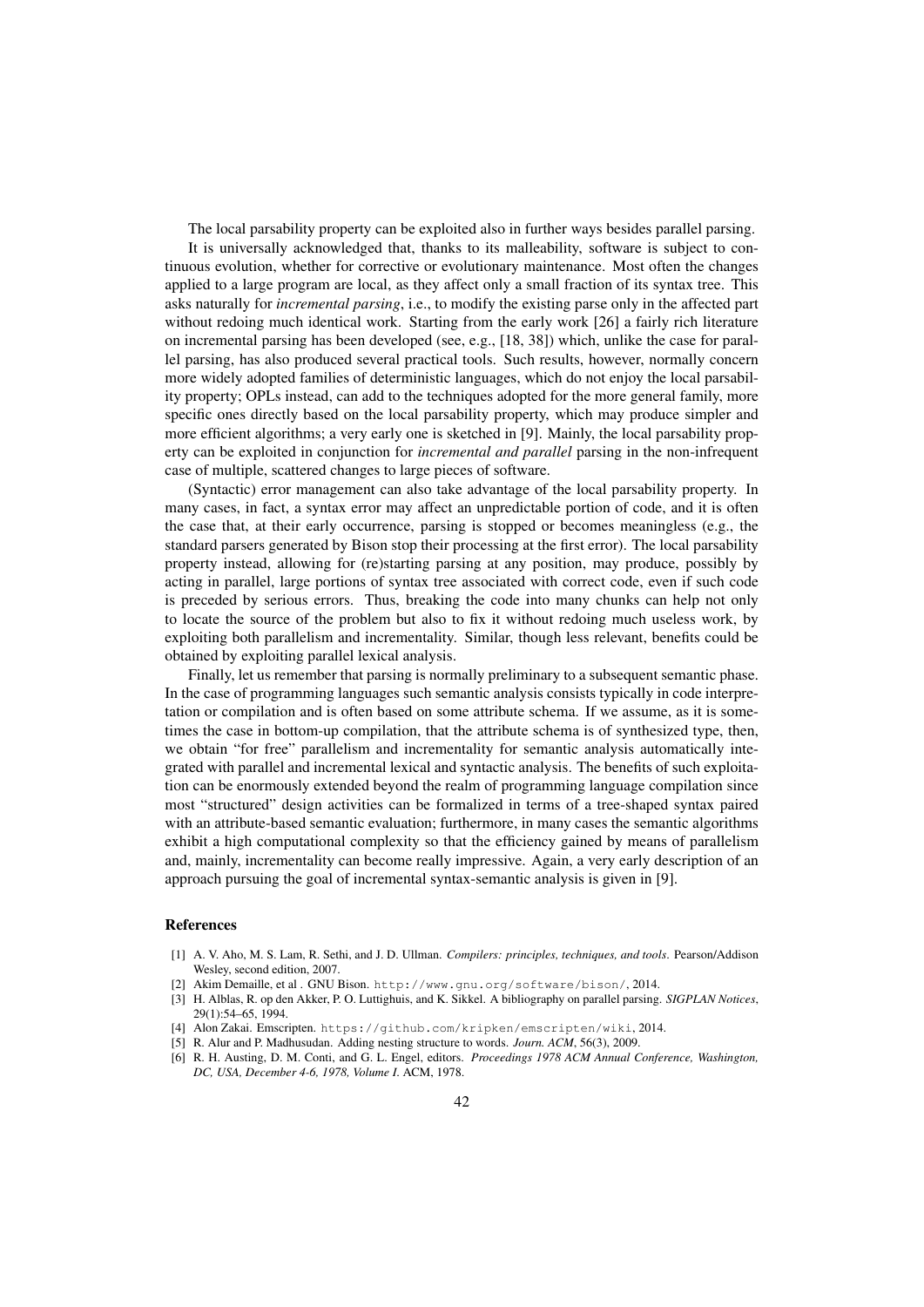- [7] A. Barenghi, S. Crespi-Reghizzi, D. Mandrioli, F. Panella, and M. Pradella. The PAPAGENO parallel-parser generator. In A. Cohen, editor, *Compiler Construction - 23rd International Conference, CC 2014, Held as Part of the European Joint Conferences on Theory and Practice of Software, ETAPS 2014, Grenoble, France, April 5-13, 2014. Proceedings*, volume 8409 of *Lecture Notes in Computer Science*, pages 192–196. Springer, 2014.
- [8] A. Barenghi, S. Crespi Reghizzi, D. Mandrioli, and M. Pradella. Parallel parsing of operator precedence grammars. *Inf. Process. Lett.*, 113(7):245–249, 2013.
- [9] D. Bianculli, A. Filieri, C. Ghezzi, and D. Mandrioli. Syntactic-semantic incrementality for agile verification. *Science of Computer Programming*, 2013. DOI:10.1016/j.scico.2013.11.026.
- [10] Celestia Development Team. The Celestia Space Simulation. http://sourceforge.net/projects/ celestia/, 2014.
- [11] M. Chytil, M. Crochemore, B. Monien, and W. Rytter. On the parallel recognition of unambiguous context-free languages. *Theoretical Computer Science*, 81(2):311–316, 30 Apr. 1991. Note.
- [12] J. Cohen, T. Hickey, and J. Katcoff. Upper bounds for speedup in parallel parsing. *Journal of the ACM*, 29(2):408– 428, Apr. 1982.
- [13] S. Crespi Reghizzi, L. Breveglieri, and A. Morzenti. *Formal languages and compilation*. Springer, 2013.
- [14] S. Crespi Reghizzi and D. Mandrioli. Operator precedence and the visibly pushdown property. *Journal of Computer and System Science*, 78:1837–1867, 2012.
- [15] D. Crockford. RFC4267 The application/json Media Type for JavaScript Object Notation (JSON). http: //www.ietf.org/rfc/rfc4627.txt, 2006.
- [16] D. Crockford. *JavaScript the good parts: unearthing the excellence in JavaScript*. O'Reilly, 2008.
- [17] K. De Bosschere. An Operator Precedence Parser for Standard Prolog Text. *Softw., Pract. Exper.*, 26(7):763–779, 1996.
- [18] P. Degano, S. Mannucci, and B. Mojana. Efficient incremental LR parsing for syntax-directed editors. *ACM Trans. Program. Lang. Syst.*, 10(3):345–373, July 1988.
- [19] M. DeLoura. The engine survey: General results. http://www.satori.org/2009/03/ the-engine-survey-general-results/, March 2009. [Online; accessed 5 December 2013].
- [20] C. N. Fischer. On parsing context free languages in parallel environments. Technical report, Cornell University, Apr. 1975.
- [21] M. J. Fischer. Some properties of precedence languages. In P. C. Fischer, S. Ginsburg, and M. A. Harrison, editors, *Proceedings of the 1st Annual ACM Symposium on Theory of Computing, May 5-7, 1969, Marina del Rey, CA, USA*, pages 181–190. ACM, 1969.
- [22] R. W. Floyd. Syntactic analysis and operator precedence. *J. ACM*, 10(3):316–333, 1963.
- [23] R. W. Floyd. Bounded context syntactic analysis. *CACM*, 7(2):62–67, 1964.
- [24] Game Developer. 14th Annual Front Line Awards, January 2012.
- [25] U. Germann, E. Joanis, and S. Larkin. Tightly packed tries: How to fit large models into memory, and make them load fast, too. In *Workshop on Software Engineering, Testing, and Quality Assurance for Natural Language Processing*, pages 31–39, 2009.
- [26] C. Ghezzi and D. Mandrioli. Incremental parsing. *ACM Trans. Program. Lang. Syst.*, 1(1):58–70, 1979.
- [27] A. Gibbons and W. Rytter. Optimal parallel algorithms for dynamic expression evaluation and context-free recognition. *Information and Computation*, 81(1):32–45, Apr. 1989.
- [28] S. Greibach. A note on undecidable properties of formal languages. *Mathematical systems theory*, 2(1):1–6, 1968.
- [29] D. Grune and C. J. Jacobs. *Parsing techniques: a practical guide*. Springer, 2008.
- [30] W. D. Hillis and G. L. Steele, Jr. Data parallel algorithms. *Comm. of the ACM*, 29(12):1170–1183, 1986.
- [31] H. B. Hunt and D. J. Rosenkrantz. Computational parallels between the regular and context-free languages. *SIAM J. Comput.*, 7(1):99–114, 1978.
- [32] A. H. Karp and H. P. Flatt. Measuring parallel processor performance. *Comm. ACM*, 33(5):539–543, 1990.
- [33] J. Kegler. Perl and undecidability. *The Perl Review*, 2008.
- [34] P. N. Klein and J. H. Reif. Parallel time O(log n) acceptance of deterministic CFLs on an exclusive-write P-RAM. *SICOMP: SIAM Journal on Computing*, 17, 1988.
- [35] D. E. Knuth. On the translation of languages from left to right. *Information and Control*, 8(6):607–639, 1965.
- [36] D. E. Knuth. A characterization of parenthesis languages. *Information and Control*, 11(3):269–289, 1967.
- [37] J. Lampe. Local parse A base for realistic parallelisation of compilers. *Elektronische Informationsverarbeitung und Kybernetik*, 26(1/2):75–84, 1990.
- [38] J. Larchevêque. Optimal incremental parsing. *ACM TOPLAS*, 17(1):1-15, Jan. 1995.
- [39] Layer7 Technology. XML Accelerator. http://www.layer7tech.com/products/ xml-accelerator, 2014.
- [40] W. Lu, K. Chiu, and Y. Pan. A parallel approach to XML parsing. In *7th IEEE/ACM International Conference on Grid Computing (GRID 2006), September 28-29, 2006, Barcelona, Spain, Proceedings*, pages 223–230. IEEE, 2006.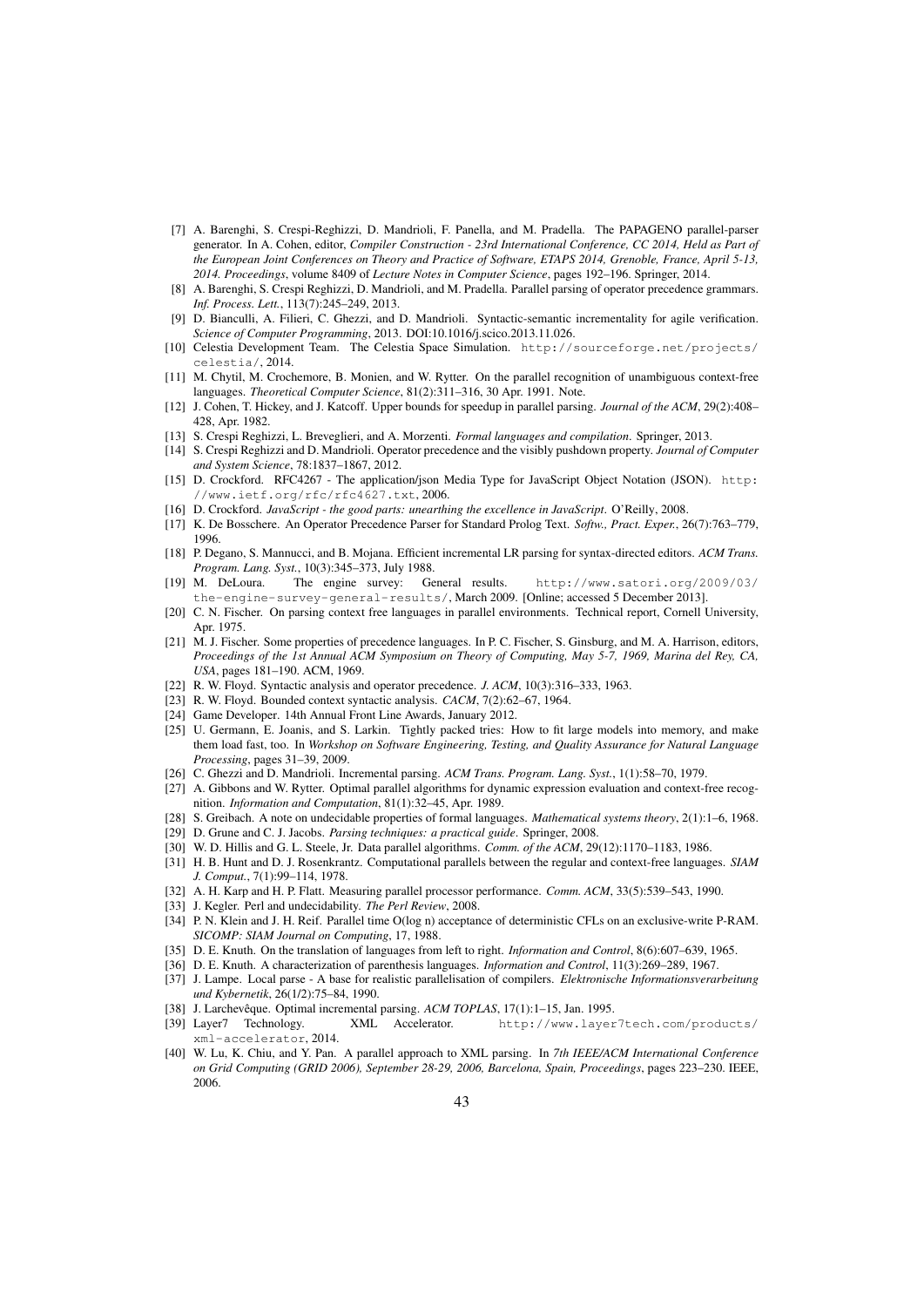- [41] R. McCloskey, J. Wang, and J. Belanger. Parallel parsing of languages generated by ambiguous bounded context grammars, Mar. 18 1994.
- [42] M. D. Mickunas and R. M. Schell. Parallel compilation in A multiprocessor environment (extended abstract). In Austing et al. [6], pages 241–246.
- [43] Papageno Developers. PAPAGENO: the parallel parser generator for operator precedence grammars. https: //github.com/PAPAGENO-devels/papageno, 2014.
- [44] Pontifical Catholic University of Rio de Janeiro. Lua official reference manual. http://www.lua.org/ manual/5.2/, 2014.
- [45] W. Rytter. On the complexity of parallel parsing of general context-free languages. *Theoretical Computer Science*, 47(3):315–321, 1986. Note.
- [46] D. Sarkar and N. Deo. Estimating the speedup in parallel parsing. *IEEE Trans. on Softw. Eng.*, 16(7):677, 1990.
- [47] R. Sin'ya, K. Matsuzaki, and M. Sassa. Simultaneous finite automata: An efficient data-parallel model for regular expression matching. In *42nd International Conference on Parallel Processing, ICPP 2013, Lyon, France, October 1-4, 2013*, pages 220–229. IEEE Computer Society, 2013.
- [48] G. U. Srikanth. Parallel lexical analyzer on the cell processor. In *SSIRI (Companion)*, pages 28–29. IEEE Computer Society, 2010.
- [49] The Mozilla Foundation. Asm.js. http://asmjs.org/, 2014.
- [50] The Wikimedia Foundation. Wikipedia adopts Lua as its default scripting language. http://en.wikipedia. org/wiki/Wikipedia:Wikipedia\_Signpost/2012-01-30/Technology\_report, 2012.
- [51] L. Vagner and B. Melichar. Parallel LL parsing. *Acta Inf*, 44(1):1–21, 2007.
- [52] Z. Zhao, M. Bebenita, D. Herman, J. Sun, and X. Shen. HPar: a practical parallel parser for HTML taming HTML complexities for parallel parsing. *ACM Transactions on Architecture and Code Optimization*, 10(4), Dec. 2013.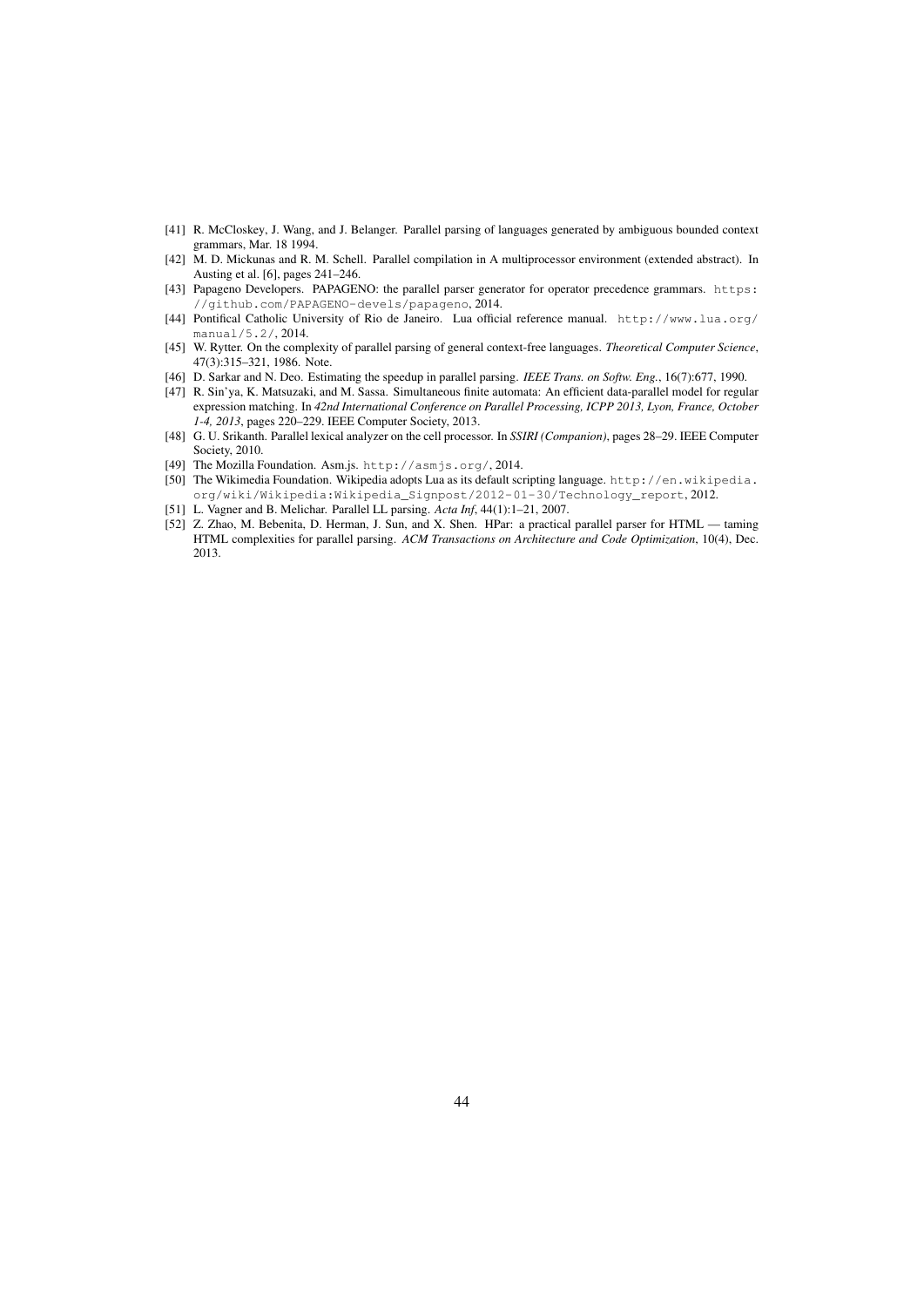# Appendix

|          |               | Herein we report Lua's syntactic grammar in operator precedence form. |
|----------|---------------|-----------------------------------------------------------------------|
| chunk    | $\rightarrow$ | block   ENDFILE                                                       |
| block    | $\rightarrow$ | statList                                                              |
|          |               | retStat                                                               |
|          |               | statList RETURN SEMI                                                  |
|          |               | statList RETURN exprList SEMI                                         |
|          |               | statList RETURN                                                       |
|          |               | statList RETURN exprList                                              |
| statList | $\rightarrow$ | stat                                                                  |
|          |               | <b>SEMI</b>                                                           |
|          |               | stat SEMI                                                             |
|          |               | statList SEMI stat                                                    |
|          |               | statList SEMI                                                         |
| stat     | $\rightarrow$ | varList XEQ exprList                                                  |
|          |               | functionCall $\vert$                                                  |
|          |               | $label$                                                               |
|          |               | <b>BREAK</b>                                                          |
|          |               | <b>GOTO NAME</b>                                                      |
|          |               | DO block END                                                          |
|          |               | DOEND                                                                 |
|          |               | WHILE expr DO block END                                               |
|          |               | WHILE expr DO END $ $                                                 |
|          |               | REPEAT block UNTIL expr                                               |
|          |               | REPEAT UNTIL expr                                                     |
|          |               | IF exprThen END                                                       |
|          |               | IF exprThen ELSE block END                                            |
|          |               | IF exprThen ELSE END                                                  |
|          |               | IF exprThenElseIfB END                                                |
|          |               | IF exprThenElseIfB ELSE block END                                     |
|          |               | IF exprThenElseIfB ELSE END                                           |
|          |               | FOR name XEQ eCe DO block END                                         |
|          |               | FOR name XEQ eCeCe DO block END                                       |
|          |               | FOR nameList IN exprList DO block END                                 |
|          |               | FUNCTION funcName LPARENFUNC parList RPARENFUNC block END             |
|          |               | FUNCTION funcName LPARENFUNC RPARENFUNC block END                     |
|          |               | FOR name XEQ eCe DO END                                               |
|          |               | FOR name XEQ eCeCe DO END                                             |
|          |               | FOR nameList IN exprList DO END                                       |
|          |               | FUNCTION funcName LPARENFUNC parList RPARENFUNC END                   |
|          |               | FUNCTION funcName LPARENFUNC RPARENFUNC END                           |
|          |               | LOCAL FUNCTION name LPARENFUNC parList RPARENFUNC block END           |
|          |               | LOCAL FUNCTION name LPARENFUNC RPARENFUNC block END                   |
|          |               | LOCAL FUNCTION name LPARENFUNC parList RPARENFUNC END                 |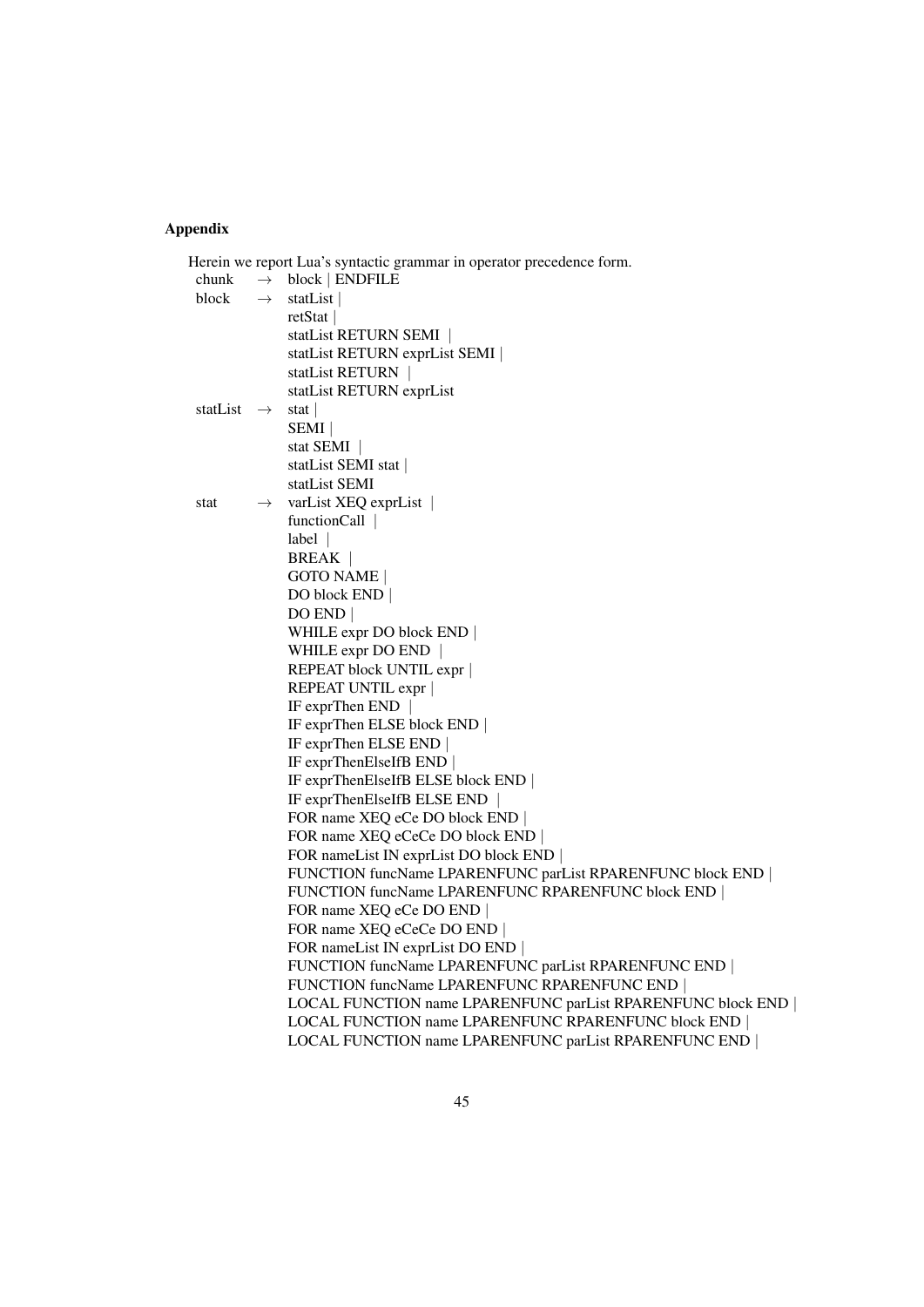|                 |               | LOCAL FUNCTION name LPARENFUNC RPARENFUNC END |
|-----------------|---------------|-----------------------------------------------|
|                 |               | LOCAL nameList                                |
|                 |               | LOCAL nameList XEQ exprList                   |
| elseIfBlock     | $\rightarrow$ | block ELSEIF expr THEN block                  |
|                 |               | block ELSEIF expr THEN elseIfBlock            |
|                 |               | ELSEIF expr THEN block                        |
|                 |               | block ELSEIF expr THEN                        |
|                 |               | ELSEIF expr THEN                              |
|                 |               | ELSEIF expr THEN elseIfBlock                  |
| exprThenElseIfB |               | $\rightarrow$ expr THEN elseIfBlock           |
| exprThen        |               | $\rightarrow$ expr THEN block                 |
|                 |               | expr THEN                                     |
| name            |               | $\rightarrow$ NAME                            |
| eCe             |               | $\rightarrow$ expr COMMA expr                 |
| eCeCe           |               | $\rightarrow$ eCe COMMA expr                  |
| dot3            |               | $\rightarrow$ DOT3                            |
| retStat         |               | $\rightarrow$ RETURN SEMI                     |
|                 |               | RETURN exprList SEMI                          |
|                 |               | <b>RETURN</b>                                 |
|                 |               | <b>RETURN</b> exprList                        |
| label           |               | $\rightarrow$ COLON2 NAME COLON2              |
| funcName        | $\rightarrow$ | nameDotList                                   |
|                 |               | nameDotList COLON name                        |
| nameDotList     |               | $\rightarrow$ NAME                            |
|                 |               | nameDotList DOT NAME                          |
| varList         | $\rightarrow$ | var                                           |
|                 |               | varList COMMA var                             |
| var             | $\rightarrow$ | NAME                                          |
|                 |               | prefixExp LBRACK expr RBRACK                  |
|                 |               | prefixExp DOT NAME                            |
| nameList        |               | $\rightarrow$ NAME                            |
|                 |               | nameList COMMA name                           |
| exprList        | $\rightarrow$ | expr                                          |
|                 |               | exprList COMMA expr                           |
| expr            |               | $\rightarrow$ logicalOrExp                    |
| logicalOrExp    |               | $\rightarrow$ logicalAndExp                   |
|                 |               | logicalOrExp OR logicalAndExp                 |
| logicalAndExp   |               | $\rightarrow$ relational Exp                  |
|                 |               | logicalAndExp AND relationalExp               |
| relationalExp   | $\rightarrow$ | concatExp                                     |
|                 |               | relationalExp LT concatExp                    |
|                 |               | relationalExp GT concatExp                    |
|                 |               | relationalExp LTEQ concatExp                  |
|                 |               | relationalExp GTEQ concatExp                  |
|                 |               | relationalExp NEQ concatExp                   |
|                 |               | relationalExp EQ2 concatExp                   |
|                 |               |                                               |